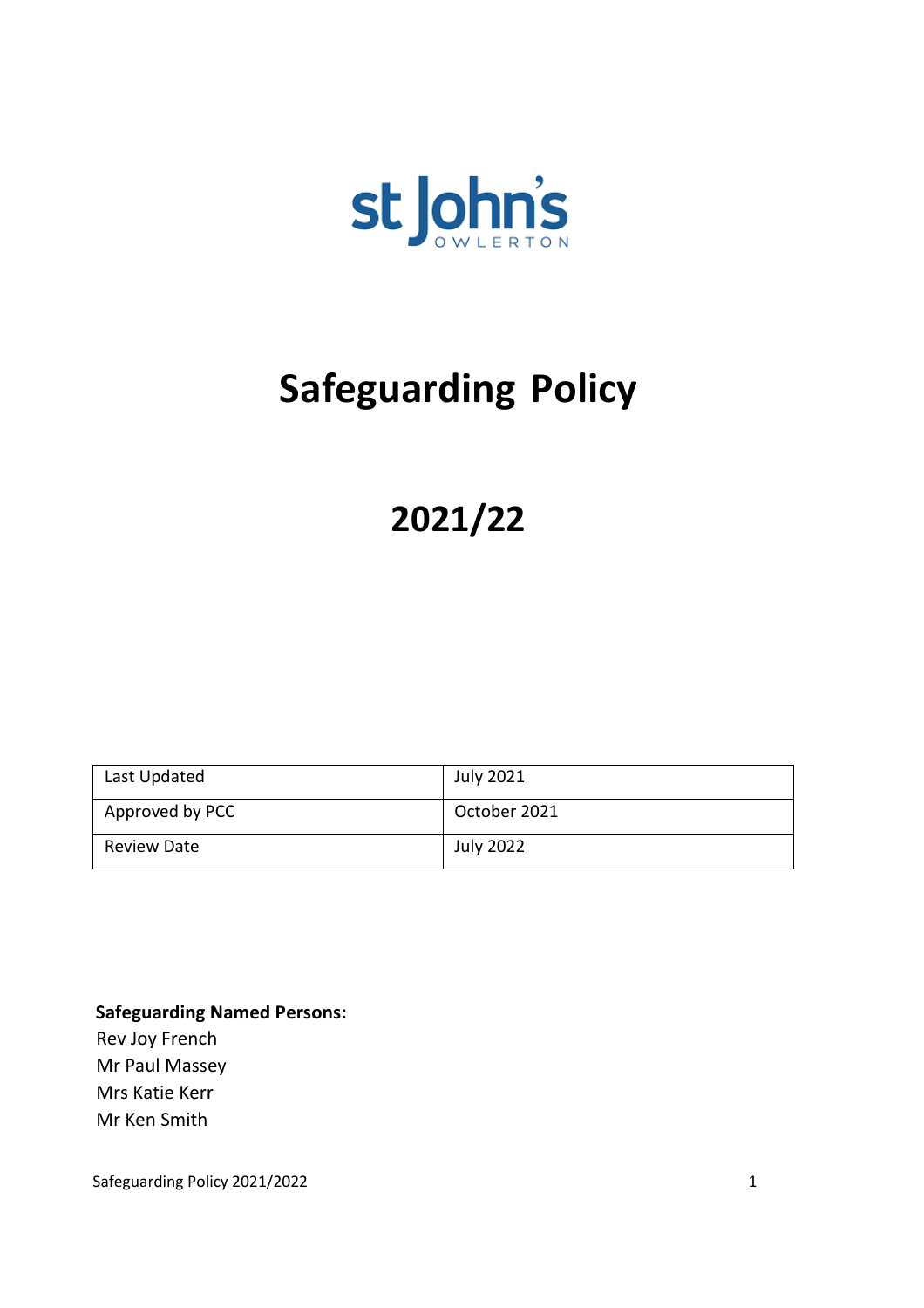## Contents

| ٦<br>× |
|--------|
|--------|

 $\sim 10^{-10}$ 

| 1. Statement of Aims                                             | 4              |
|------------------------------------------------------------------|----------------|
| 2. Safeguarding Children and Young People                        | 5              |
| 3. Safeguarding Adults                                           | 5              |
| 4. Safeguarding Officers                                         | 6              |
| 5. Application of Policy                                         | 6              |
| 6. Church Premises                                               | 6              |
| 7. Safer Recruitment of staff and volunteers                     | 7              |
| 8. Insurance                                                     | 7              |
| 9. Health and Safety                                             | $\overline{7}$ |
| 10. Training                                                     | 8              |
| 11. Transport                                                    | 8              |
| 12. Making and Publishing Images of Children                     | 9              |
| 13. Use of Social Media                                          | 9              |
| 14. Mobile Phones                                                | 9              |
| 15. Providing an Independent Person                              | 10             |
| 16. Responding to complaints or allegations                      | 10             |
| 17. Caring Pastorally for Victims/Survivors of Abuse             | 10             |
| 18. Caring Pastorally for Church Officers who are the Subject of |                |
| Concerns or Allegations of Abuse                                 | 10             |
| 19. Responding to Those who May Present a Known Risk             | 10             |
| 20. A Safe Environment and Activities                            | 11             |
| 21. Review                                                       | 12             |
| 22. Complaints                                                   | 12             |
| 23. Whistle Blowing procedures                                   | 12             |
| 24. Useful Information                                           | 13             |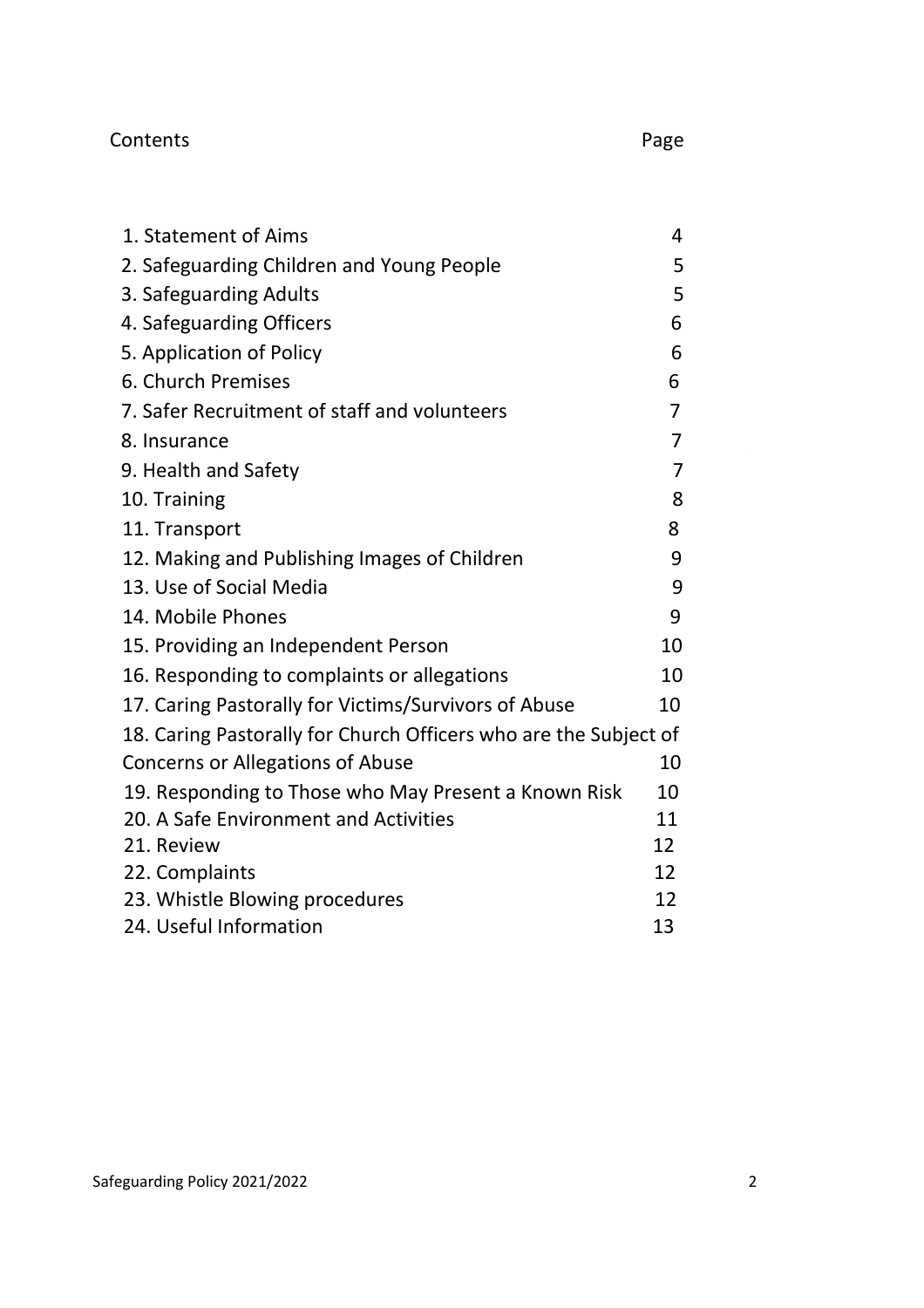## **Appendices**

| Appendix 1: Abuse and Neglect of Children and Young People             | 15 |
|------------------------------------------------------------------------|----|
| Appendix 2: Abuse and Neglect of Adults                                | 19 |
| Appendix 3: Insurance Statement                                        | 22 |
| Appendix 4: Youth Group Insurance Scheme                               | 23 |
| Appendix 5: Health and Safety Guidance                                 | 24 |
| Appendix 6: Use of Transport                                           | 25 |
| Appendix 7: Making and Publishing Images of Children                   | 27 |
| Appendix 8: Use of Social media                                        | 28 |
| Appendix 9: Use of the Internet                                        | 30 |
| Appendix 10: Responding to complaints ad allegations                   | 31 |
| Appendix 11: Caring Pastorally for Victims/Survivors of Abuse          | 37 |
| Appendix 12: Caring Pastorally for Church Officers who are the Subject | 38 |
| of Concerns or Allegations of Abuse                                    |    |
| Appendix 13: Responding to Those who May Present a Known Risk          | 39 |
| Appendix 14: A Safe Environment and Activities                         | 42 |
| Appendix 15: Outdoor Adventure Activity                                | 45 |
| Appendix 16: Covid 19 Addendum                                         | 46 |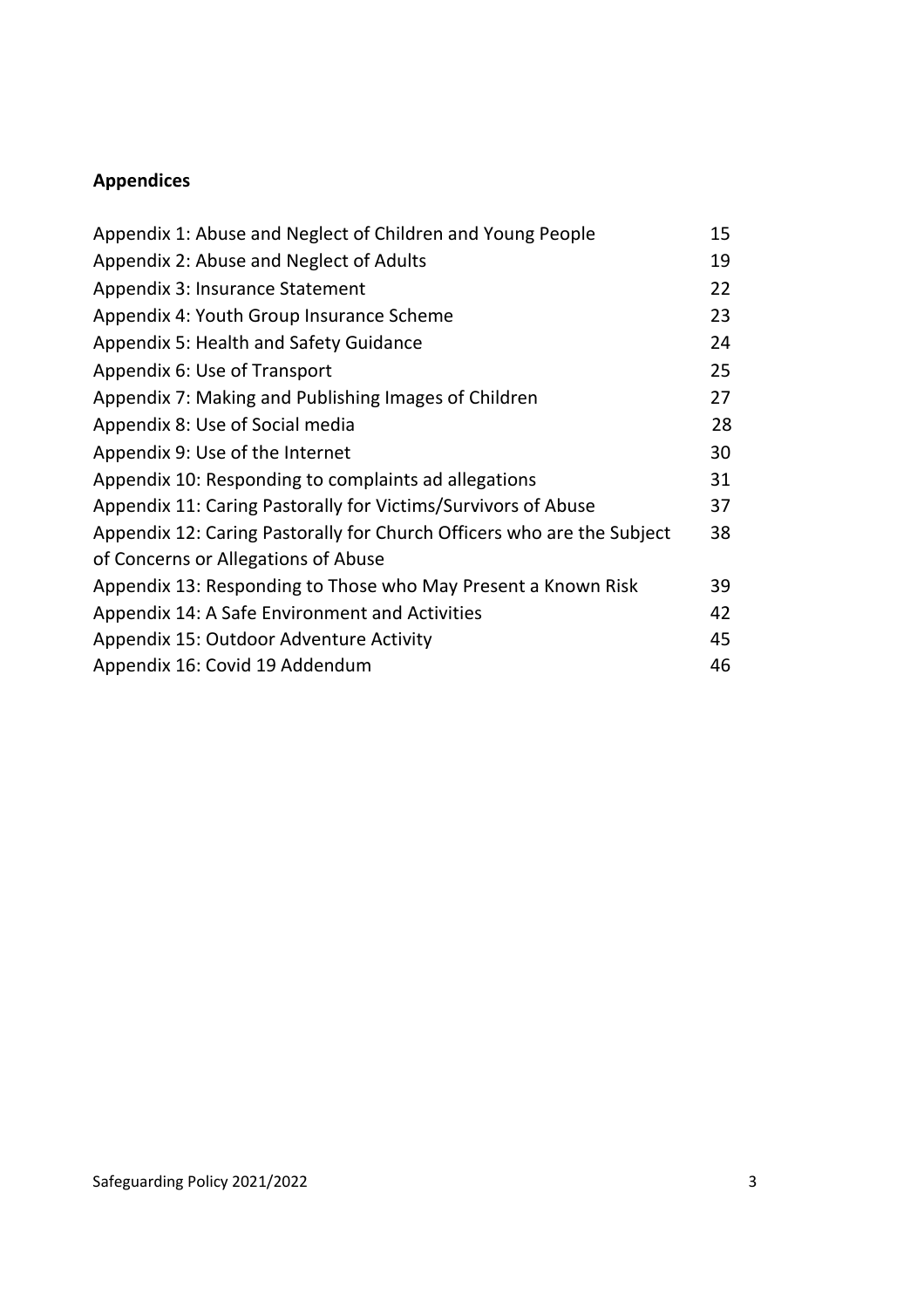## **1. Statement of Aims**

This document applies to the work of this parish with children, young people and adults. This policy applies to any work undertaken outside of the church buildings carried out under the auspices of the PCC and to all groups that meet throughout the week.

At St. John's, our aims in relation to children, young people and adults are:

- to help them in their Christian discipleship through a programme of learning and thereby to deepen their Christian faith
- to enable them to experience the love of God
- to encourage a strong Christian fellowship
- to help them realise their full potential physically, mentally, emotionally and spiritually
- to encourage them to take a full part in the Church's life and worship
- to provide a safe meeting place for them
- to encourage them to become responsible adults
- to provide suitable indoor and outdoor leisure activities for them
- to promote equality of opportunity for all

The groups St. John's currently runs are:

- Creche and Bubbles (0-5 years, Sunday 10—11.30am)
- Sunday school (5 -16 years, Sunday  $10 11.30$ am)
- 2by2 Toddler Praise (0  $-4$  years, Monday 10  $-$  1 1.30am)
- Mum & Baby Group (Tuesday 9.30am 11.00am)
- Steel City Choristers (Private Hire) (Monday 4.30-6.30pm, Friday 4.30-7pm)
- Friday Night Youth Football
- Youth Encounter groups (11 18yrs, date/time varies)
- Winn Gardens Youth Club  $(9 18yrs,$  Thursday  $5 6:30pm$ )
- Winn Gardens Messy Church (Once a fortnight, Sunday 3 5pm)
- Winn Gardens Pavilion Praise (once a fortnight, Sunday 6.30-7.30pm)
- Loxley Court service (once a month, Tuesday 7.30pm)
- Other occasional activities: Worship/Music Workshops, holiday clubs and residential, Youth Alpha Courses, Soul Survivor camp, trips, outdoor pursuits etc.

This may change over the course of the year due to responding to the needs of the service and staff.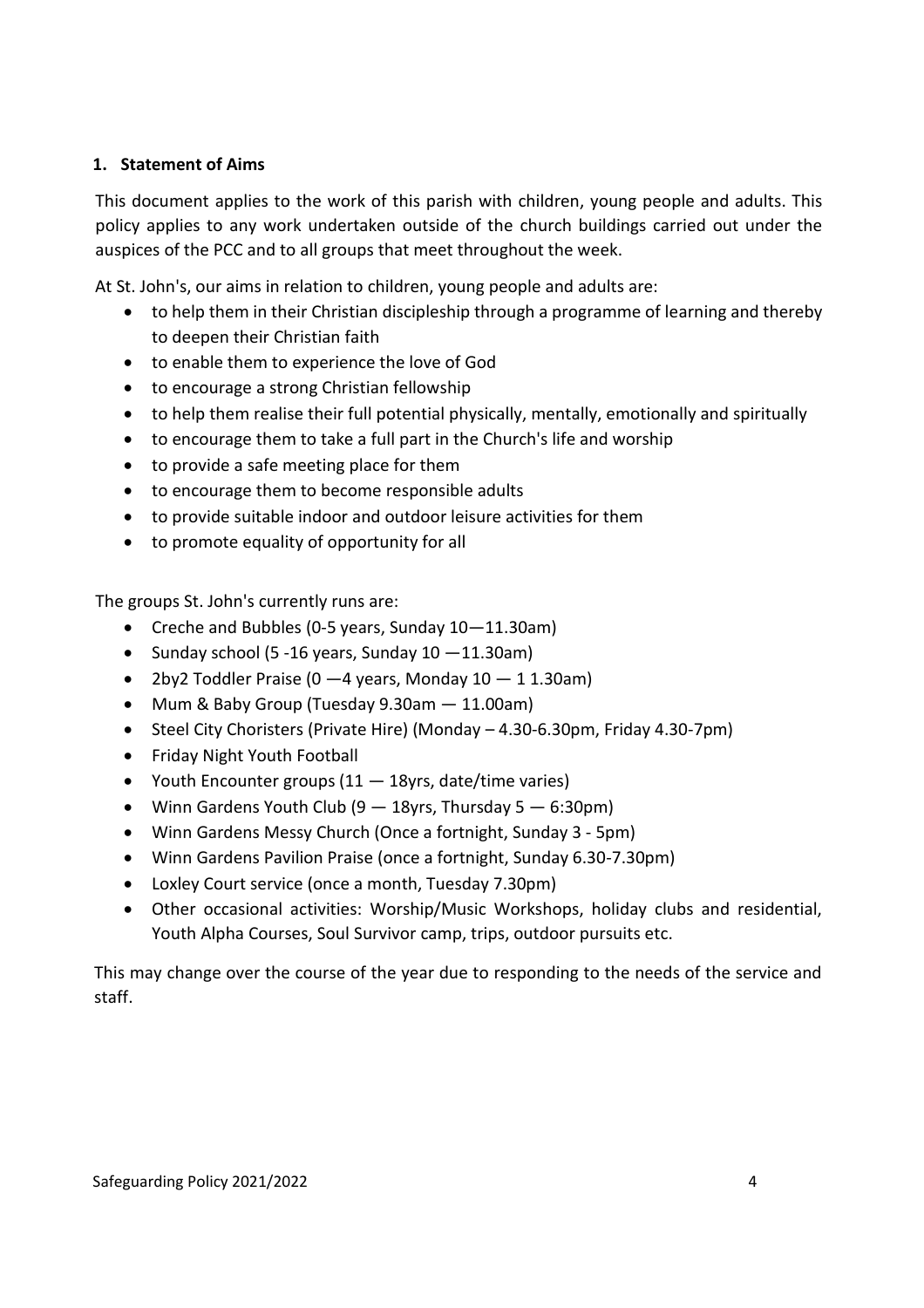## **2. Safeguarding Children and Young People**

In the UK central government document safeguarding children is defined in 'Working Together to Safeguard Children' as:

- Protecting children from abuse or maltreatment
- Preventing impairment of children's health or development
- Ensuring that children are growing up in circumstances consistent with the provision of safe and effective care.
- Taking action to enable all children and young people to have the best outcomes.

The UK central government document 'Working Together to Safeguard Children' categorises and defines abuse in terms of:

- Physical abuse
- Emotional abuse
- Sexual abuse
- Neglect

Additional information is available in appendix 1.

#### **3. Safeguarding adults**

The key objectives of this policy are for all employees and volunteers:

- have an overview of adult safeguarding
- be clear about their responsibility to safeguard adults
- ensure the necessary actions are taken where an adult with care and support needs is deemed to be at risk.

## **What is Safeguarding adults?**

*'Safeguarding means protecting an adult's right to live in safety, free from abuse and neglect. It is about people and organisations working together to prevent and stop both the risks and experience of abuse or neglect, while at the same time making sure that the adult's wellbeing is promoted including, where appropriate, having regard to their views, wishes, feelings and beliefs in deciding on any action. This must recognise that adults sometimes have complex interpersonal relationships and may be ambivalent, unclear or unrealistic about their personal circumstances.' Care and Support Statutory Guidance, Department of Health, updated February 2017*

All adults should be able to live free from fear and harm. But some may find it hard to get the help and support they need to stop abuse.

An adult may be unable to protect themselves from harm or exploitation due to many reasons, including their mental or physical incapacity, sensory loss or physical or learning disabilities. This could be an adult who is usually able to protect themselves from harm but maybe unable to do so because of an accident, disability, frailty, addiction or illness.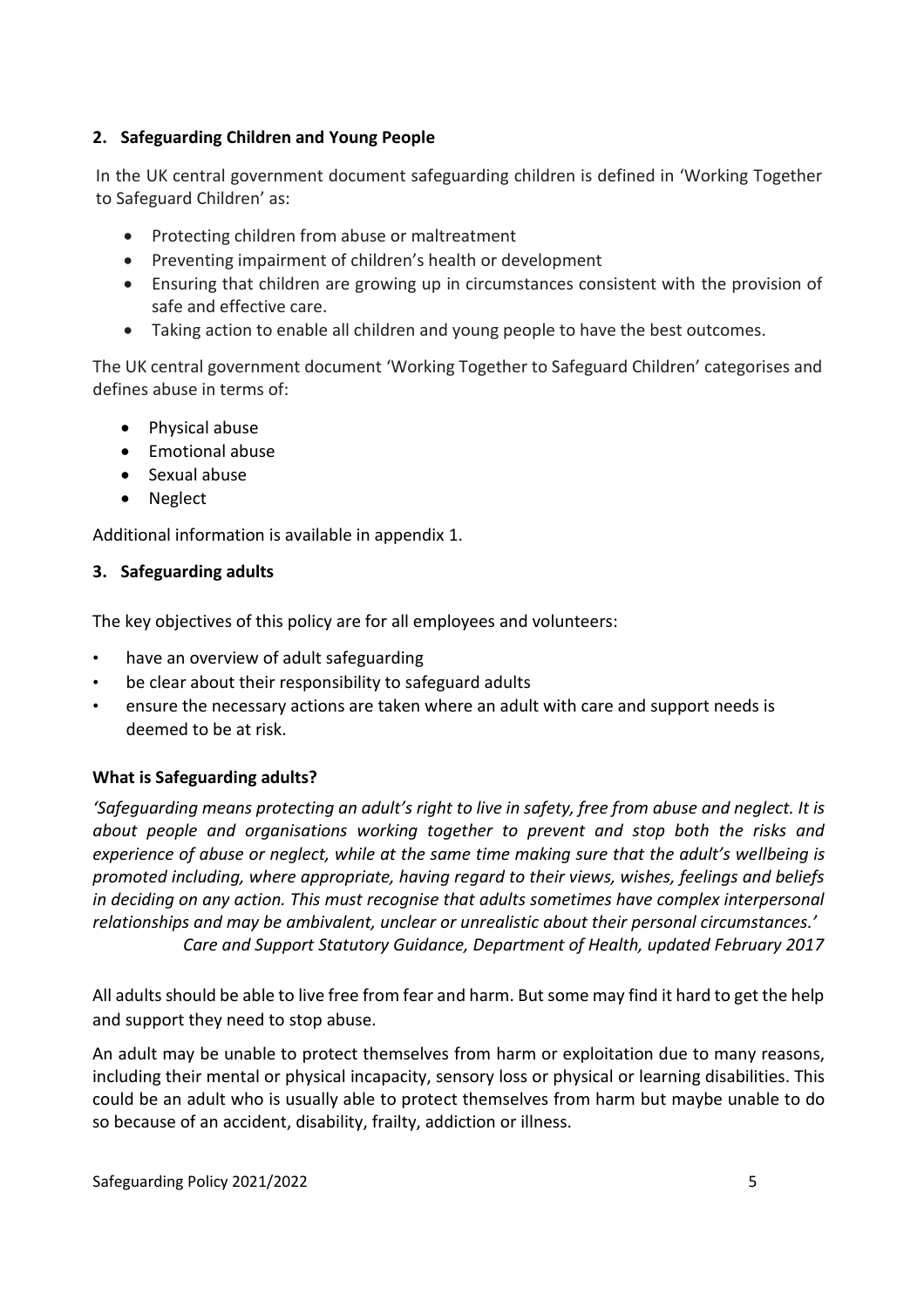St John's adheres to following the six key principles that underpin safeguarding work (See Care Act guidance)

- **Empowerment**
- **Prevention**
- **Proportionality**
- **Protection**
- Partnership
- **Accountability**

Additional information is available in appendix 2.

## **4. Safeguarding Officers**

The Lead Safeguarding Officer appointed by the PCC is **Paul Massey**. The Churchwarden with Safeguarding responsibility is **Katie Kerr** and the advisor for care of vulnerable adultsis **Ken Smith**. St. John's will inform the relevant diocesan administrator of the Safeguarding Officer details.

## **5. Application of the Policy**

All new workers, whether paid or voluntary, working for St. John's will be informed of this policy by the Vicar, the Safeguarding Officer or other relevant group/ministry leader as detailed on the role description. They will be expected to accept the policy and guidelines and work according to the stated requirements. All new members of Owlerton PCC will be required to accept the policy and guidelines. The PCC, or subgroup of, will oversee the policy in conjunction with the Safeguarding Officer. The Safeguarding Officer will review the implementation of the policy on a six-monthly basis with a minimum of one representative appointed by the PCC. Following the review, the safeguarding officer will provide feedback to the PCC with any updates to the policy on an annual basis.

Where an individual is unsure of any part of the policy, they should contact the Safeguarding Officer.

#### **6. Church Premises**

Any organisation booking the use of church premises will be informed of this policy and where it is located, at the premises, for their reference. It is the expectation of individuals/groups, who are external to church, to operate their own safeguarding policy, however they are required to inform church of their policy.

Contact church office/admin to request further information regarding church lettings.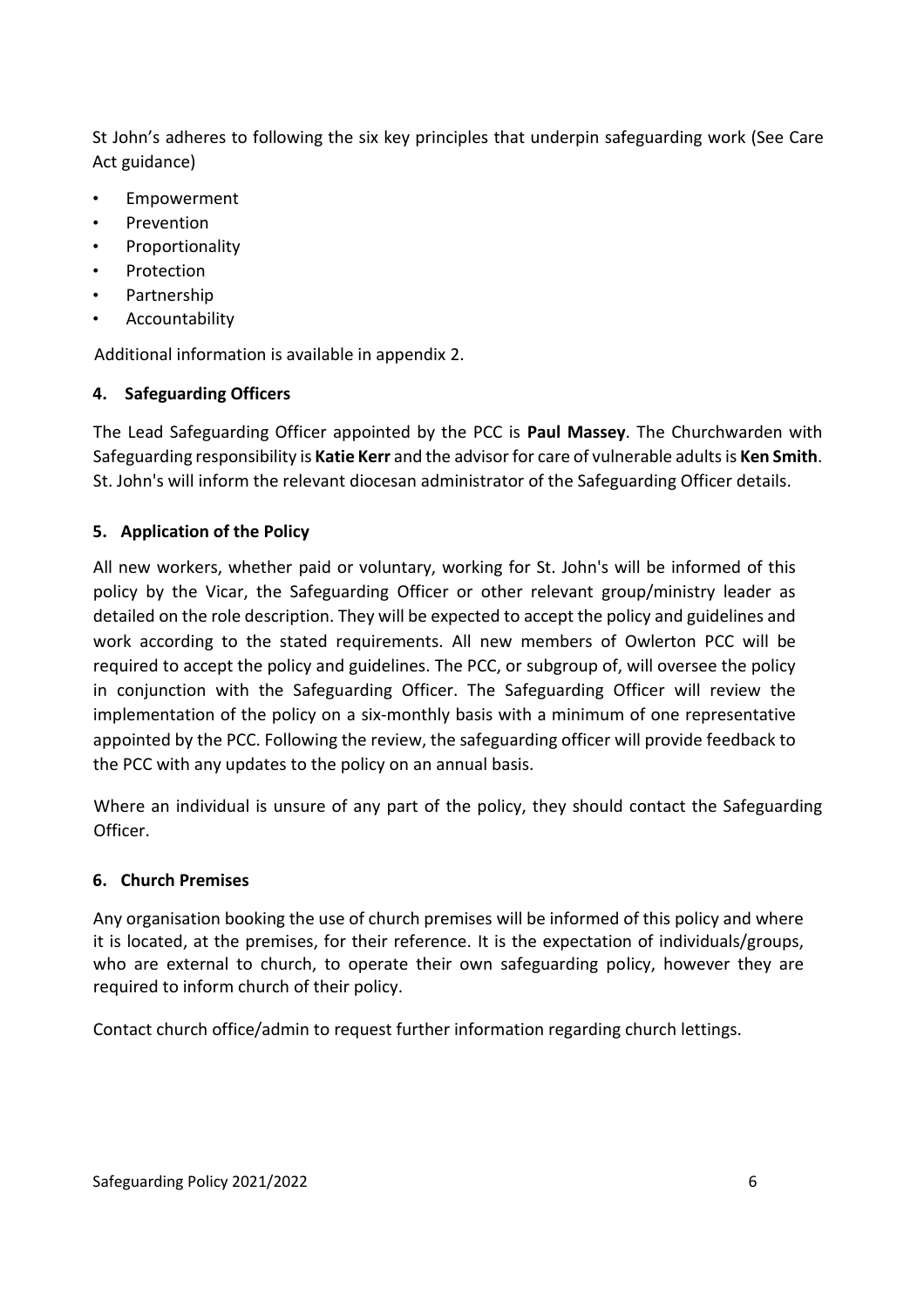## **7. Safer Recruitment of Staff and Volunteers**

St John's are committed to the safeguarding and protection of all children, young people and adults, and the care and nurture of children within our church communities. We will carefully select, train and support all those with any responsibility within the Church, in line with Safer Recruitment principles. This means that we will:

- Ensure that our recruitment and selection processes are inclusive, fair, consistent and transparent.
- Take all reasonable steps to prevent those who might harm children or adults from taking up, in our Churches, positions of respect, responsibility or authority where they are trusted by others.
- Adhere to safer recruitment legislation, guidance and standards, responding positively to changing understandings of good safer recruitment practice.
- Produce and disseminate practice guidance on safer recruitment, ensuring that such practice guidance is compatible, and keep it updated.
- Always seek advice from human resources personnel to achieve best possible practice.
- Ensure training on safer recruitment practice guidance.
- Introduce systems for monitoring adherence to the Churches' safer recruitment practice guidance and review them regularly

The PCC is responsible for the appointment of those working with children, young people and vulnerable adults, paid or unpaid. At least two individuals (who could include the incumbent) must be responsible for recruitment. All those involved in recruitment must be capable and competent, trained in safer recruitment and able to keep personal matter confidential. (See Safer Recruitment policy.)

## **8. Insurance**

The PCC will ensure that there is adequate insurance cover for all activities for children and young people. It is the responsibility of the group leaders/coordinators to formally notify the PCC of any extraordinary activities, specifically if there is an intention to meet away from St. John's premises for example residential outings/night hike. It is a requirement that such activities are recorded within the PCC minutes.

Additional information relating to insurance is available in appendices 3 and 4.

## **9. Health and Safety**

## Fire Regulations and Security

All group leaders must ensure that they are aware of fire regulations and the positions of fire extinguishers. They must also be vigilant as to the presence of anyone on the premises during the meetings of the groups. They should be aware of fire evacuation procedures and know who to contact in an emergency relating to the building.

Safeguarding Policy 2021/2022 **7**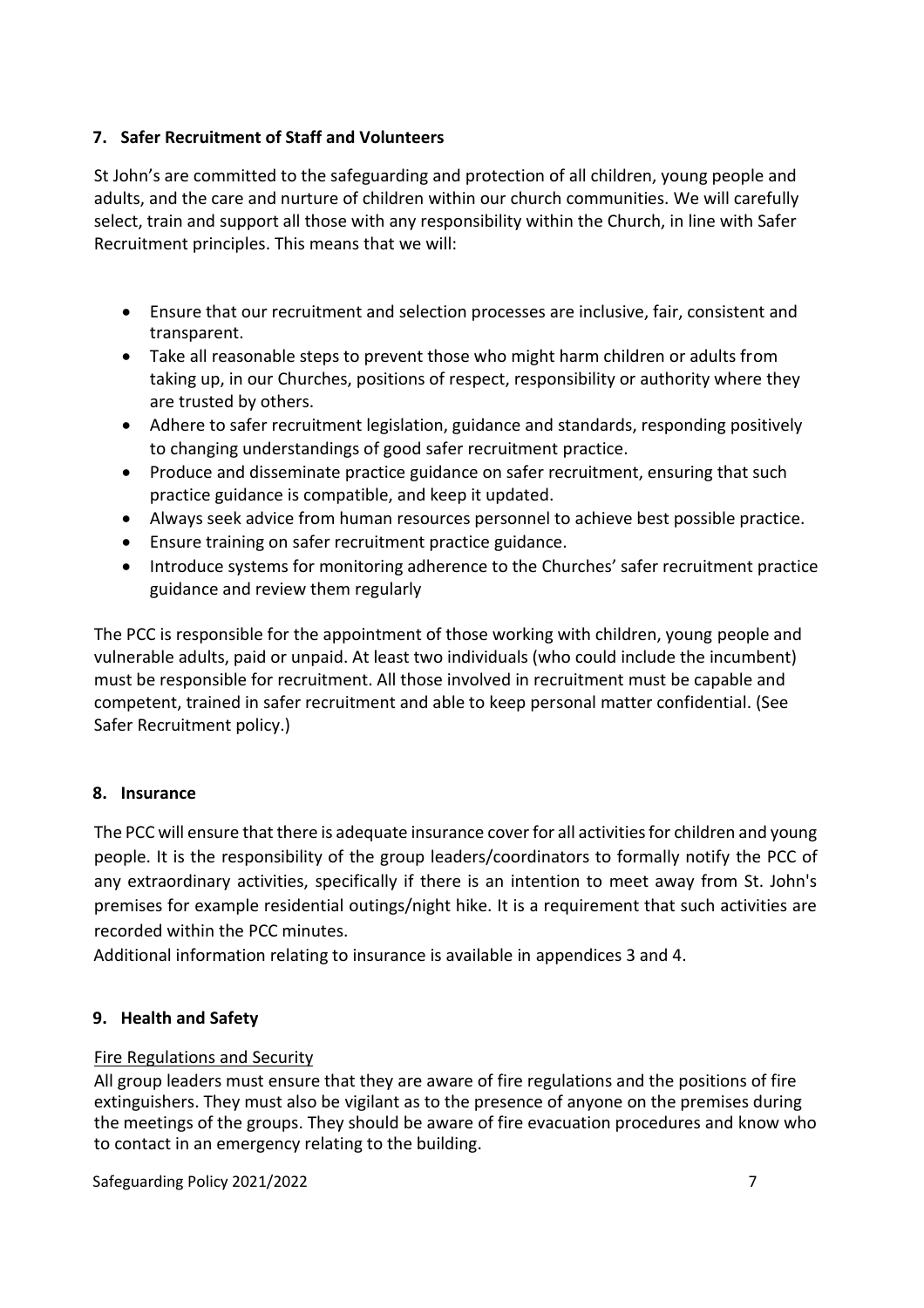## Food and Hygiene

If any group is involved in the preparation or selling of food, at least one leader should have completed the food hygiene and food safety course to ensure good practice is followed.

#### First Aid and Accidents

Each group must have at least one adult present who has attended a basic course in first aid wherever possible. There should be a properly stocked first aid kit accessible for each group. In the event of any accident, an accident report form should be completed. Records of this should be kept securely in an accident book. Books are kept in the church kitchen, Sunday School room and outdoor mobile room. Parents should also be informed of any accident.

Additional guidance on health and safety is available in appendix 5 and on the link below.

#### [StJB Health & Safety Policy 2020](../2020/StJB%20Health%20&%20Safety%20Policy%202020.pdf)

#### **10. Training**

Ministry leaders and group leaders directly engaging with children and young people, where parents are not present must attend safeguarding training, ideally provided by the Diocese or by the Local Authority. This training must be current and within the last two years. Helpers of groups will be encouraged to attend training. The Safeguarding officer/s will consider St. John's training needs in conjunction with St. John's staff at the time the Safeguarding Policy is reviewed. If specific needs are identified, the Safeguarding Officer/s will consult with the Diocesan Safeguarding Adviser.

St. John's will also aim to organise alternative training to support people who are unable to attend/access the diocesan courses.

## **11. Transport**

Workers should not take children alone on car journeys. At times there will be a need to transport children and young people in cars. Where this is the case, where a worker is taking a group of children in their car they should be accompanied, if possible, by another adult, or with their own child present. This should only be done with parental consent. The child/young person should sit in the back seat and seat belts must be worn. The group leader will ensure that sight of the current insurance certificate has been had. Where appropriate a copy of the car insurance cover may be requested and held on file to evidence further usage.

Additional guidance relating to use of transport is available in appendix 6.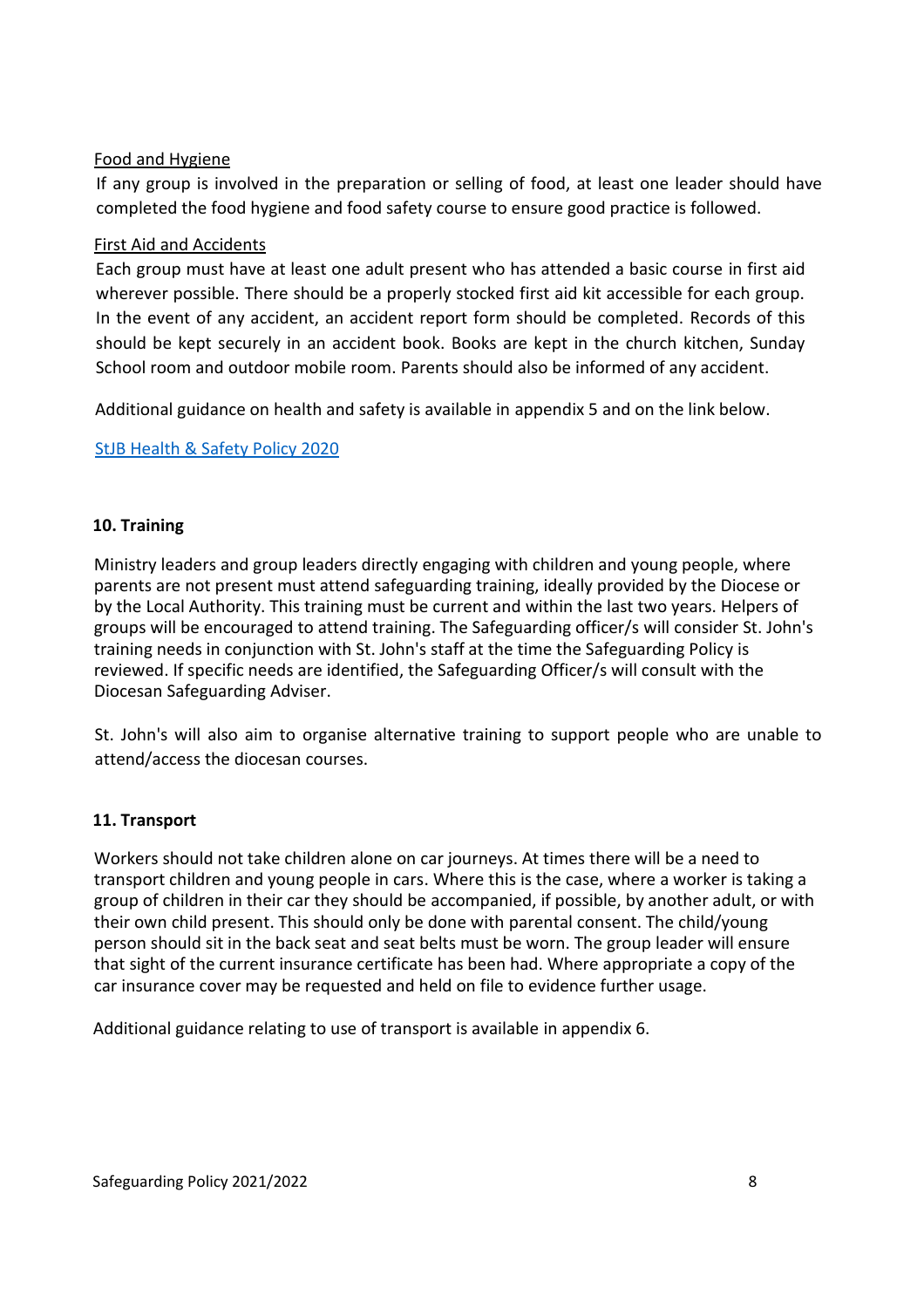## **12. Making and Publishing Images of Children**

Leaders must consider the making and publishing of images when holding frequent groups, or a one-off event. Please see the guidance in appendix 7 which should be followed.

#### **13. Use of Social Media**

The PCC must approve the use of social media and mobile phones by the church. Where there are Facebook or similar online groups set up on the church's behalf, the PCC must ensure there is a named person to whom all workers are accountable.

The named person must be a church officer, and should be aware of the account name and password so that they can at any time log on to the account to monitor the communications. The named person should be proactive in fulfilling this role.

Communications must be shared with the named person. Church officers remain bound by professional rules of confidentiality. Where there is concern that a young person or adult is at risk of abuse, or they themselves pose a risk of abuse to others, safeguarding procedures must always be followed.

The named person responsible at St John's Owlerton is Reverend Joy French.

A common-sense approach is required when dealing with social media platforms and the dangers they hold. St. John's will adhere to the Diocesan policy regarding usage which can be accessed in appendix 8.

All leaders should be aware of the following:

For those undertaking children and youth work using social media as part of the way they communicate, care should be taken as to the content of the web profile that is being used. For example, when using Facebook, no worker should use a personal profile that is used as part of their own family/friendship network. The same principle for using Facebook pages should also be applied to any other social media platforms you use, such as websites, blogs, Twitter, Flickr, Google+ mobile phones, etc. Rather than using a personal site or account, it is expected workers use the church website to publish events and general communications or create a public one for the church or group with more than one person being given administration access and permission. This way, everyone is accountable to someone else who can see what activity is being posted or responded to. When using media within a teaching session care should be taken to ensure access is restricted and appropriate blocks are in place. The use of such materials should be closely supervised.

#### **14. Mobile Phones**

Wherever possible, church officers should be supplied with a mobile phone dedicated for work purposes. This allows for the phone to be switched off outside working hours, and for usage to be accountable. This means that the work phone number is the only number that young people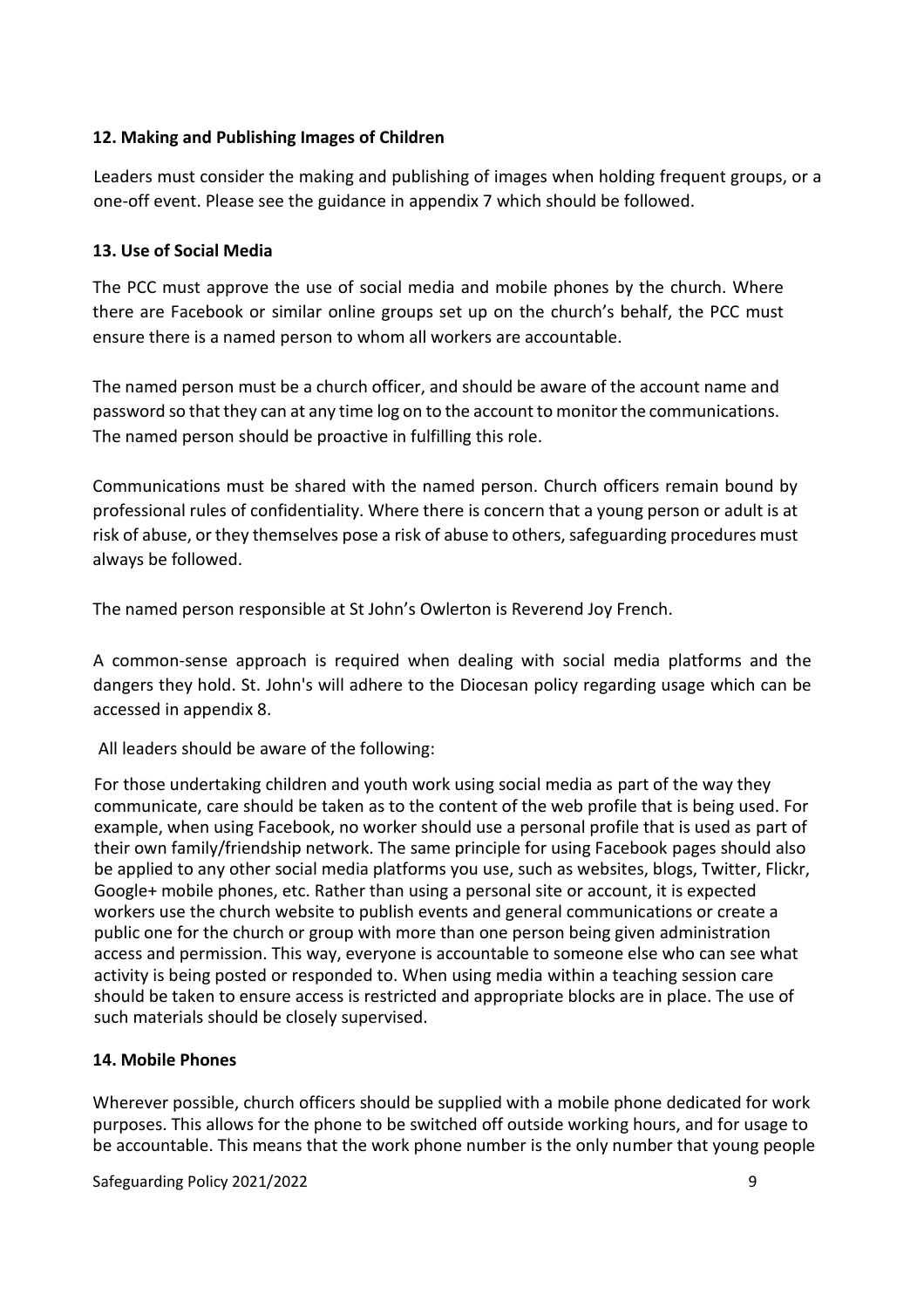or adults are given, and the church officer's personal number can remain private. Texts or conversations that raise concerns should be saved and passed on to the named person or the PSO/incumbent (or if unavailable the DSA).

#### **15.Providing an Independent Person**

Children, young people and adults should have the opportunity to raise any concerns about any health and safety or protection matters. Posters, including the name and contact details of St. John's Safeguarding Team and Childline telephone number along with any other relevant contacts will be made visible in all church premises and venues where St. John's children/young people/adults regularly meet.

#### **16.Responding to Complaints or Allegations**

#### **Adult**

If an allegation is received concerning the behaviour of an adult, the Diocesan Allegations Policy will be followed as in appendix 10.

#### Children and Young People

Where there is concern about a child or a concern is reported by a child, St. John's will follow the Diocesan Guidelines, as set out in appendix 10 and report the concern to the Diocesan Safeguarding Adviser, or to the appropriate Archdeacon.

#### **17. Caring Pastorally for Victims/Survivors of Abuse**

The House of Bishops' Safeguarding Policy 2017 states that '*The Church will endeavour to offer care and support to all those that have been abused, regardless of the type of abuse, when or where it occurred …Those who have suffered abuse within the Church will receive a compassionate response, be listened to and be taken seriously. Our first response to those who have suffered abuse, especially abuse within the Church, should be compassionate; we must listen and take what we are hearing seriously.'*

Please see the guidance in appendix 11 which should be followed.

## **18. Caring Pastorally for Church Officers who are the Subject of Concerns or Allegations of Abuse**

All church officers who are the subject of a concern will be offered a Link Person. The role of the Link Person is set out in the House of Bishops' guidance.

Please see the guidance in appendix 12

## **19. Responding to Those who May Present a Known Risk**

The House of Bishops' Safeguarding Policy 2017 states, *'The Church, based on the message of the gospel, opens its doors to all. It will therefore endeavour to offer pastoral care and support to any member of the church community whom may present a known risk'.*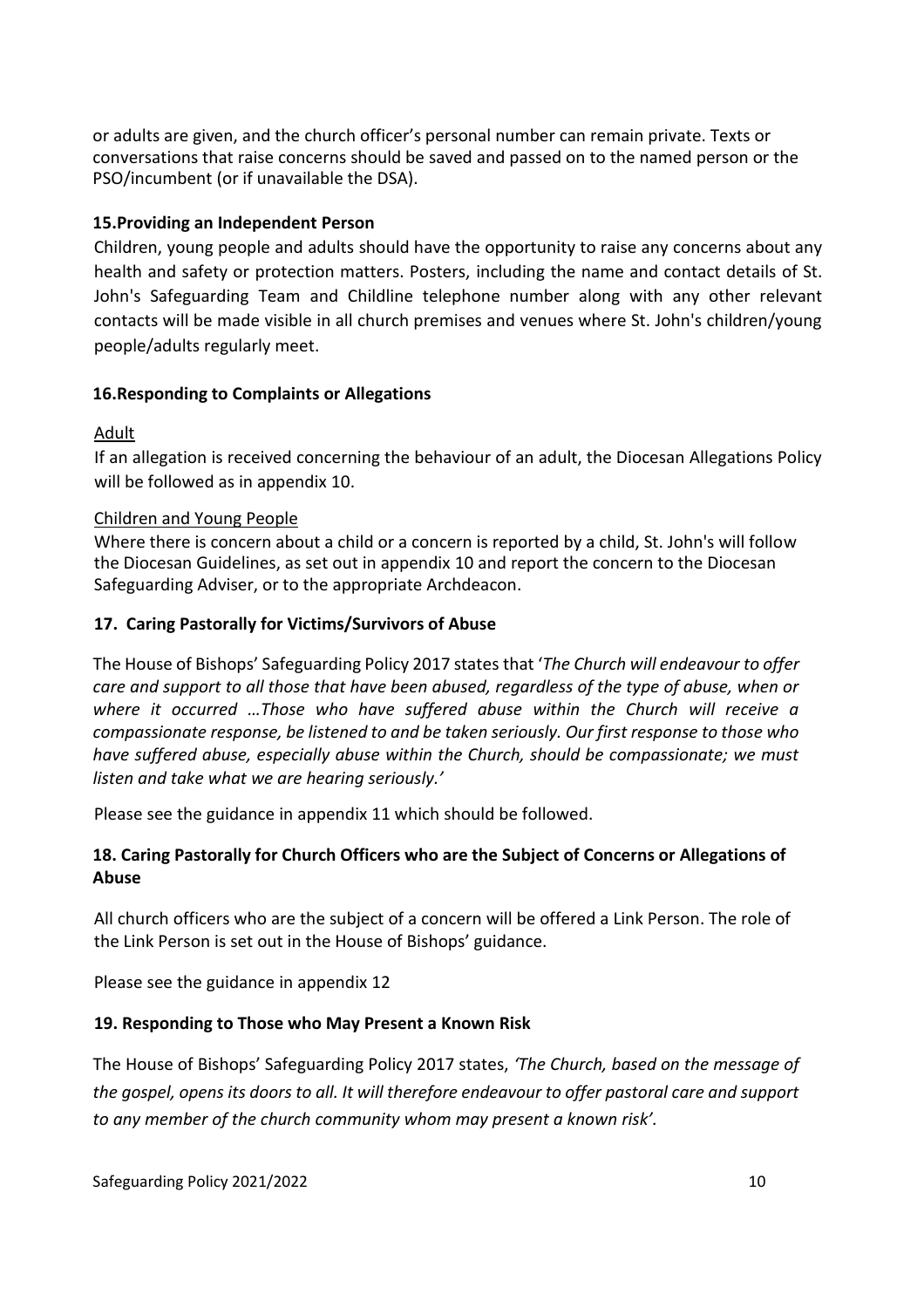In these circumstances it is not only about monitoring individuals but offering support to lead a fulfilled life. As such, the Church has an important role in contributing to the prevention of future abuse.

Please see the guidance in appendix 13

## **20. A Safe Environment and Activities**

The House of Bishops' Safeguarding Policy Statement states that '*The Church will strive to create and maintain environments that are safer for all, that promote well-being, that prevent abuse, and that create nurturing, caring conditions within the Church for children, young people and vulnerable adults … The Church will strive to support all church officers to adhere to safer working good practice and to challenge the abuse of power'*.

#### **Staffing Ratios**

Children's/young people's groups:

There should be a minimum of two adult leaders for each group. Those under the age of 18 cannot be classed as a leader. Individuals who are 16 or over may count towards any further numbers of supervisors/helpers needed, but must also be included in the group ratios. With groups of mixed gender, where possible, there should be both male and female workers. It is recommended that wherever possible one of the leaders should be female.

The Children's Act requires the following standard ratios for the supervision of children for indoor activities:

| Age Group    | Number of Staff                                              | Number of Children |
|--------------|--------------------------------------------------------------|--------------------|
| $0 - 2$      | 1 for every                                                  | 3                  |
| $2 - 3$      | 1 for every                                                  | 4                  |
| $3 - 5$      | 1 for every                                                  | 6                  |
| $5 - 8$      | 1 for every                                                  | 8                  |
| Over 8 years | 1 for the first 8 children and then 1 for each additional 12 |                    |

However, on no account should an adult be by themselves with any age group. Staffing ratios with all age groups should always take account of the need and nature of the group.

#### **Registration and Parental Consent**

All St. Johns' groups are required to keep a register of those attending each session. This information must be held in a hard back bound book.

Parental consent forms, including emergency contact details, must be completed for all participants, and must be accessible to group leaders whenever the group meets. This applies to all groups, whether meeting on church premises or elsewhere. Standard St. John's Consent forms are available from Churchsuite.

Additional information is available in appendix 4 relating to outdoor adventure activities.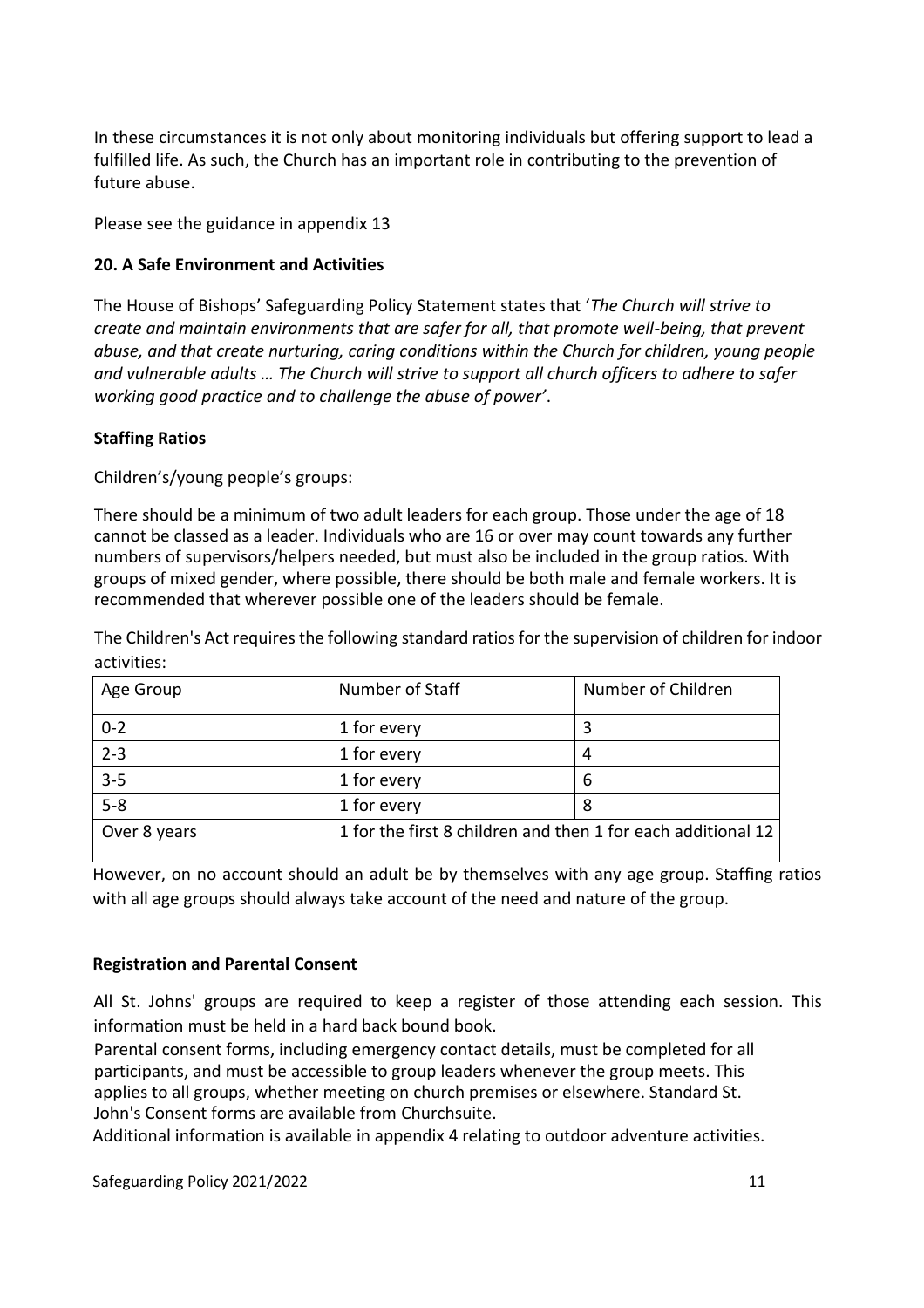Please see the guidance in appendix 14 and 15.

## **21. Review**

All children and young people's workers will meet to review their work, with the ministry leader, on an annual basis (this can be a group meeting). This should include a review of child protection issues and health and safety issues relating to each group. Notification of this meeting, including date and attendees, along with any concerns, should be reported to the safeguarding officer to report to the PCC.

The Safeguarding Officer will review the policy annually and report to the PCC, who will record this review in their minutes. The PCC will inform the Archdeacon via the visitation that this has been done. A copy of the current Safeguarding Policy should be sent to the Archdeacon for inclusion in the parish file. A further copy should be sent if there are substantial amendments. This is to be done by the PCC secretary.

## **22. Complaints**

The Code of Safer Working Practice expresses our commitment to demonstrating God's love by placing the highest priority on the safety of those to whom we minister. It sets out what we expect from anyone who ministers in our church, in both paid or voluntary roles, and is one of the ways we ensure high standards of safeguarding in all we do. All members of staff and volunteers are expected to report any breaches of this code to the Parish Safeguarding Officer. Staff and volunteers who breach this code may be subject to disciplinary procedures or asked to leave their role. Serious breaches may also result in a referral made to the relevant statutory agency.

Where an individual has cause to follow the Complaints process, please see the St John's Owlerton complaints policy. [StJB Complaints Policy 2021](STJB%20Complaints%20Policy%202021.pdf)

#### **23. Whistle Blowing procedures**

All staff and volunteers should feel able to raise concerns about poor or unsafe practice and potential failures in the Church's Safeguarding Policy and procedures, and know such concerns will be taken seriously by the PCC. St John's is committed to ensuring that staff and volunteers who in good faith whistle-blow in the public interest, will be protected from reprisals and victimisation.

Staff and volunteers should report concerns to their Line Manager or incumbent in the first instance. If they are not satisfied with how their concern has been dealt with, they can contact the PCC.

Where an individual has cause to follow the Whistleblowing process, please see the St John's Owlerton whistleblowing policy. [StJB Whistleblowing Policy 2021](STJB%20Whistleblowing%20Policy%202021.pdf)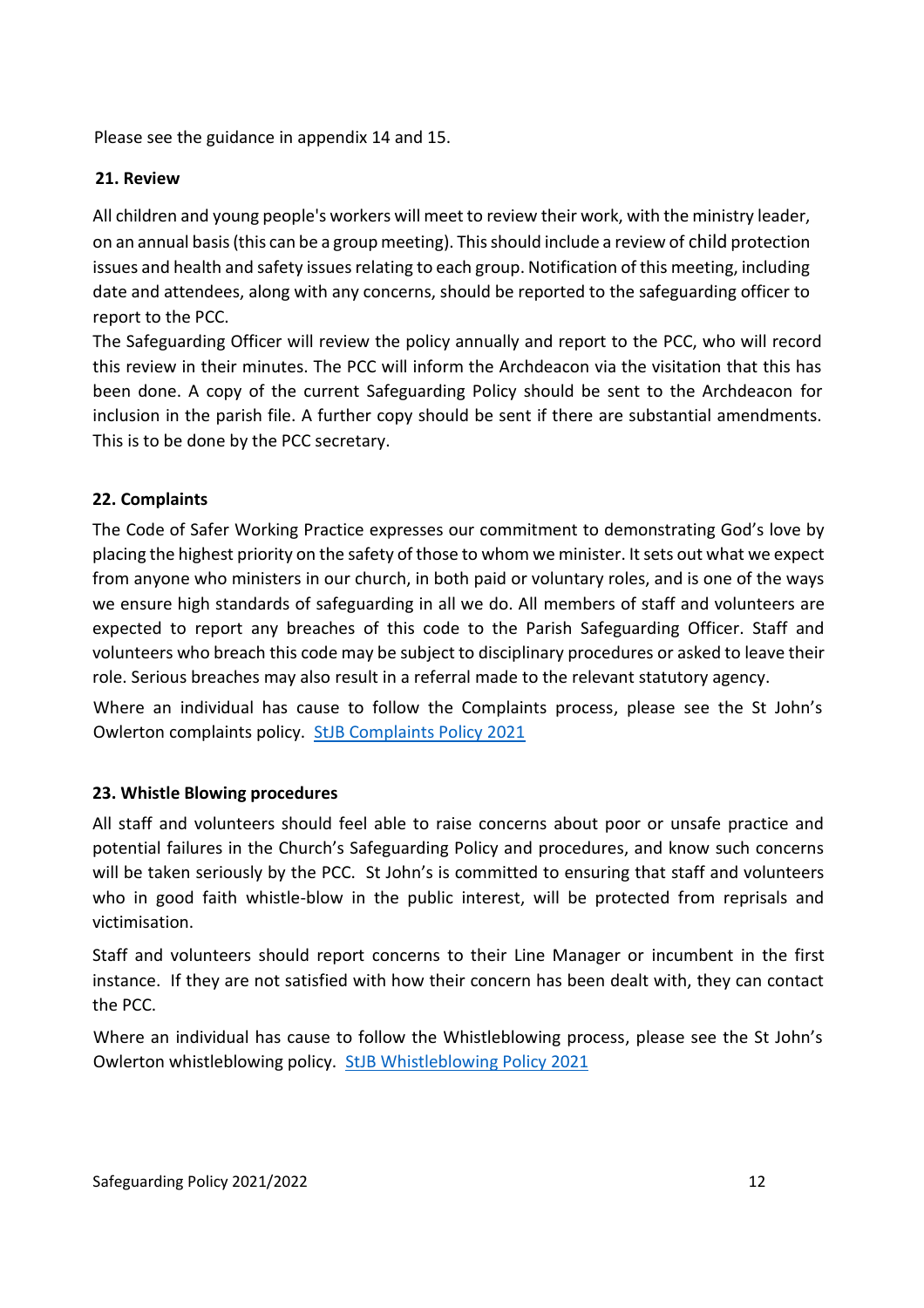## **24. Useful Information**

Useful Contact numbers:

- Childline 0800 11 11 (Free Phone)
- NSPCC 0808 800 5000 (Free phone)
- Action on Elder Abuse helpline 0808 808 8141
- 24-hour National Domestic Violence helpline 0808 2000 247
- NAPAC offers support and advice to adult survivors of childhood abuse 0808 8010 331
- Stop It Now helps prevent child sexual abuse 0808 1000 900
- Cruse bereavement helpline 0808 808 1677
- Family Lives provides support and advice on family issues 0808 800 222
- MACSAS for people who have been abused by church officers 0808 801 0340
- Samaritans for people struggling to cope and needing someone to talk to 116 123
- Diocesan Safeguarding Officer 01709 309149 (direct line)
- Diocesan Safeguarding Officer 07871 796682 (Out of hours service)
- Diocese of Sheffield Reception 01709 309100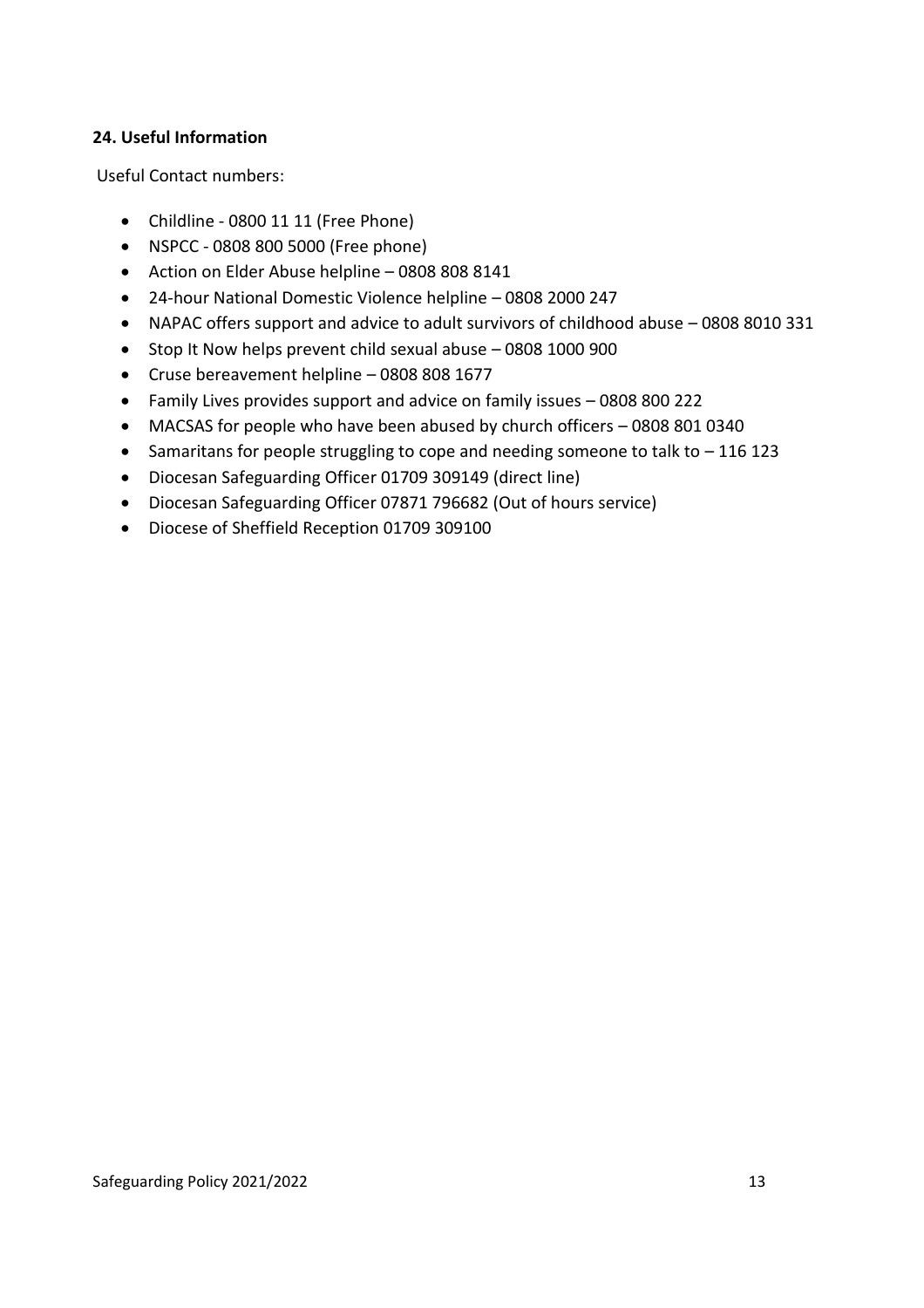## **POLICY ACCEPTANCE FORM**

Parish of St John the Baptist, Owlerton, Sheffield

Name and address of St. John's Owlerton Safeguarding named person: **Paul Massey, 32 Luke Lane, SHEFFIELD S6 4BP**

The Church House administrator will be notified of Paul's details.

Date of PCC approval:

| Signed on behalf of the PCC:        |  |
|-------------------------------------|--|
|                                     |  |
| <b>Name of Vicar: Revd J French</b> |  |
|                                     |  |
| Name(s) of church warden (s)        |  |
|                                     |  |
|                                     |  |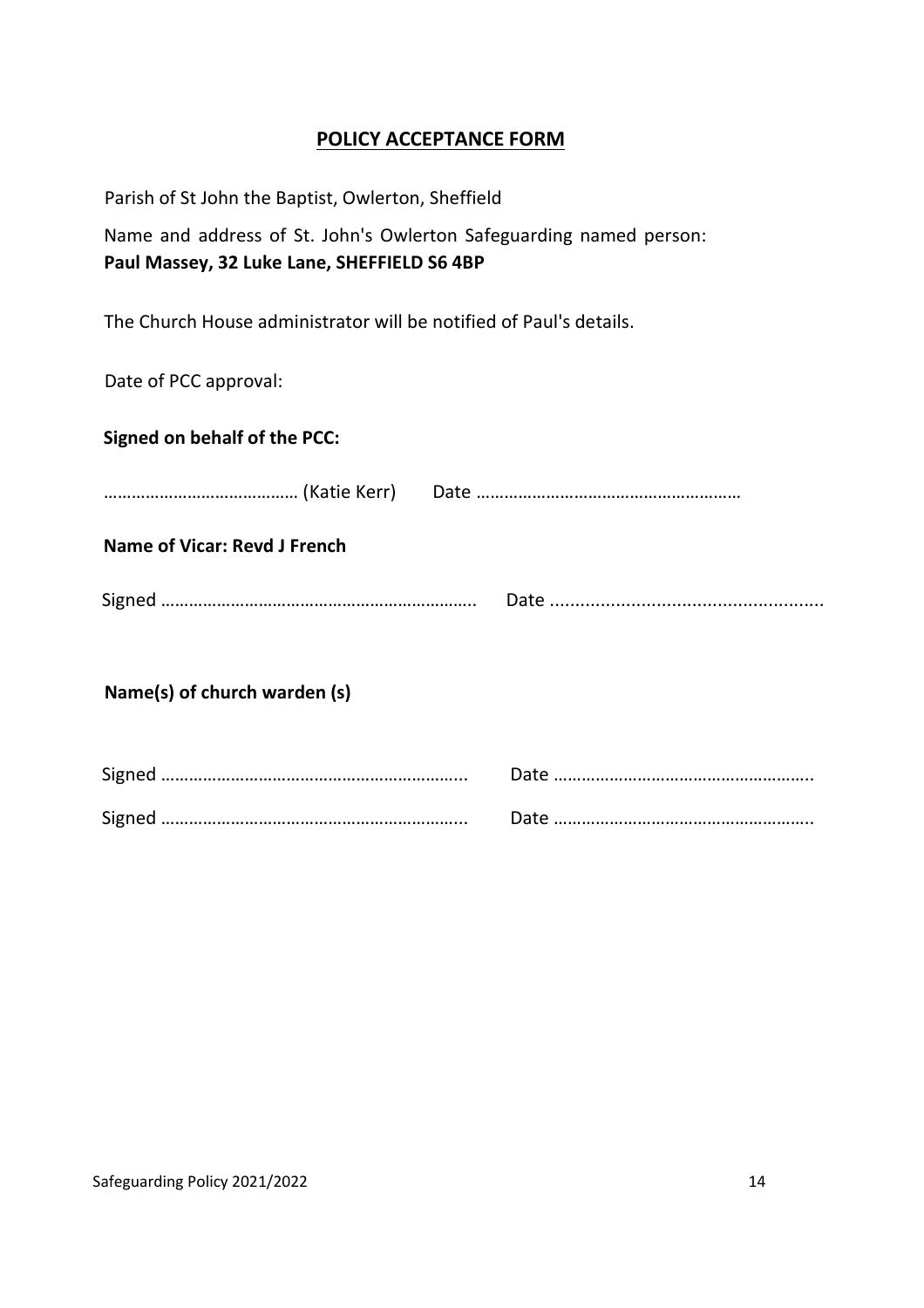## **Appendix 1 Safeguarding Children and Young People**

## **Abuse and Neglect of Children**

#### **Child Abuse**

The abuse of children and young people can take many forms. They have the same right to protection regardless of age, disability, gender reassignment, race, religion or belief, sex or sexual orientation. Children and young people from minority ethnic groups and those with disabilities are especially vulnerable and need special care and protection.

The term "child abuse" encapsulates all the ways in which a child's health (physical, emotional, intellectual, spiritual), and their social development, can be harmed by other people. It consists of anything which individuals, institutions or processes do, or fail to do, which directly or indirectly harms children or damages their prospects of safe and healthy development into adulthood. 'Children' means everyone under the age of 18.

## From "Protecting All God's Children":

"It is vitally important to recognise that abuse of children is much broader than sexual abuse and that all abuse is a betrayal of trust and a misuse of authority and power. Church communities must be particularly vigilant to identify the inappropriate use of any religious belief or practice which may harm somebody spiritually, emotionally or physically."

From "Working Together to Safeguard Children": Dept. of Health:

"Somebody may abuse or neglect a child by inflicting harm, or by failing to act to prevent harm. Children may be abused in a family or in an institutional or community setting; by those known to them or, more rarely, by a stranger." Working Together recognizes four areas of potential abuse for children: abuse can be described under any one of these categories identified below, or a combination of categories.

## **Physical Abuse**

Physical abuse may involve hitting, shaking, throwing, poisoning, burning or scalding, drowning, suffocating, or otherwise causing physical harm to a child. Physical harm may also be caused when a parent or carer feigns the symptoms of, or deliberately causes ill health to a child whom they are looking after.

#### **Emotional Abuse**

Emotional abuse is the persistent emotional ill-treatment of a child such as to cause severe and persistent adverse effects on the child's emotional development. It may involve conveying to children that they are worthless or unloved, inadequate, or valued insofar as they meet the needs of another person. It may feature age or developmentally inappropriate expectations being imposed on children. It may involve causing children to feel frightened or in danger, or the exploitation or corruption of children. Some level of emotional abuse is involved in all types of ill-treatment of a child, though it may occur alone. It may involve serious bullying (including cyberbullying).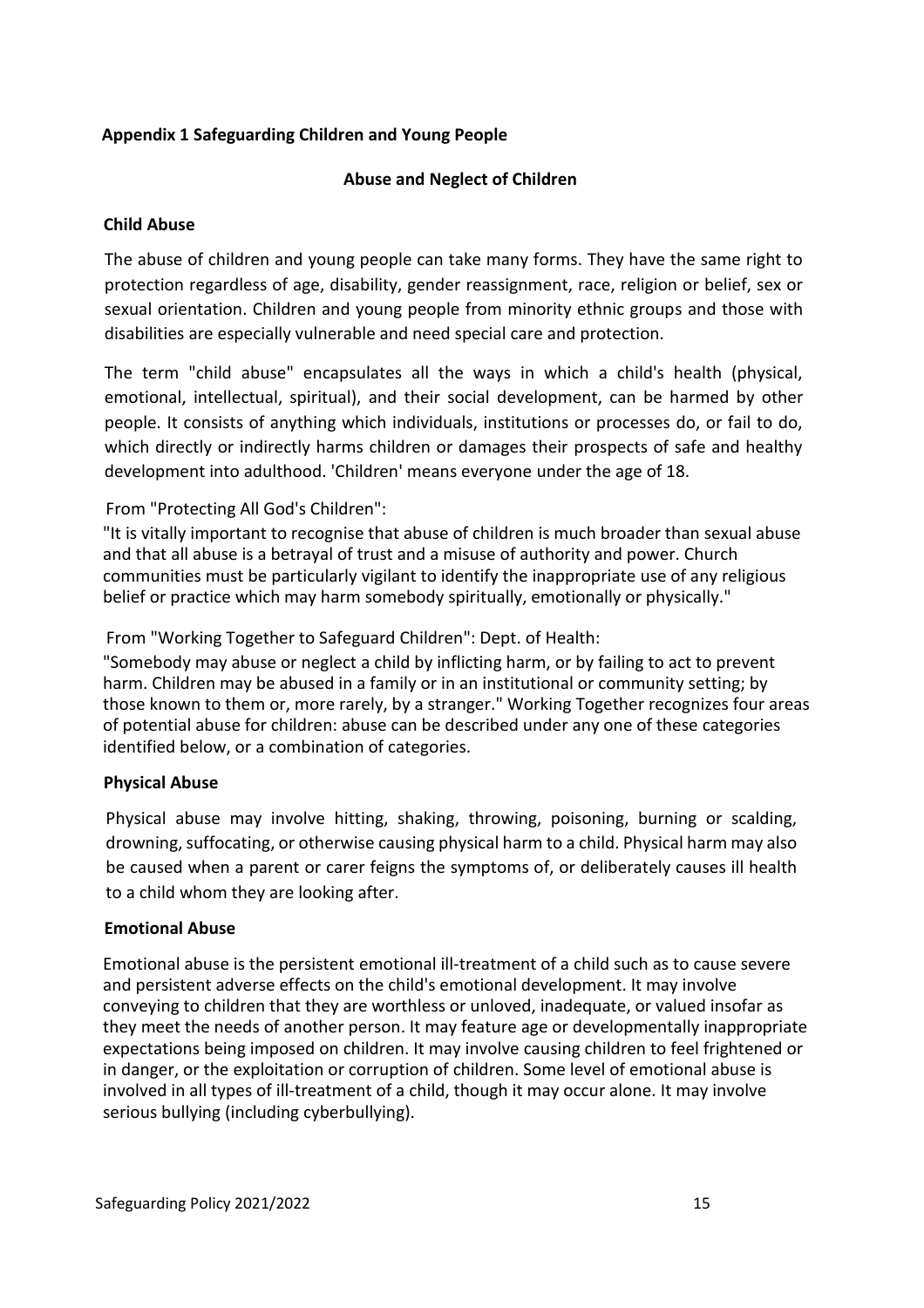#### **Sexual Abuse**

Sexual abuse involves forcing or enticing a child or young person to take part in sexual activities, whether or not the child is aware of what is happening. The activities may involve physical contact, including penetrative (e.g. rape, oral or buggery) or non-penetrative acts (e.g. masturbation, kissing, rubbing and touching outside of clothing). They may include noncontact activities, such as involving children in looking at, or in the production of, sexual images, watching sexual activities, encouraging children to behave in sexually inappropriate ways or grooming a child in preparation for abuse.

#### **Neglect**

Neglect is the persistent failure to meet a child's basic physical and/or psychological needs, likely to result in the serious impairment of the child's health or development. It may involve a parent or carer failing to provide adequate food, shelter and clothing, failing to protect a child from physical harm or danger, to provide adequate supervision and/or access to appropriate medical care or treatment. It may also include neglect of, or unresponsiveness to, a child's basic needs.

In addition to these categories, we must also include:

#### **Domestic Violence / Abuse**

A further category of abuse, relating to children who live in situations where there is domestic violence is now being incorporated into current definitions. Witnessing domestic abuse is child abuse. Teenagers can suffer domestic abuse in their relationships.

#### **Sexual exploitation**

Child sexual exploitation (CSE) is a type of sexual abuse. Children or young people may be tricked into believing they are in a loving, consensual relationship. They might be invited to parties and given drugs and alcohol. They may also be groomed and exploited online. Some children and young people are trafficked into or within the UK for the purpose of sexual exploitation.

#### **Bullying and cyberbullying**

Bullying is behaviour that hurts someone else – such as name calling, hitting, pushing, spreading rumours, threatening or undermining someone. It can happen anywhere – at school, at home or online. It is usually repeated over a long period of time and can hurt a child both physically and emotionally. Bullying that happens online, using social networks, games and mobile phones, is often called cyberbullying. A child can feel like there is no escape because it can happen wherever they are, at any time day or night.

#### **Online abuse**

With the ever-growing use of the internet, mobile telephones and online gaming, there have been a corresponding rise in the use of the internet and other electronic communication to target, groom and abuse children. Adults may target chat rooms, social networking sites,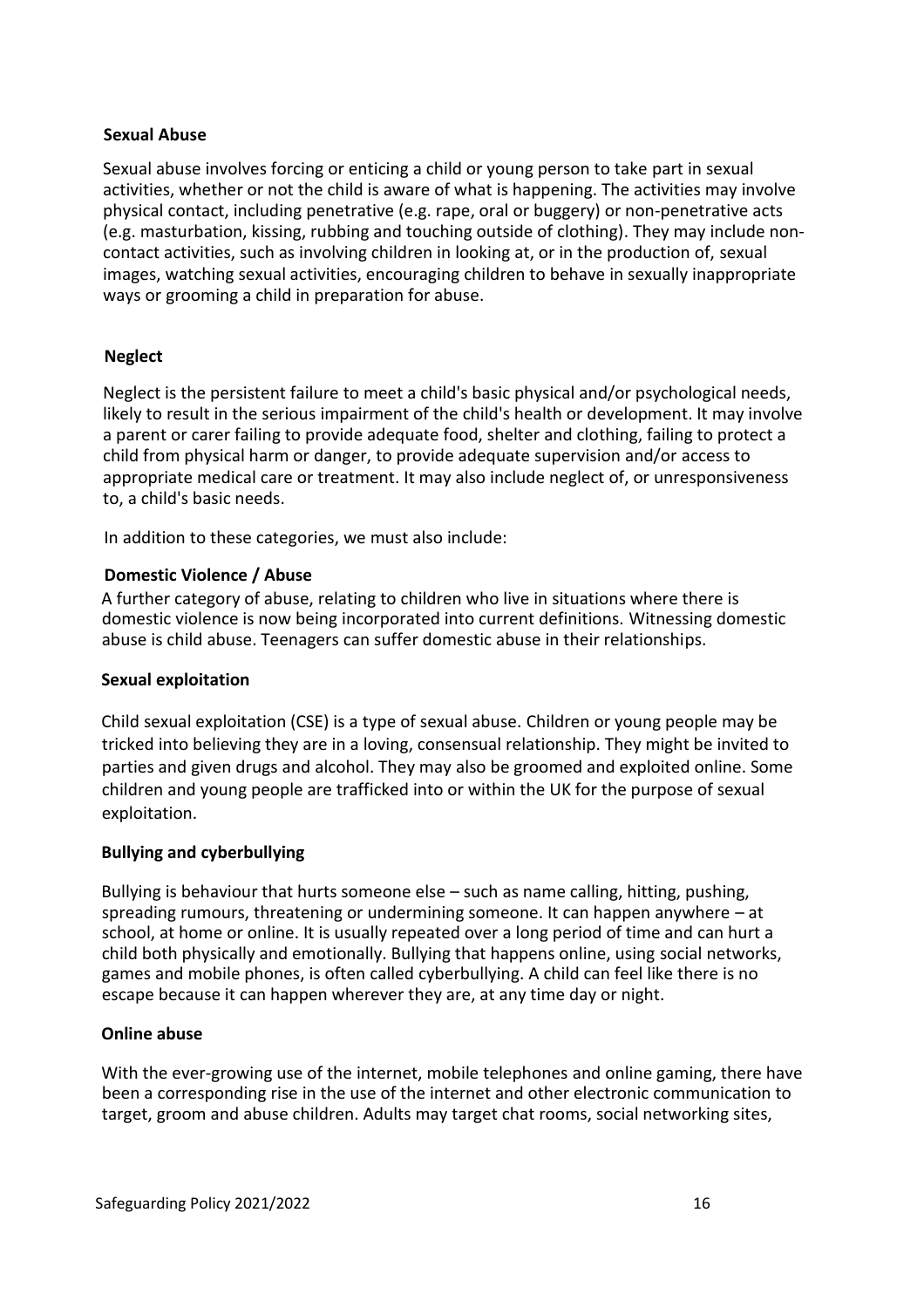messaging services, mobile phones, online gaming sites and the internet generally. Children are particularly vulnerable to abuse by adults who pretend to be children of similar ages when online and who try to obtain images or engineer meetings.

#### **Electronic images**

The downloading, keeping or distributing of indecent images of children are all classified as sexual offences. Such offences are sometimes referred to as non-contact sexual offences. However, it must be remembered that children will have been abused in the making of the images. The texting of sexual messages and photographs (sometimes referred to as 'sexting' – can be particularly problematic and abusive amongst children and young people.

#### **Racial Abuse**

Some communities in British society suffer systematic disadvantage in many areas of their lives. Racism can be defined in various different ways: however, for the purposes of these procedures it can be defined in general terms as consisting of "conduct or words or practices which disadvantage or advantage people because of their colour, culture, or ethnic origin. In its more subtle form it is as damaging as in its overt forms" (Macpherson Report 1999)\*. The effects of racism differ for different communities and individuals, and should not be assumed to be uniform.

#### **Institutional Racism**

This has been defined as "the collective failure of an organisation to provide an appropriate and professional service to people because of their colour, culture and ethnic origin. It can be seen or detected in processes, attitudes and behaviour which amount to discrimination through unwitting prejudice, ignorance, thoughtlessness and racist stereotyping which disadvantage minority ethnic people" (Macpherson Report 1999).

The impact of institutional racism on black families and communities can result in families not accessing direct services either because no appropriate support exists, or because they are unwilling to expose themselves/their communities to perceived censure.

#### **Racial Harassment**

This can be defined as a continual/ongoing series of incidents of varying degrees of severity ranging from insults, through assault to grievous injury (possibly fatal) which are perceived to be racially motivated by the victim and/or any other person. This may mean, for example, that an isolated parent cannot go out; or that a child cannot play in his/her own garden.

Racial harassment could therefore have an impact on a child's emotional and social development. The stress it causes could become a contributory factor towards physical or mental ill-health of children or parents.

Racial harassment can occur in dual heritage families, where one side of the family may subject the child to name-calling and other rejecting treatment.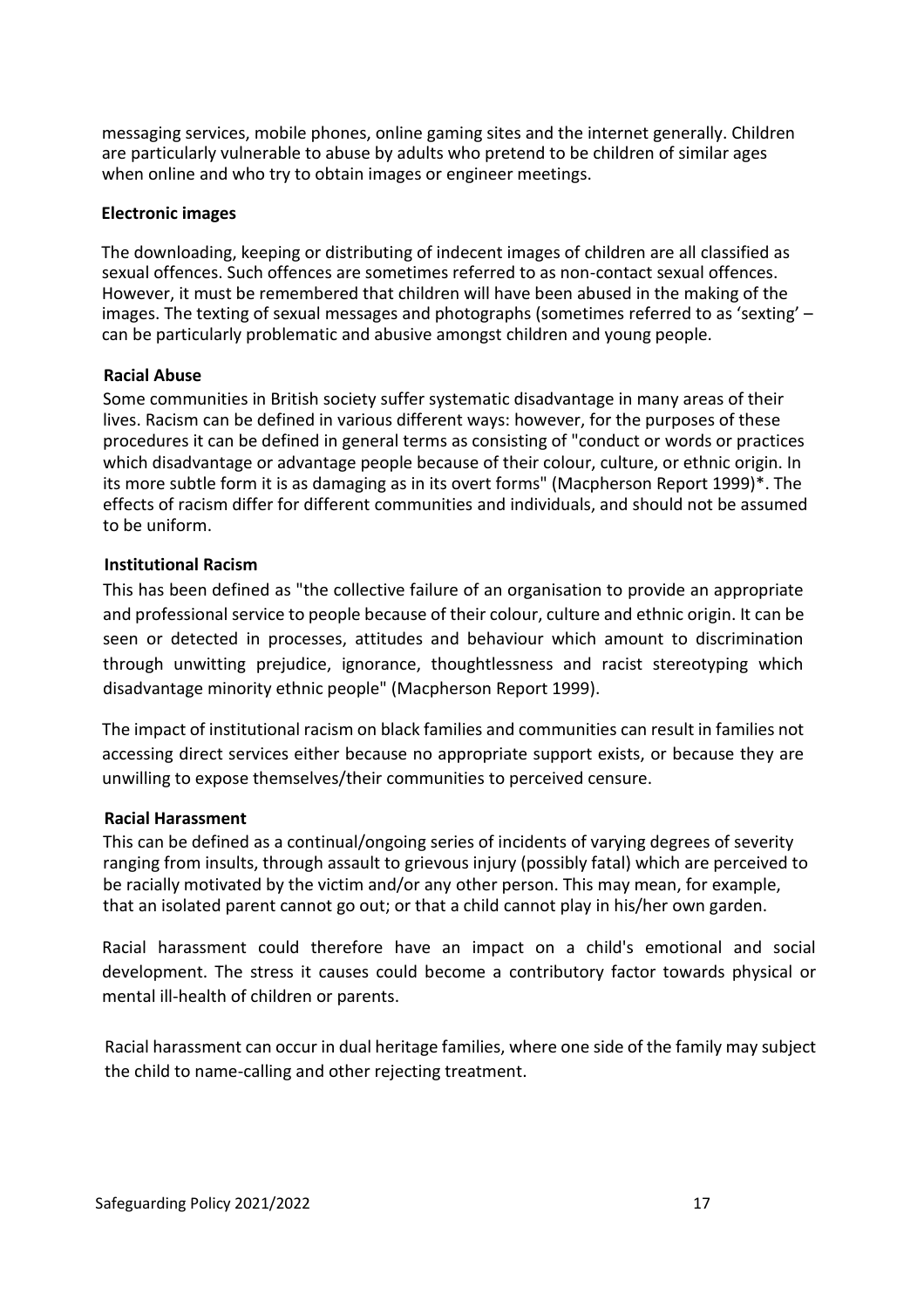#### **Organised Abuse**

Organised or multiple abuse may be defined as abuse involving one or more abusers and a number of related or non-related children or young people. The abusers may be acting in networks to abuse children or in isolation. They may use an institutional framework or position of authority or trust to recruit children for abuse. They may use children themselves to recruit other children.

#### **Significant Harm**

The Children Act 1989 introduced the concept of significant harm as the threshold that justifies compulsory intervention in family life in the best interests of the child. The local authority is under a duty to make enquiries, or cause enquiries to be made, where it has reasonable cause to suspect that a child is suffering or likely to suffer, significant harm. There are no absolute criteria on which to rely when judging what constitutes significant harm. Consideration of the severity of ill-treatment may include the degree and extent of physical harm, the duration and frequency of abuse and neglect, and the extent of premeditation, degree of threat and coercion, sadism, and bizarre or unusual elements in child sexual abuse. Sometimes a single event may constitute significant harm, but more often significant harm is a series of significant events, both acute and long-standing, which interrupt, change or damage the child's physical and psychological development. In every case it is necessary to consider any ill-treatment alongside the family's strengths and weaknesses.

#### **Children in Need: Common Assessment Framework**

All local authorities have a duty to consider the needs of those children who are referred by means of a Common Assessment Framework. Some children, for instance, by reason of a level of disability, will automatically be considered to be children in need. Others will be assessed using the framework. To be assessed as a child in need does not imply there are any issues of abuse: it is often a useful assessment because it can trigger the provision of additional help or services to the family.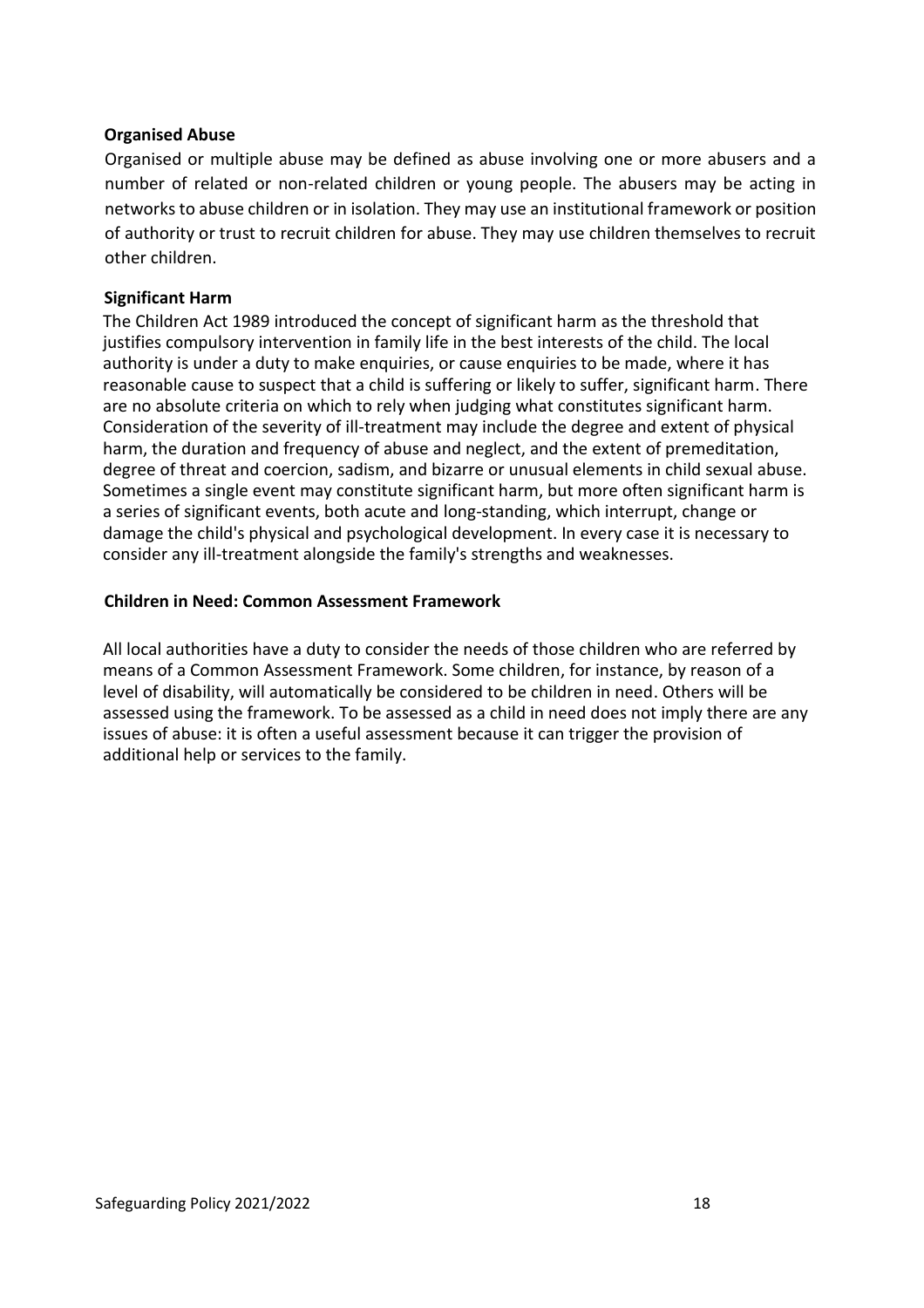## **Appendix 2 Safeguarding Adults**

## **Abuse and Neglect of Adults**

All adults, including vulnerable adults, have a fundamental human right to choose how and with whom they live, even if this appears to involve a degree of risk. They should be supported to make these choices, to live as independently as possible and treated with respect and dignity.

## Who abuses adults?

Potentially anyone, adult or child, can be the abuser of an adult. Abuse will sometimes be deliberate, but it may also be an unintended consequence of ignorance or lack of awareness, alternatively, it may arise from frustration or lack of support. The list can include:

- Relatives of the vulnerable person including husband, wife, parent, son or daughter. It will sometimes include a relative who is a main carer.
- Neighbours.
- Paid carers.
- Workers in places of worship.
- People who are themselves vulnerable and/or are users of a care service.
- Confidence tricksters who prey on people in their own homes or elsewhere.

#### Relatives who are main carers

Carers can experience considerable stress, exhaustion and frustration without respite or support. This can lead to unintended poor care or abuse. Relatives who are the main carers may also be subject to abuse by those for whom they are caring. This abuse is often endured for long periods and unreported.

#### Institutions

All people living in institutions are more likely to have a degree of vulnerability. The Care Quality Commission in England has responsibility for inspecting and regulating the quality of care in institutions such as residential care homes, domiciliary care services and hospitals. In addition, the Local Government Ombudsman deals with complaints that relate to adult social care. HM Inspectorate of Prisonsin England inspects prisons. Some members of the parish may be visiting adults in institutions – hospitals, prisons and residential homes. If, as part of these responsibilities, they have concerns about the care being given and/or the way that someone is being treated, the DSA should be contacted. You can also refer directly to the institution or raise concerns with the appropriate inspection and/or complaints body.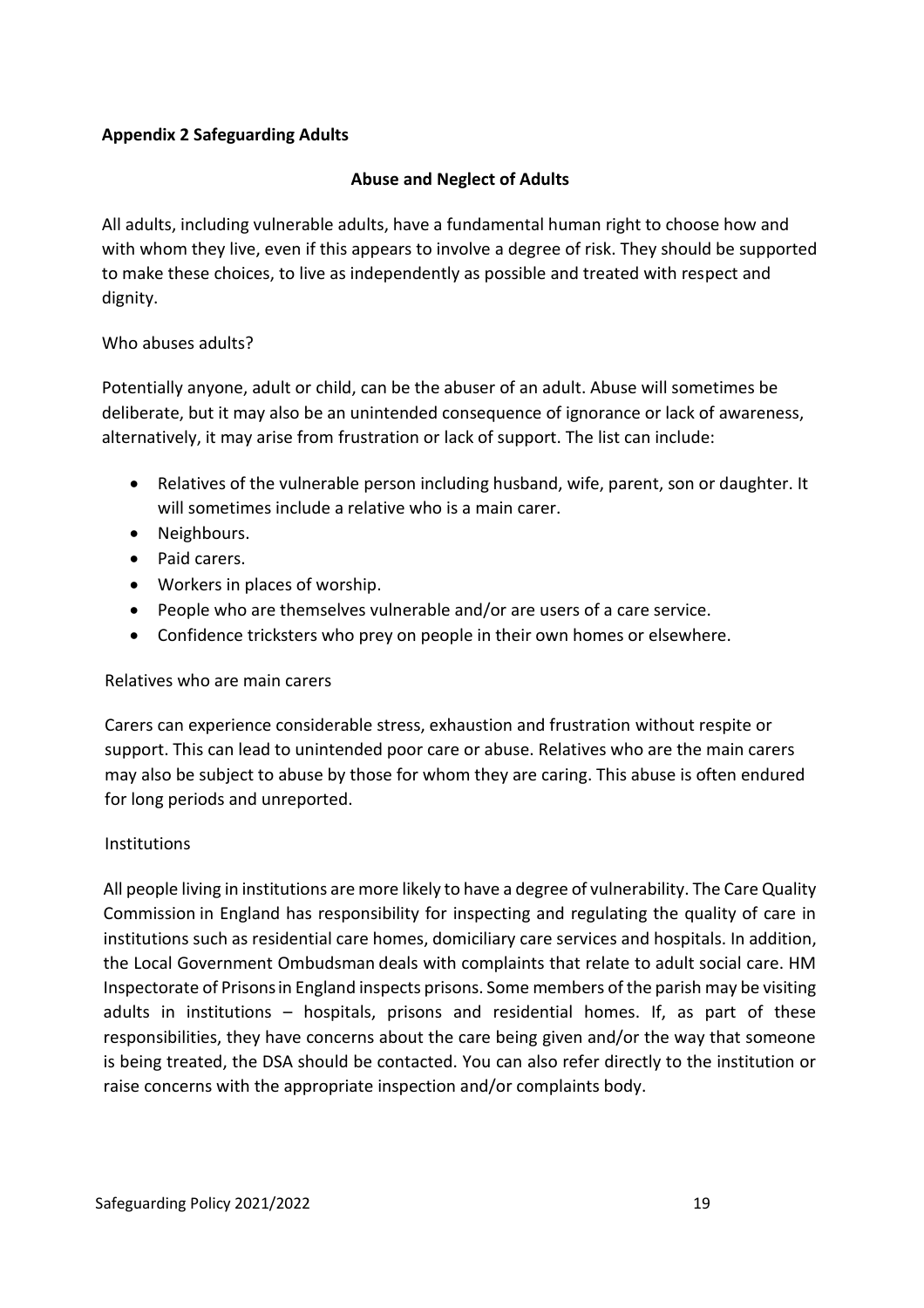## **Definitions of adult abuse**

The UK central government document 'Care and Support Statutory Guidance' categorises and defines adult abuse in terms of:

- **Physical abuse** including hitting, slapping, pushing, kicking, misuse of medication, restraint or inappropriate sanctions.
- **Sexual abuse** including rape and sexual assault or sexual acts to which the vulnerable adult has not consented or could not consent or was pressurised into consenting.
- **Psychological abuse** including emotional abuse, threats of harm or abandonment, deprivation of contact, humiliation, blaming, controlling, intimidation, coercion, harassment, verbal abuse, isolation or withdrawal from services or supportive networks.
- **Financial or material abuse** including theft, fraud, exploitation, pressure in connection with wills, property or inheritance or financial transactions, or the misuse or misappropriation of property, possessions or benefits.
- **Neglect or acts of omission** including ignoring medical or physical care needs, failure to provide access to appropriate health, social care or educational services, the withholding of the necessities of life, such as medication, adequate nutrition and heating.
- **Discriminatory abuse** including racist, sexist, based on a person's disability, and other forms of harassment, slurs or similar treatment.
- **Domestic abuse** that is usually a systematic, repeated and escalating pattern of behaviour, by which the abuser seeks to control, limit and humiliate, often behind closed doors.
- **Organisational abuse** including neglect and poor care practice within an institution or specific care setting such as a hospital or care home. This may range from one-off incidents to ongoing ill-treatment. It can be through neglect or poor professional practice as a result of the structure, policies, processes and practices within an organisation.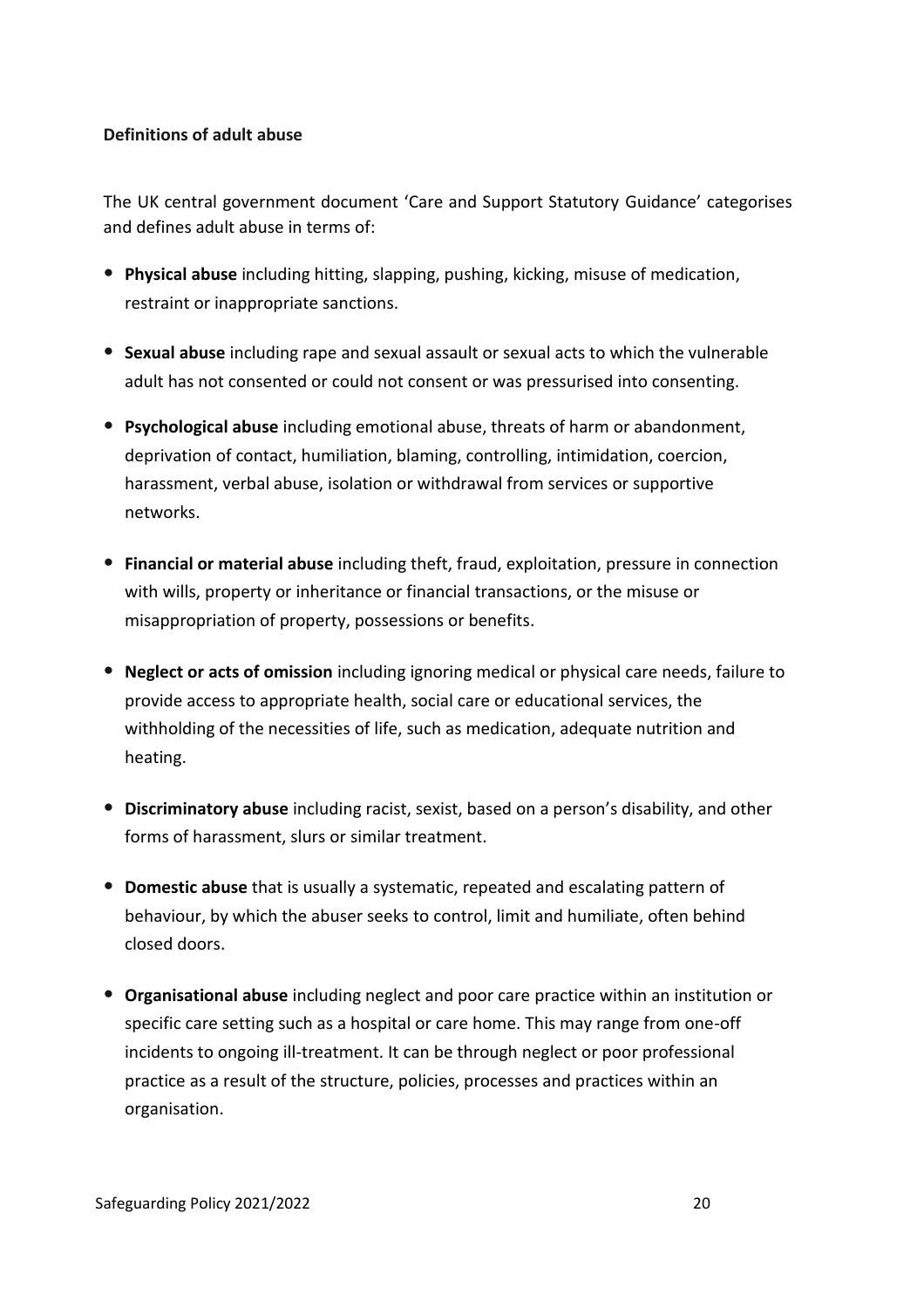• **Modern slavery** including human trafficking; forced labour and domestic servitude; and traffickers and slave masters using whatever means they have at their disposal to coerce, deceive and force individuals into a life of abuse, servitude and inhumane treatment.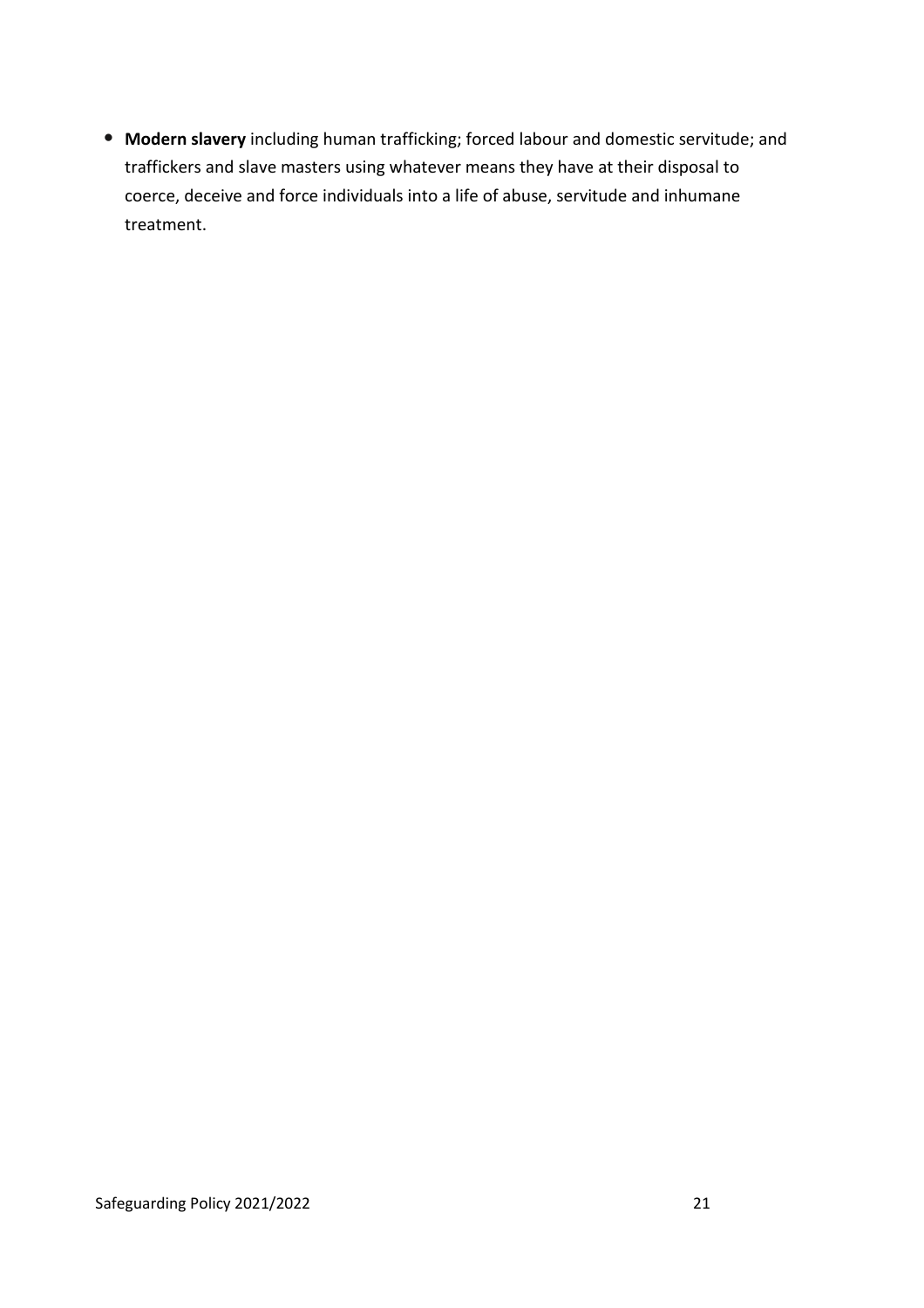#### **Appendix 3 Insurance**

#### **Insurance Statement**

St. John's holds insurance with Ecclesiastical Insurance Group PLC. They have provided the following statement, incorporated in their Child Protection Booklet.

The Ecclesiastical Insurance Group supports the House of Bishops Policy Document and its measures for the safeguarding of children. Ecclesiastical believes that preventative measures to remove the likelihood of abuse are the cornerstones for both the protection of a potential victim and an accused child carer.

Common law, and in some are as statutory legislation, require a very wide range of people to take reasonable care to prevent injury to others. Indeed, the law recognises that a higher standard of care exists in matters concerning children. The use of 'best practice' procedures in the management of child protection and care is essential, just as a similar obligation rests upon those responsible for health and safety in commerce and industry. The observance of 'reasonable care' is a standard insurance condition.

Subject to the policy terms, Public Liability (Third Party) Insurance will protect the interests of Policyholders where they are found to be legally liable for accidental death of or bodily injury to a third party. Cover is provided to Policyholders if they are held legally liable for an event caused by their negligence leading to accidental bodily injury or illness as a result of abuse. There is, however, no such cover for the actual perpetrator of abuse.

The Policy terms require that all reasonable steps be taken to prevent injury loss or damage occurring and failure to take such precautions may prejudice the insurance cover. A duty therefore exists upon Policyholders to adopt 'best practice' based upon current and ongoing guidelines.

**The insurance period runs from 1st January to 31st December and is renewed annually.**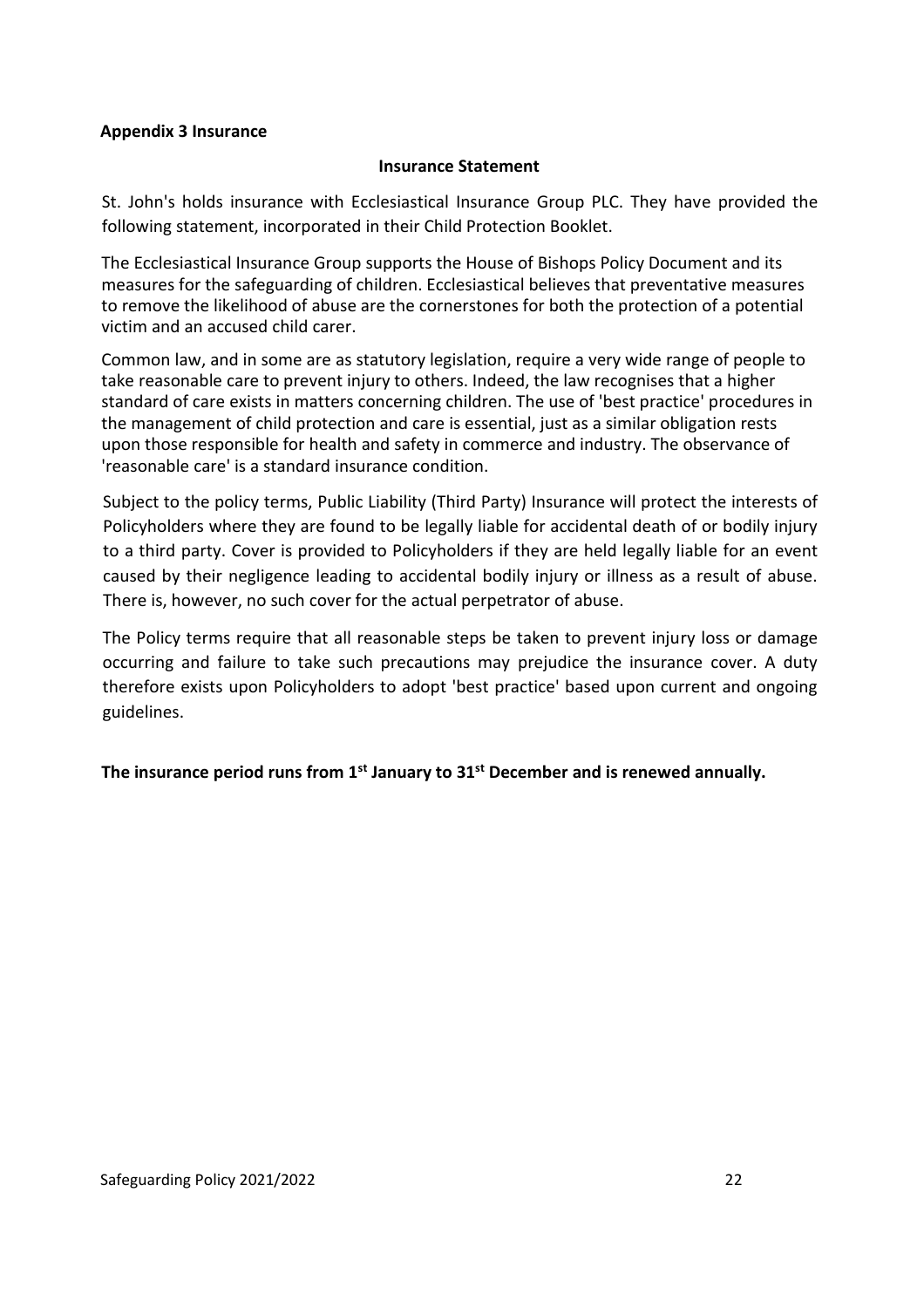#### **Appendix 4 Insurance**

## **Youth Group Insurance Scheme**

The starting point for insuring your group(s) is with the PCC and their existing parish insurance (usually the Parishguard policy). This covers youth work organised under the auspices and control of the PCC anywhere in the British Isles. However, for a group to be working "under the auspices and control" of the PCC the following should apply:

- The PCC must specifically accept responsibility for the activities of the group and minute such in its records, in detail (e.g. that the PCC has agreed to this disco, with these staff, date and between these hours, for this financial purpose rather than to the concept of discos in general).
- The PCC must have full details of any proposed new activities so as to decide whether to accept responsibility for these activities and this must also be minuted.
- The PCC delegates responsibility for the selection of leaders to the ministry leader and incumbent, who will maintain records of the appointments.

The nature of the cover provided is for public liability for the PCC as the insured.

It is clear that, whereas such cover will normally be sufficient for regular church activities with a standard format (e.g. choir, confirmation classes, servers, bell-ringers, bible studies etc.), it will not provide cover for much of the youth work that is undertaken within the parish. This is where the Youth Group Insurance Scheme complements the Parishguard policy.

The Youth and Children's Group Insurance gives greater flexibility for children's work in parishes, whilst ensuring that good practice procedures are still followed. The Diocese does not gain monetarily in any way from the provision of this insurance, and the price is discounted to parishes. In order to simplify and minimise the costs of administration there is one renewal date.

If a parish does not have this additional insurance, children's activities off-site may still be covered under their Parishguard policy but all such activities must be agreed and minuted through the PCC Cover will be limited to that one event and for those children and leaders involved in that one event.

#### **St. John's does not take up this additional insurance policy, and therefore youth activities are agreed by PCC and risk assessed on an individual basis.**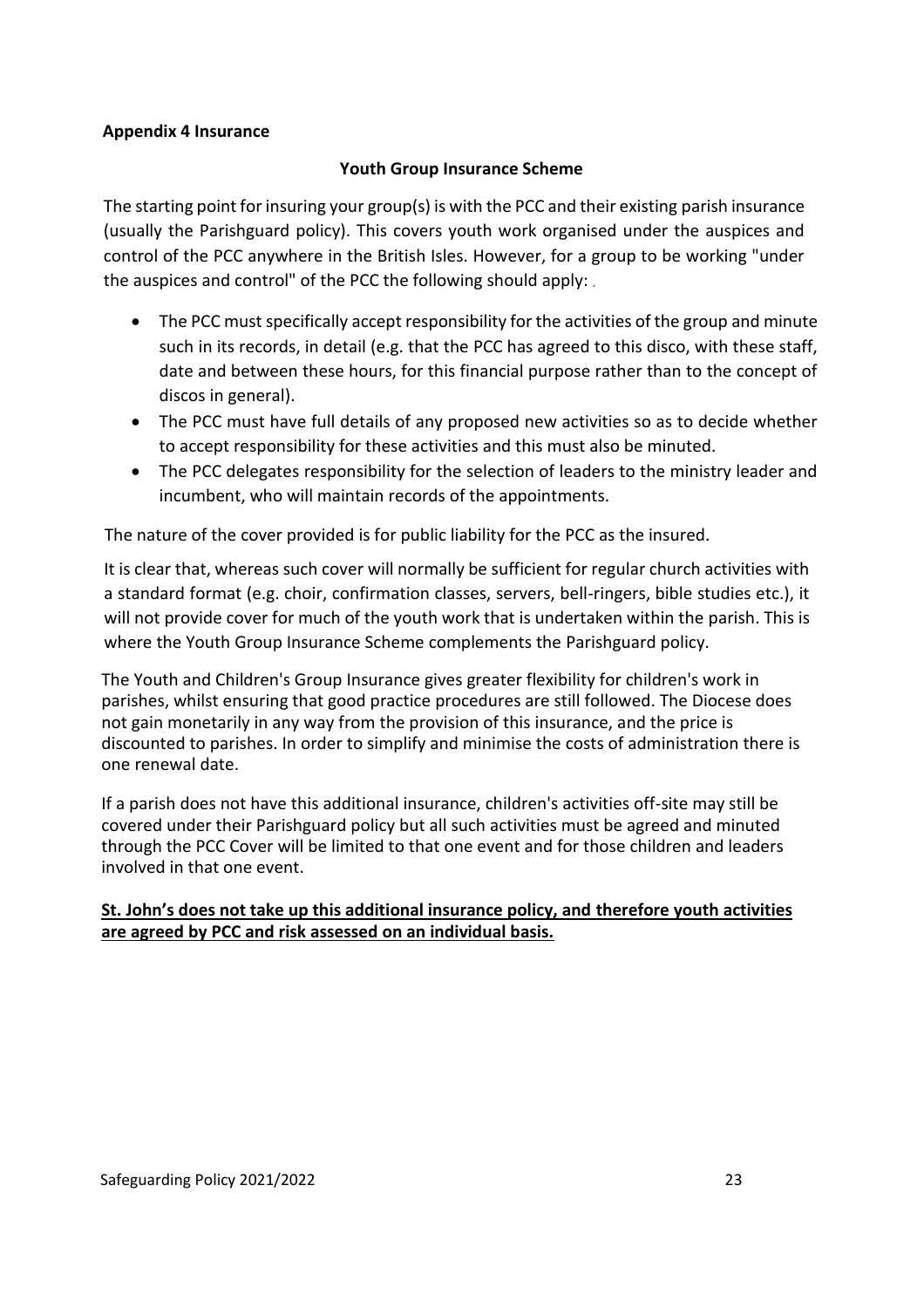## **Appendix 5 Health and Safety**

#### **Health and Safety**

The following guidelines should be used to ensure general health and safety.

- **1.** Children and young people should meet in a safe and welcoming location.
- **2.** Care should be taken where there are heating appliances, low level sockets, windows and doors. If young children have access to kitchens where there may be hot water or food this must be supervised.
- **3.** If there is any stacked furniture this must be placed safely and securely in any room where children meet.
- **4.** A first aid kit must be available in all premises where children meet, and on trips out. It is advised that a qualified first aider is available, but all group leaders should be familiar with the contents and use of the first aid box. Ensure the contents are replaced when necessary.
- **5.** All leaders should know the location of the nearest telephone.
- **6.** Accidents will happen: they should be recorded in an official accident book and parents/carers notified as soon as possible.
- **7.** Fire drills should be regular features of each group.
- **8.** Children should not leave the premises unsupervised or without permission.
- **9.** There should be at least one accessible toilet. Only group leaders, not casual visitors, should accompany small children to the toilet and another worker should be informed. For very young children, toilet breaks should be organised.
- **10.** No medication should be given to a child under 18 without the written permission of a parent/carer.
- **11.** All cleaning fluids must be kept in a locked cupboard or in a high place where children do not have access.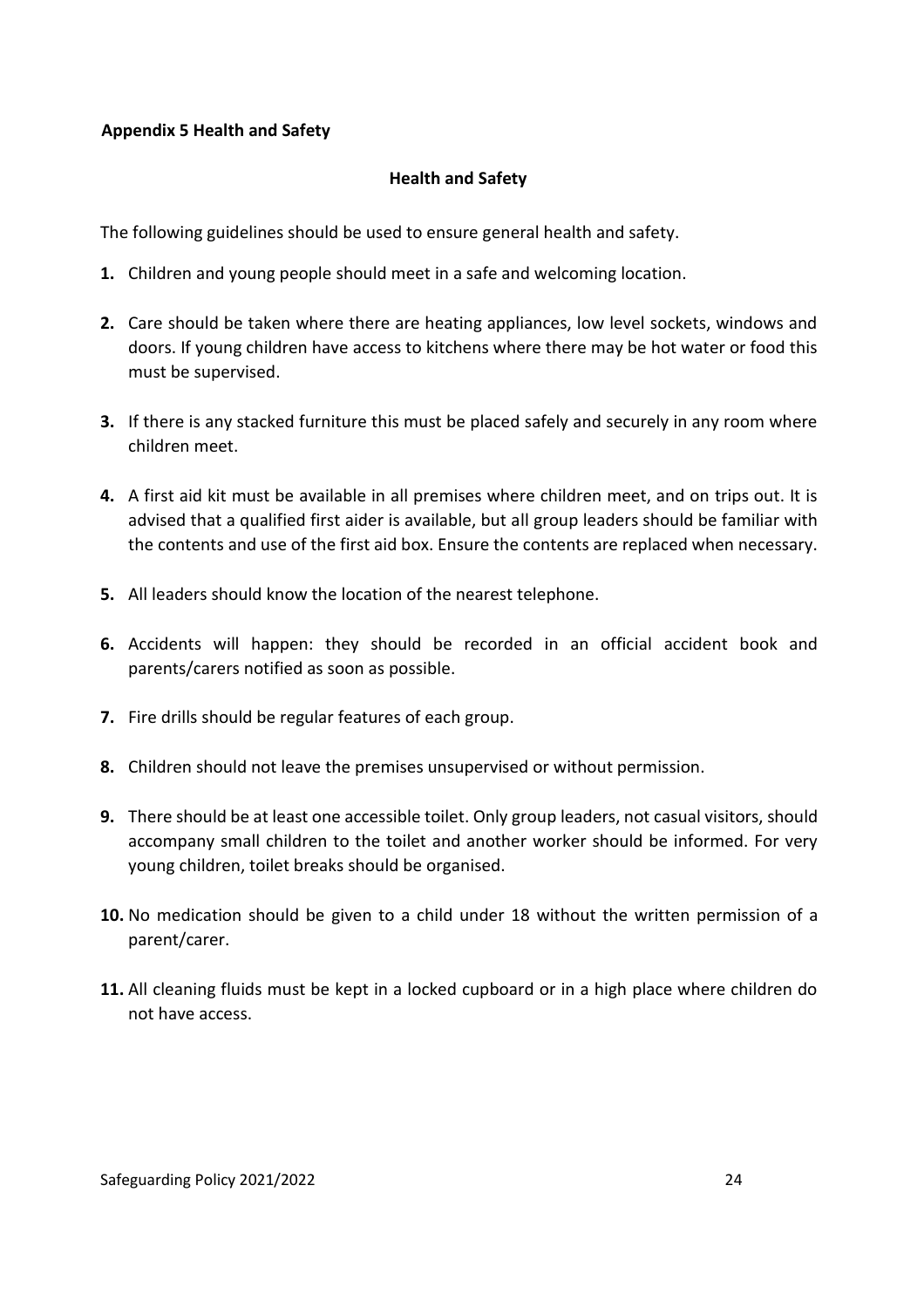#### **Appendix 6 Transport**

#### **Use of Transport**

- 1 . Voluntary workers must ensure that they have adequate insurance before offering to transport anyone on a voluntary basis. Their insurance certificate and driving license should be checked by the person responsible for the group.
- 2. All paid workers will need to ensure that their insurance covers them for transporting children and young people as part of their employment. The PCC delegates the responsibility to check the insurance policy and driving license of the individual to the group leader.
- 3. All those who drive children on church-organised activities should be over 25 and have held a full driving license for two years. PCC delegates responsibility to group leaders to ensure that those driving on St. John's behalf are fit to drive and of an appropriate ability.
- 4. All cars that carry children should be roadworthy and children should wear seat belts or age-appropriate seats. At no time should the number of children in a car exceed the usual passenger number.
- 5. Any driver who has an "unspent" conviction (committed within the previous 10 years) for a drink driving offence, for dangerous driving or for racing on a public highway, should not transport children.
- 6. Many groups rely on the use of a mini-bus for transporting children and young people. Drivers must ensure that they are licensed to do so. Current legislation requires new drivers to take a test before they can drive a mini-bus with more than eight passengers, other than one used purely for social or voluntary purposes. You are advised to check the status of the proposed mini-bus driver, the purpose of the trip, and the relevant insurance policy.
- 7. Adequate insurance cover must be arranged for the driver, passengers and the vehicle. The above guidance for transport also applies.
- 8. You must be satisfied that the vehicle documentation is up to date and the vehicle is safe to drive. The mini-bus must have forward facing seats and three-point diagonal seat belts throughout.
- 9. The leader should have a list of the names and addresses of those you are transporting both on their person and a copy left behind with another responsible person. These details must include the parental consent forms.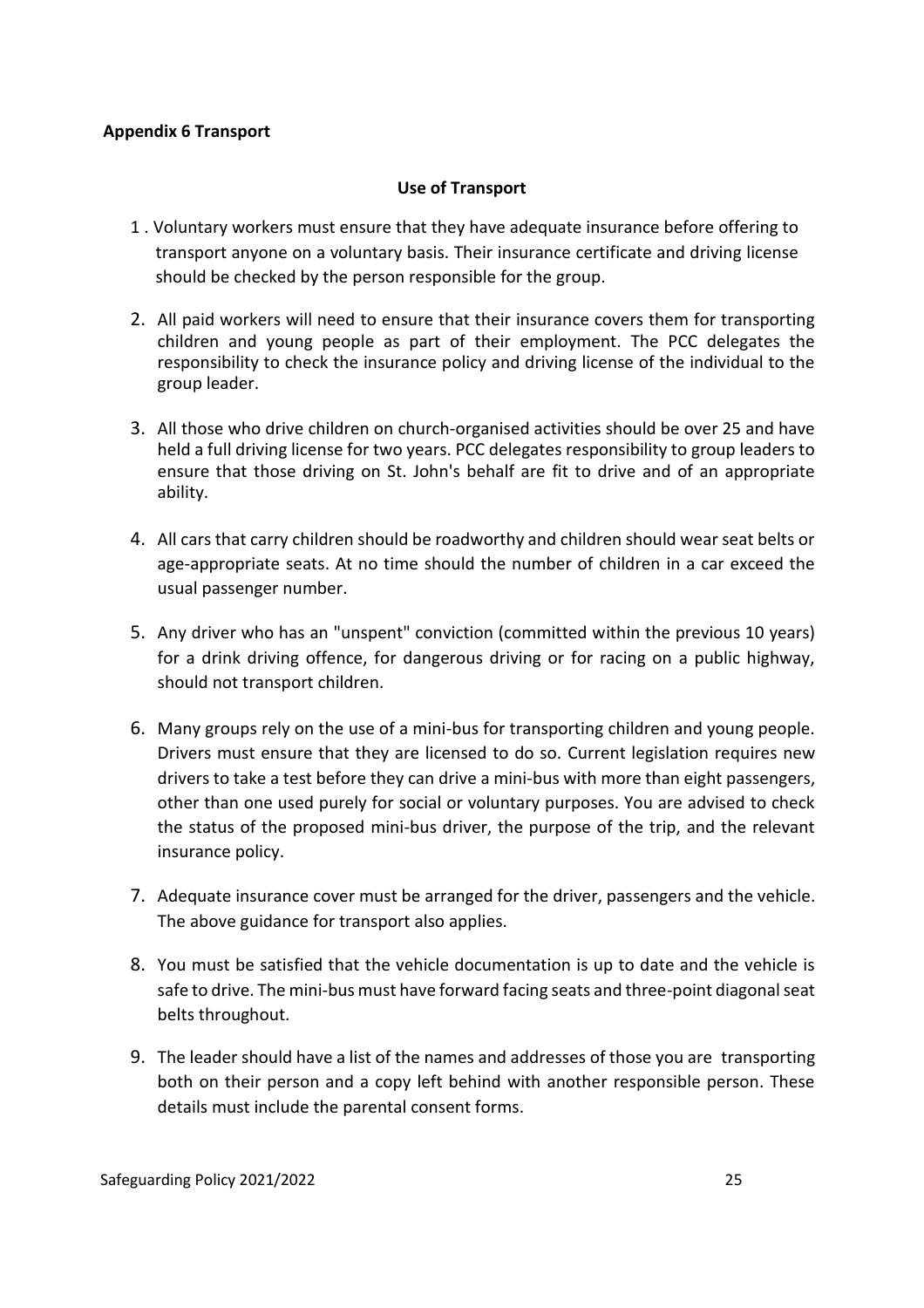- 10.The mini-bus needs to be appropriate for its user group e.g. with wheelchair adaptation if necessary. Any luggage should be secured and that driving times are reasonable. Ensure there is a qualified co-driver if the journey is more than six hours in total. You should be accompanied by another adult in any event.
- 11 . The vehicle should be covered by breakdown cover and access to a mobile phone is highly desirable.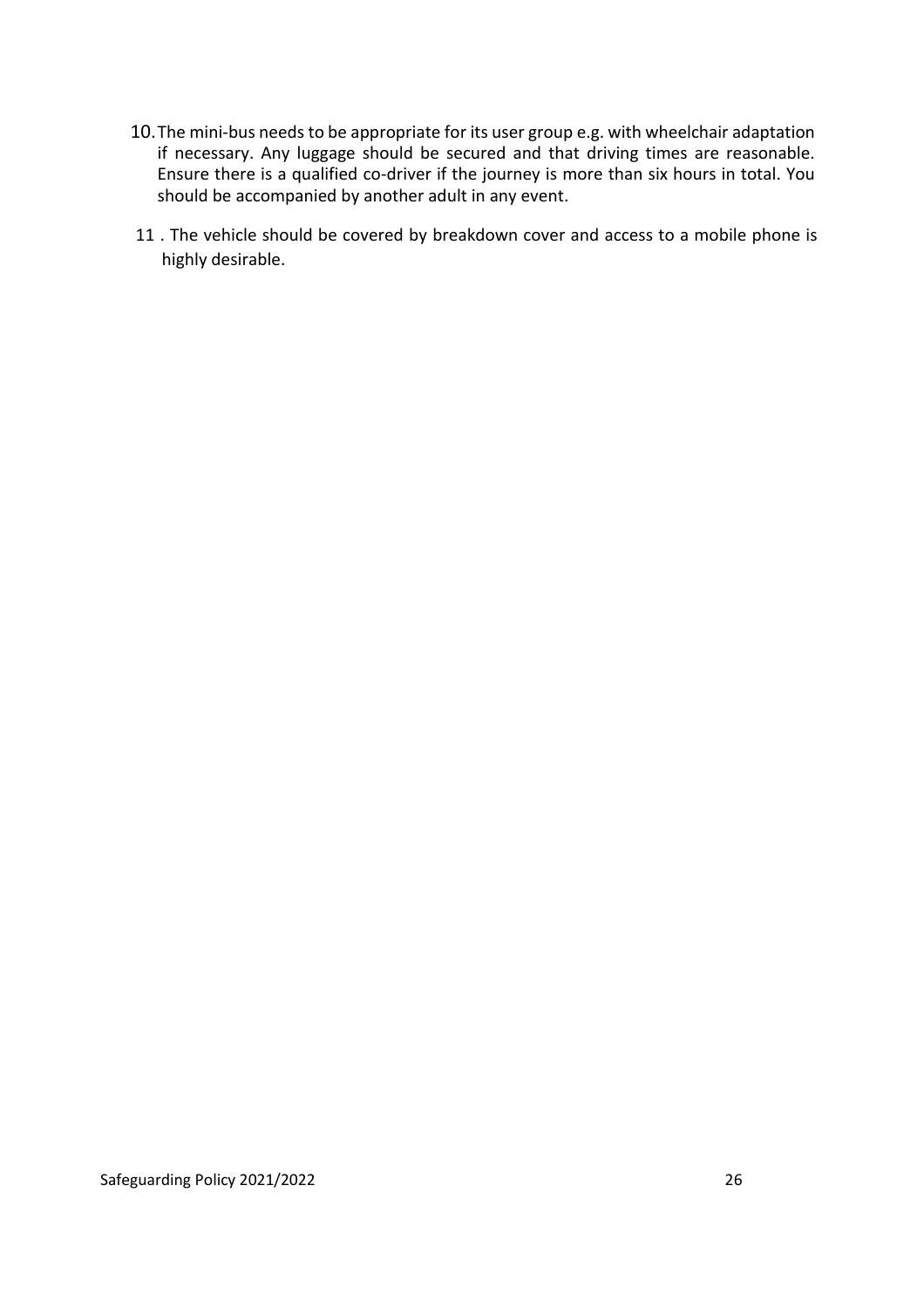## **Appendix 7 Making and Publishing Images of Children and Young People**

## **Making and Publishing Images of Children**

The making and publishing of images of children is something which is enjoyed by children, parents and carers and those involved in children's work, and can bring positive publicity to church activities. However, there are issues to be borne in mind when such activity is planned. The issues are the same, whether the images are still photographs, digital images or films, and regardless of the particular technologies involved.

Images count as personal data under the Data Protection Act 1998 and therefore the principles of that Act apply. For parish purposes, it is important that the consent of children and their parents/carers is obtained for the making and use of images of children.

Those taking photographs need to bear in mind that there may be good reason for withholding consent, such as:

- Some children may have been involved in legal disputes, local authority proceedings or adoption and their whereabouts should not be too widely known
- If individual children are identified by name it would be possible for potential abusers to use them to target potential victims
- Images made using digital cameras can be manipulated to produce indecent or abusive images.

Good practice is therefore:

- Obtain consent from parents and children before making images. Consent need not be in writing if it is not proposed to publish the pictures in any way, but if they are to be displayed, used in publicity via newspapers including the Diocesan newsletter, or put on a web-site, then specific written consent should be obtained.
- If the event is a church event that is to be filmed, then an oral notice can be given out at the beginning of the service/activity asking any parent objecting to images being made of their child to remove them from the view of the camera, or to ask the group leader afterwards to ensure that any image they object to is not used.
- Where possible, each child should be part of a group.
- If the image is to be published, avoid naming the child. If a name has to be used, use only first names.
- If a child is named in full, avoid using their image.
- Avoid images of scantily clad children, such as at swimming parties.
- Be clear if the image is to be retained for further use.
- Store the image securely, and destroy it if there is no further use for it.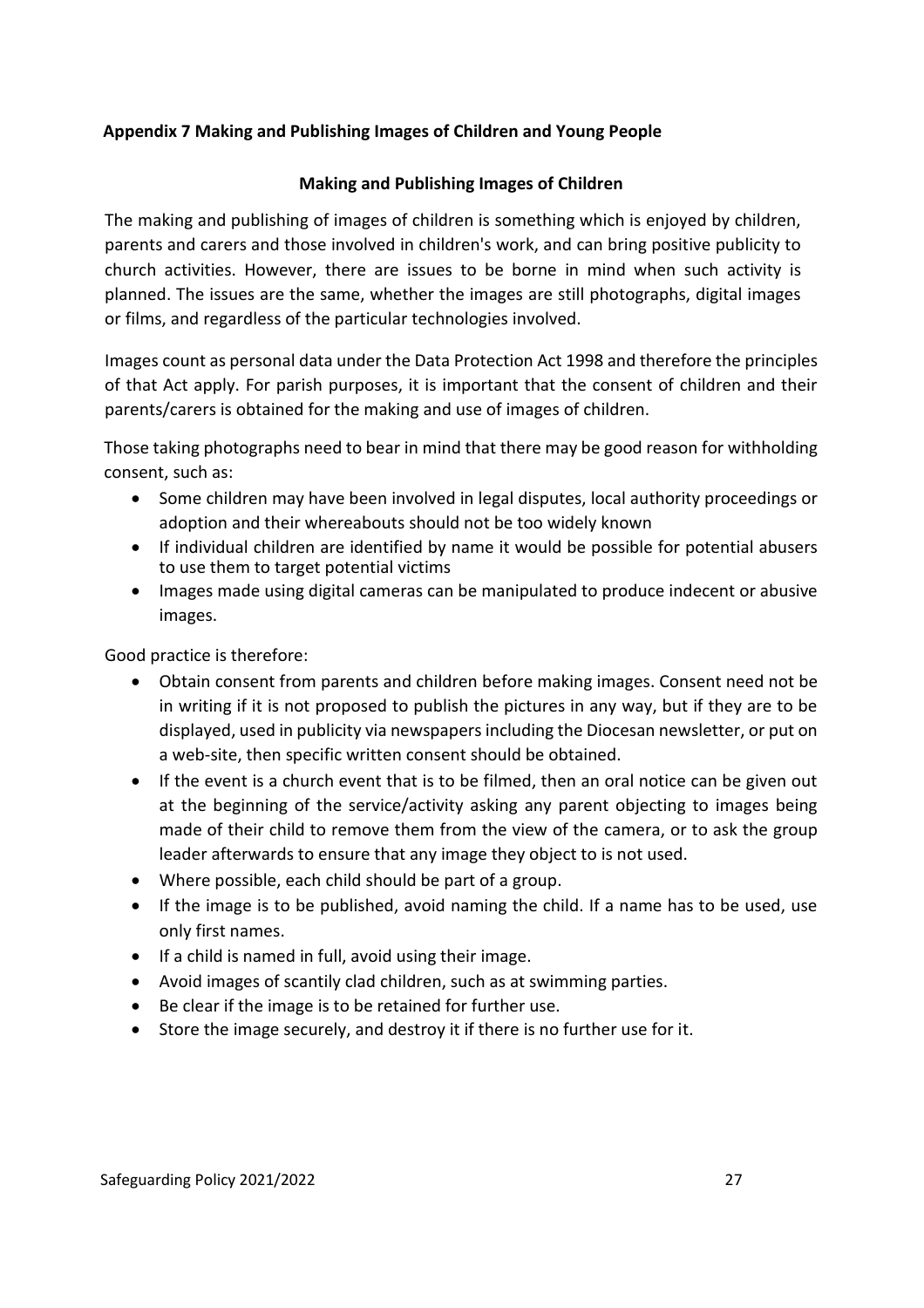#### **Appendix 8 Use of Social Media**

## **Guidance for use of social media**

**Do:**

- $\checkmark$  Have your eyes open and be vigilant.
- $\checkmark$  Maintain the upmost integrity honesty, transparency, consistency and accountability are key. Treat online communication with children, young people and adults as you would communication that is face to face. Always maintain the same level of confidentiality.
- $\checkmark$  Report any safeguarding concerns that arise on social media to the PSO and the DSA.
- $\checkmark$  Always assume that everything you write is permanent and may be viewed by anyone at any time; and that everything can be traced back to you personally as well as to your colleagues or the church. Always think before you post.
- $\checkmark$  Draw clear boundaries around your social media usage associated with your private life and your use of different social media for public ministry. Keep church account/s and profiles separate from your personal social media account/s e.g. only use a Facebook page, Twitter or blogs for public ministry, while keeping a separate Facebook profile for private life.
- $\checkmark$  Always ask parents/carers for written consent to:

❖ Use and store photographs of children/young people from activities or events in official church publications, or on the church's social media, website and displays.

❖ Use telephone, text message, email and other messaging services to communicate with young people.

- ❖ Allow young people to connect to the church's social media pages.
- $\checkmark$  Only use an approved church/ministry account to communicate with children, young people and/or vulnerable adults. The named person should be able to access this and review conversations, and the account should be visible to young people and their parents. Young people must be made aware that any communication will be viewed by all users. Save any messages and threads through social networking sites, so that you can provide evidence to the named person of your exchange when required.
- $\checkmark$  Avoid one-to-one communication with a child or young person.
- $\checkmark$  Use clear and unambiguous language in all communications and avoid abbreviations that could be misinterpreted.
- $\checkmark$  Save and download to hard copy any inappropriate material received through social networking sites or other electronic means and show immediately to the named person, PSO, incumbent or, if appropriate, Diocesan Safeguarding Adviser.

Safeguarding Policy 2021/2022 28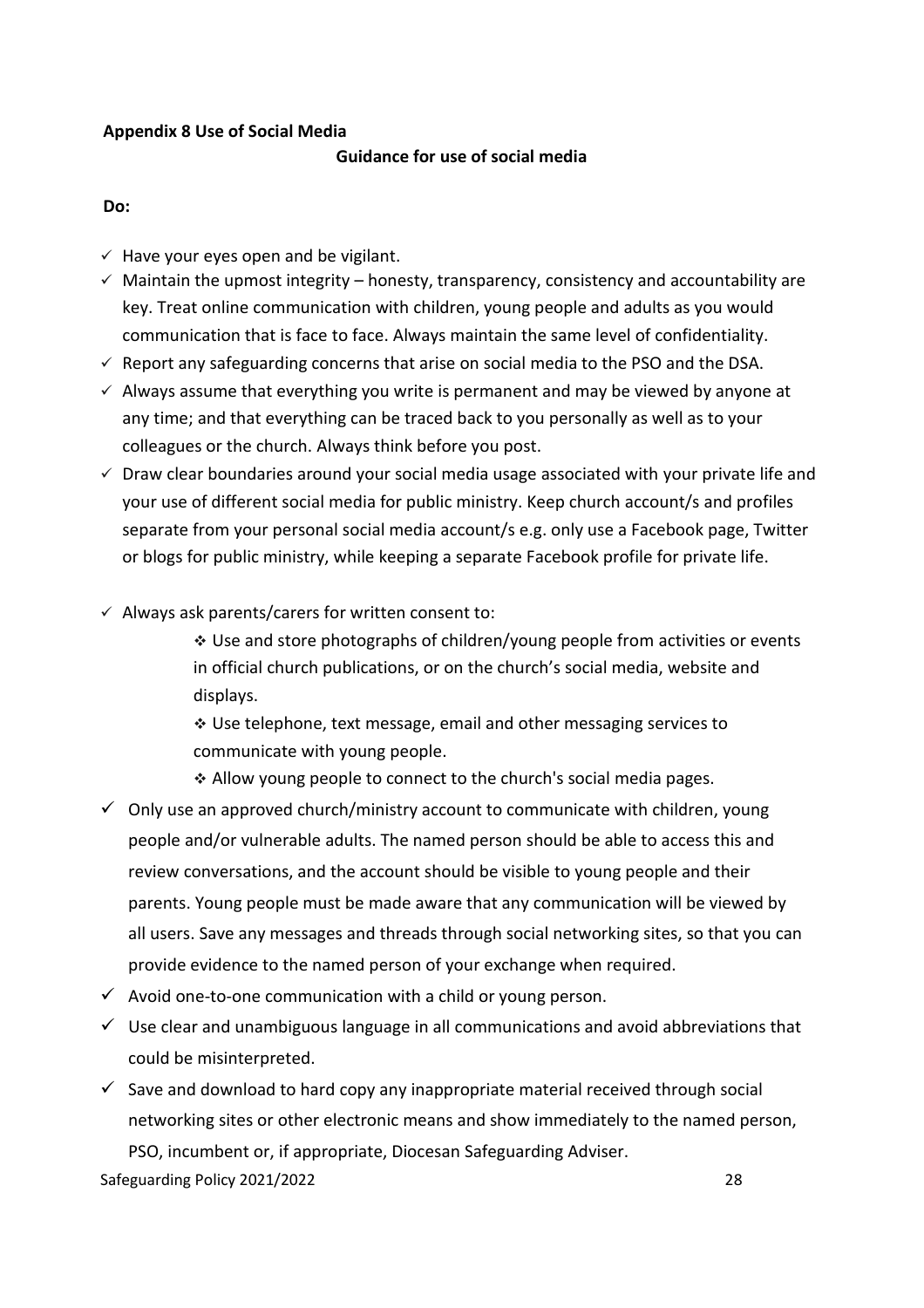$\checkmark$  Use passwords and log off promptly after use to ensure that nobody else can use social media pretending to be you.

#### **Do not:**

- ➢ Use a personal Facebook or any other social media account in your work with children, young people or vulnerable adults.
- ➢ Add children, young people or vulnerable adults as friends on your personal accounts.
- $\triangleright$  Facebook stalk (i.e. dig through people's Facebook pages to find out about them).
- $\triangleright$  Say anything on social media that you would not be happy saying in a public meeting, to someone's face, writing in a local newspaper or on headed notepaper.
- ➢ Comment on photos or posts, or share content, unless appropriate to your church role.
- ➢ Use visual media (e.g. Skype, Facetime) for one-to-one conversations with young people use only in group settings.

In particular, do not allow content to contain or share links to other sites that contain:

- ➢ Libellous, defamatory, bullying or harassing statements.
- $\triangleright$  Breaches of copyright and data protection.
- ➢ Material of an illegal nature.
- $\triangleright$  Offensive sexual or abusive references.
- ➢ Inappropriate language.
- ➢ Anything which may be harmful to a child, young person or vulnerable adult, or which may bring the church into disrepute or compromise its reputation.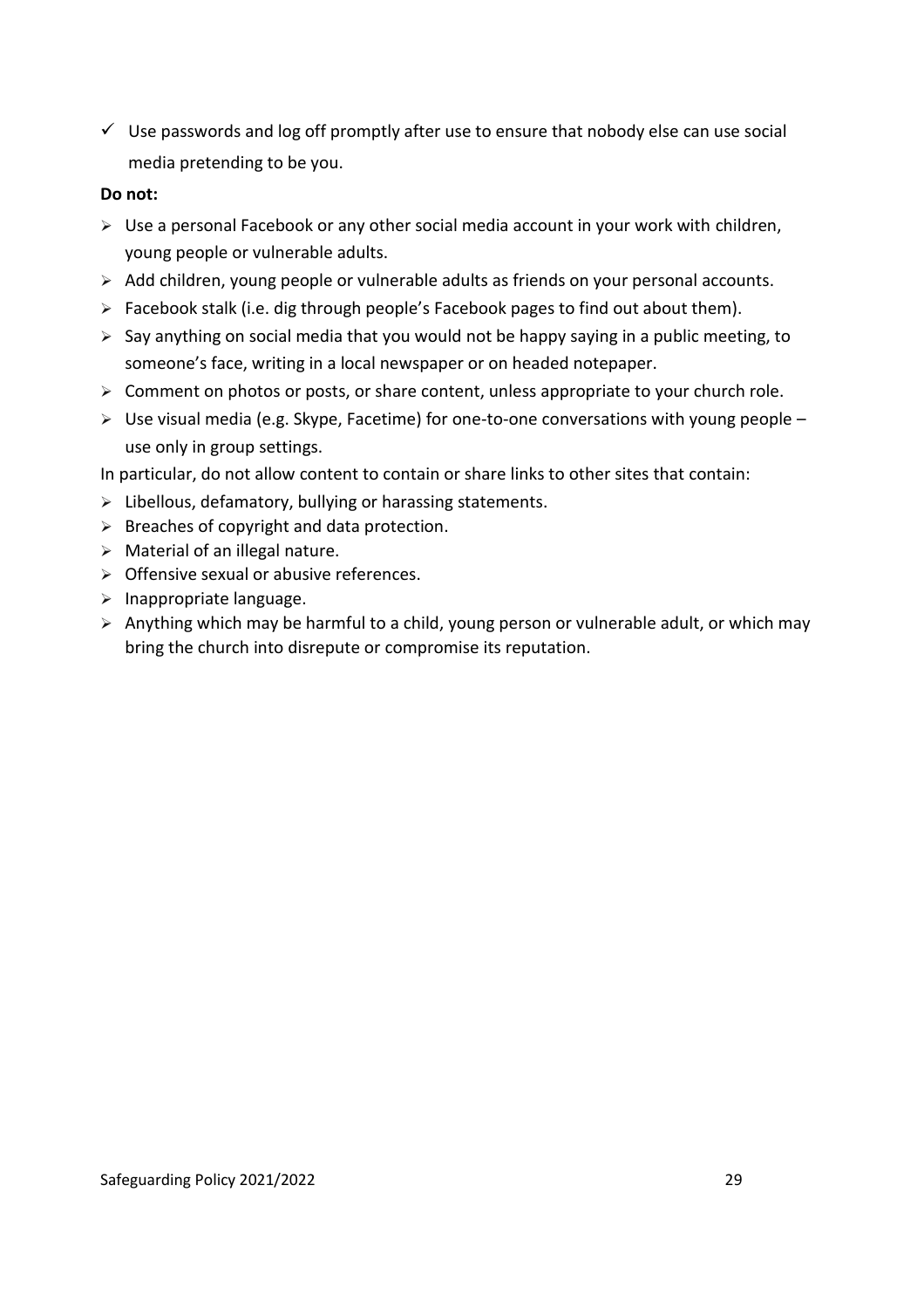#### **Appendix 9 Use of the Internet**

#### **Guidelines for the Use of the Internet**

These Guidelines are designed to address the potential Child protection issues resulting from the use of the Internet in connection with church activities. There are potential risks if:

- 1 . Your computer can be accessed by children
- 2. You run your own web-site
- 3. You use e-mail, chat rooms or text messaging to communicate with children
- 1 . If the parish computer is accessible to children:
- Fit a locking device or use passwords to prevent unauthorised access to the Internet.
- Use filtering software to govern which sites can be accessed.
- Encourage potential users and their parents to sign an agreement as to appropriate use.
- Ensure potential users complete an Internet consent form, including parental permission.
- Young people must be supervised when using the Internet.
- Keep a log of use by children and young people.
- 2. If you run your own web-site:
- Follow the above guidance on images of children.
- 3. If you use e-mail, chat rooms or text messaging to contact children:
- Remind users about safety issues before using these methods of communication.
- E- mail:
	- ❖ Ensure any communication is public, not private.
	- ❖ Ensure that church leaders and parents know that you are communicating in this way and that the parents are happy with this.
	- ❖ Send group e-mails rather than individual ones if possible.

Text-messaging:

- ❖ Take great care when using this medium.
- ❖ Ensure you save text messages as text files so that a record exists.
- Chat rooms:
	- ❖ Keep everything public.
	- ❖ Check that the chat room is moderated and that there is appropriate access and password verification.

Further information is available from the Diocesan Youth Work Adviser and from Youth Org UK: http://www.youth.orq.uk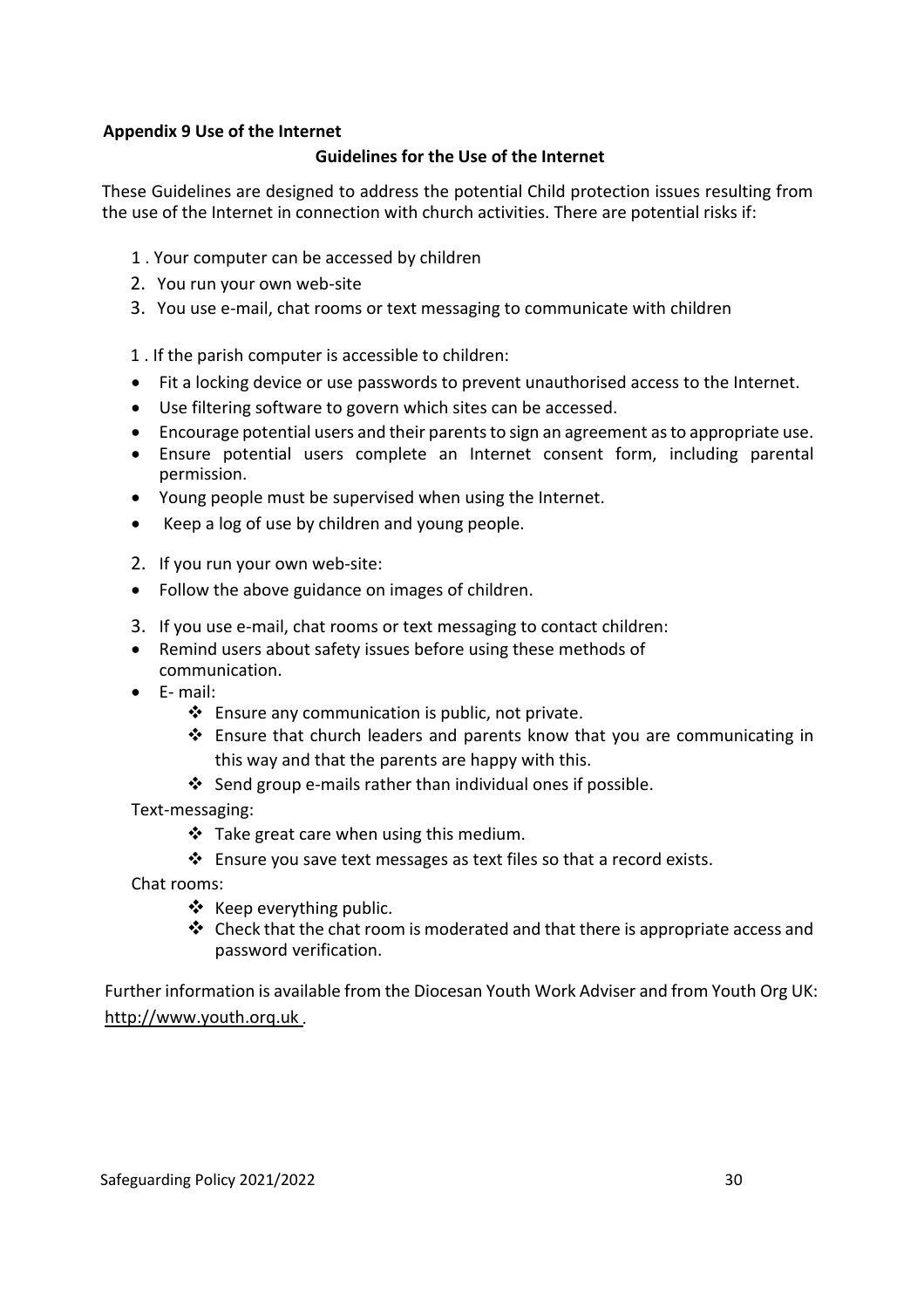## **Appendix 10 Responding Promptly to Every Safeguarding Concern of Allegation**

**Quick Guide**

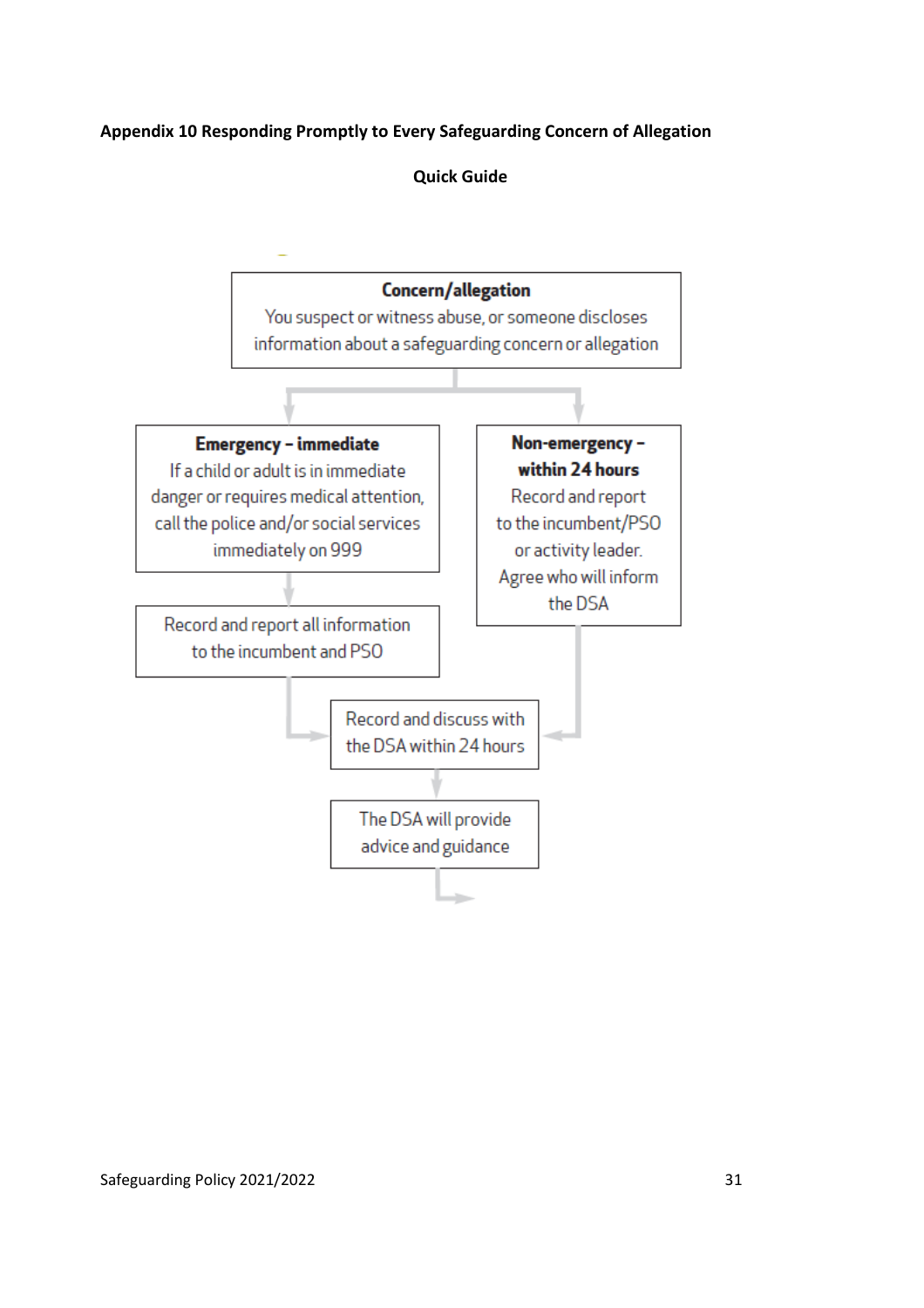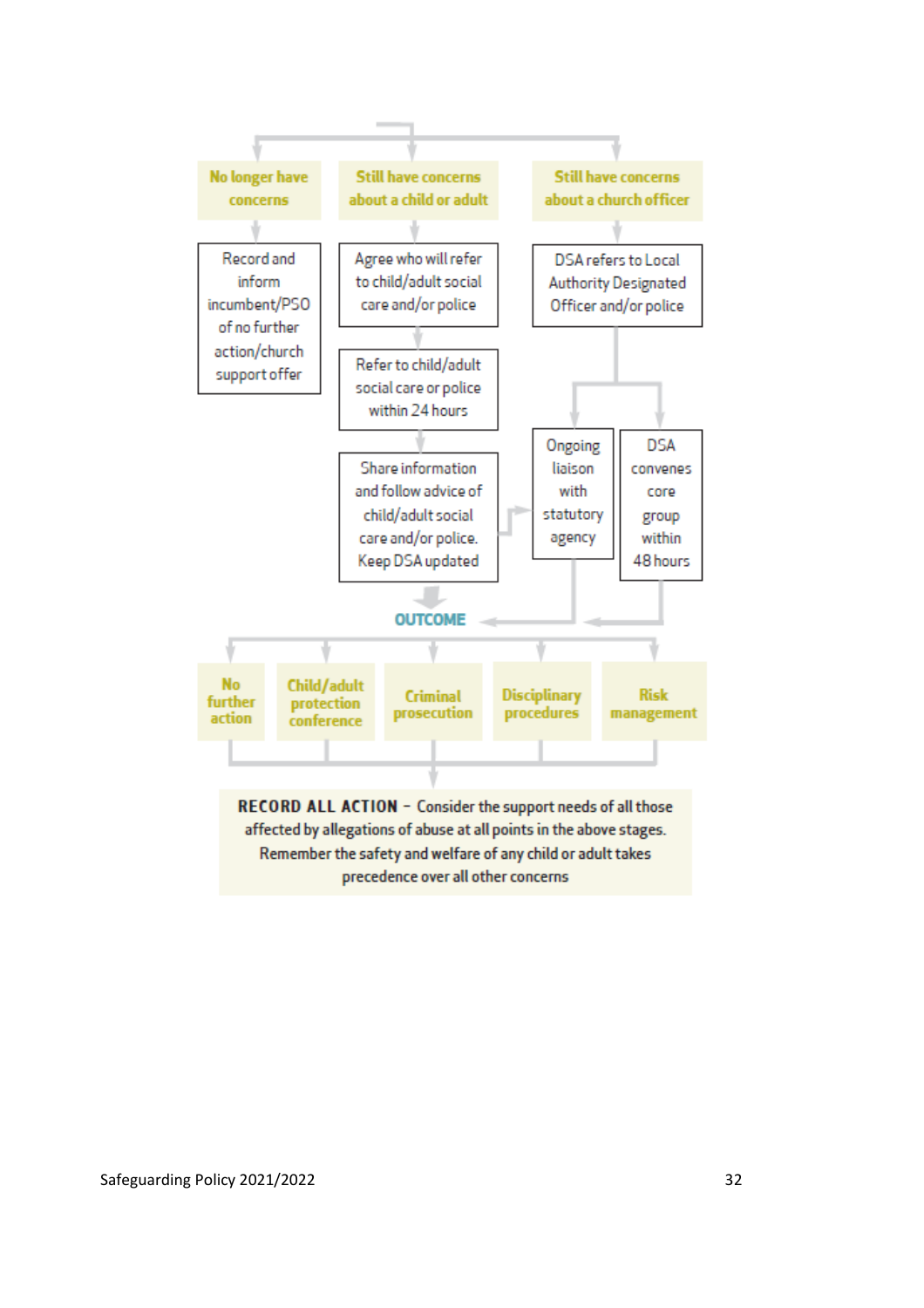## **What to do if you are concerned about a child or adult may be being abused.**

If you have a concern that a child or adult is or may be being abused, or that a church officer is or may be abusing a child or adult:

- **1.** Respond well to the victim/survivor, if it is a direct disclosure, to ensure they feel listened to and taken seriously. Explain what will happen next and check out support requirements. They should be informed that their identity and the identity of the respondentwill be shared with key church officers, and may be shared with the statutory agencies, if there is any current risk to children or adults. The concern or allegation should not be shared with anyone other than those who need to know.
- **2. Emergency:** If you believe a child or adult is in immediate danger of significant or serious harm, contact the emergency services on 999.
- **3. Non-emergency:** Contact the Parish Safeguarding Officer or incumbent, in the first instance. They must then contact the DSA. If neither are available, contact the DSA directly. If the concern arises in an activity, discuss with the group/activity leader, who will contact the Parish Safeguarding Officer or incumbent.
- **4.** Any safeguarding concerns must be reported to the DSA within 24 hours.
- **5.** If the PSO/incumbent or the DSA are not available within 24 hours, contact Children's Social Care or Adult Social Care and/or the police directly, if the concern is that a child or adult is being abused. Contact the Local Authority Designated Officer (LADO) and/or police if the concern is that a church officer may be abusing a child or adult.

Advise the Parish Safeguarding Officer or incumbent as soon as possible that you have made a referral; they will advise the DSA.

## **If in doubt don't delay – seek advice from statutory agencies.**

- **6.** Do not contact the respondent or anyone who may be implicated in the allegation or disclosure, even if they would normally be contacted as part of the procedure, until advice has been sought from the DSA or statutory agencies.
- **7.** Record the details of the concern or allegation. Where it is not appropriate to take notes at the time (usually it will not be), make a written record as soon as possible afterwards or before the end of the day. Record the time, date, location, persons present and how the concern or allegation was received, e.g. by telephone, face-to-face conversation, letter, etc. The record should include details of information provided to that person as well as the information received. Always sign and date the record. Keep it factual. Pass on a copy to the DSA (and/or the PSO/incumbent).

The records should be kept secure and confidential.

## **If the concern is about a child or adult:**

The DSA will act in line with the House of Bishops' guidance. They will offer advice, support and guidance and help to make the required referrals. If there is a risk of harm, the concerns must be reported to the statutory agencies within 24 hours of the DSA receiving the concerns. This would be Children's or Adult Social Care and/or the police.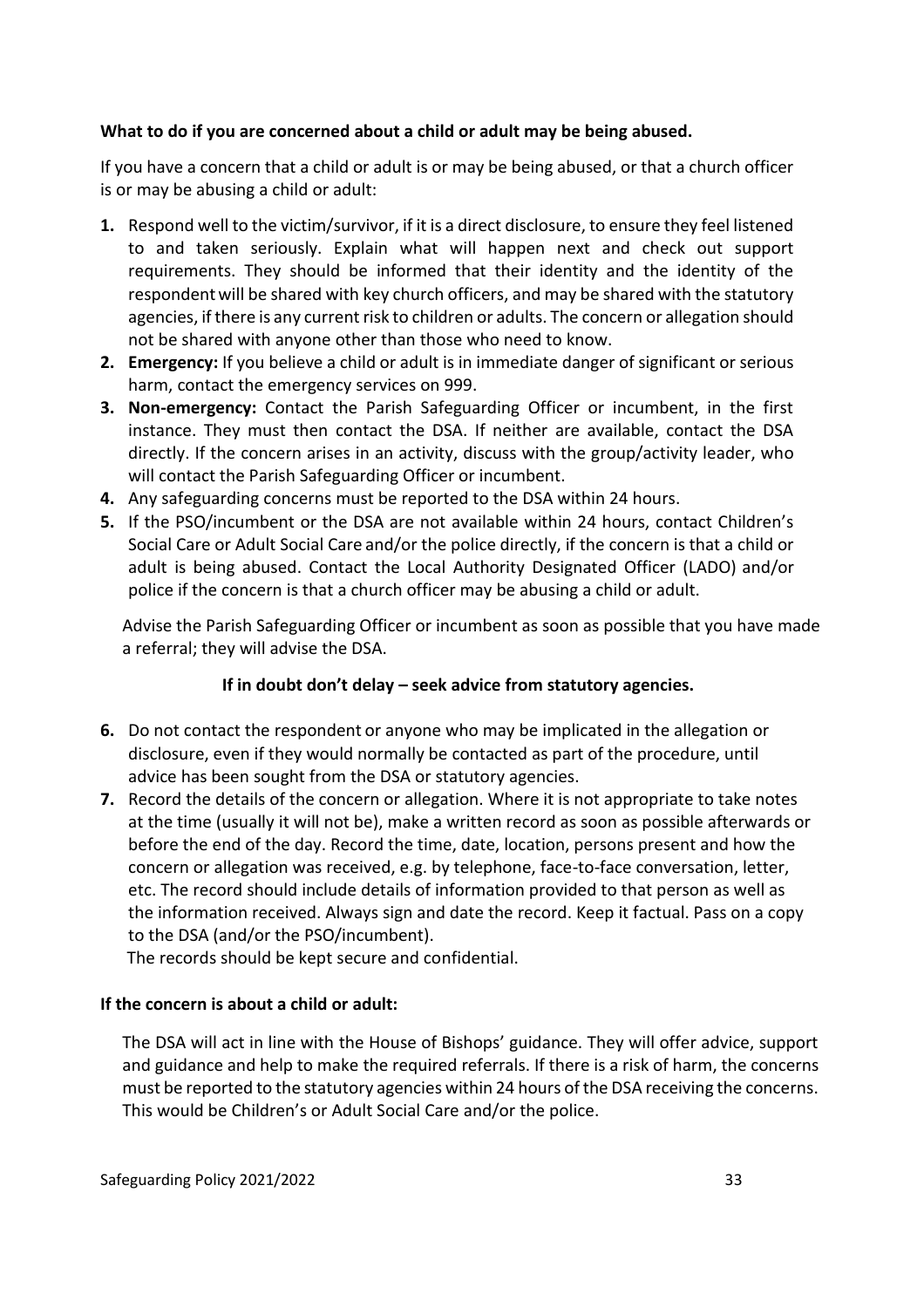There should be close communication between the DSA and PSO/incumbent until the situation is resolved. The archdeacon should also be informed.

## **If the concern also involves a church officer:**

9. The DSA will act in line with the House of Bishops' guidance. They will offer advice, support and guidance and refer the concerns to the Local Authority Designated Officer (LADO) and/or police within 24 hours. The DSA will now take over the management of the safeguarding concern in conjunction with the core group (which will be convened within 48 hours) and statutory agencies. There may also be a requirement for parish representatives to attend a subsequent core group/s. If there are doubts about whether or not to make a referral and under what route, the DSA will seek advice from the LADO.

Please note that the procedure is the same for non-recent abuse.

A proper balance must be struck between protecting children and adults, and respecting the rights of the person against whom an allegation is made. In such circumstances the welfare of the child, young person or adult must come first. The rights of the person against whom the allegation is made are important and must be given due weight, once the immediate safety and protection of the child, young person or vulnerable adult have been assured.

## **Guidelines for responding to a person disclosing abuse.**

## **Responding**

**Do:**

- Listen.
- Take what is said seriously.
- Only use open questions (open questions begin with words like: who, what, when, where and how. Open questions cannot be answered with a 'yes' or 'no').
- Remain calm.
- Take into account the person's age and level of understanding.
- Check, if face to face, whether they mind you taking notes while they talk so you can make sure you capture the information accurately. At the end you can check with them that you have understood everything correctly.
- Offer reassurance that disclosing is the right thing to do.
- Establish only as much information as is needed to be able to tell your activity leader/ Parish Safeguarding Officer/ DSA and statutory authorities what is believed to have happened, when and where.
- Check what the person hopes to happen as a result of the disclosure.
- Tell the child or adult what you are going to do next.

Safeguarding Policy 2021/2022 34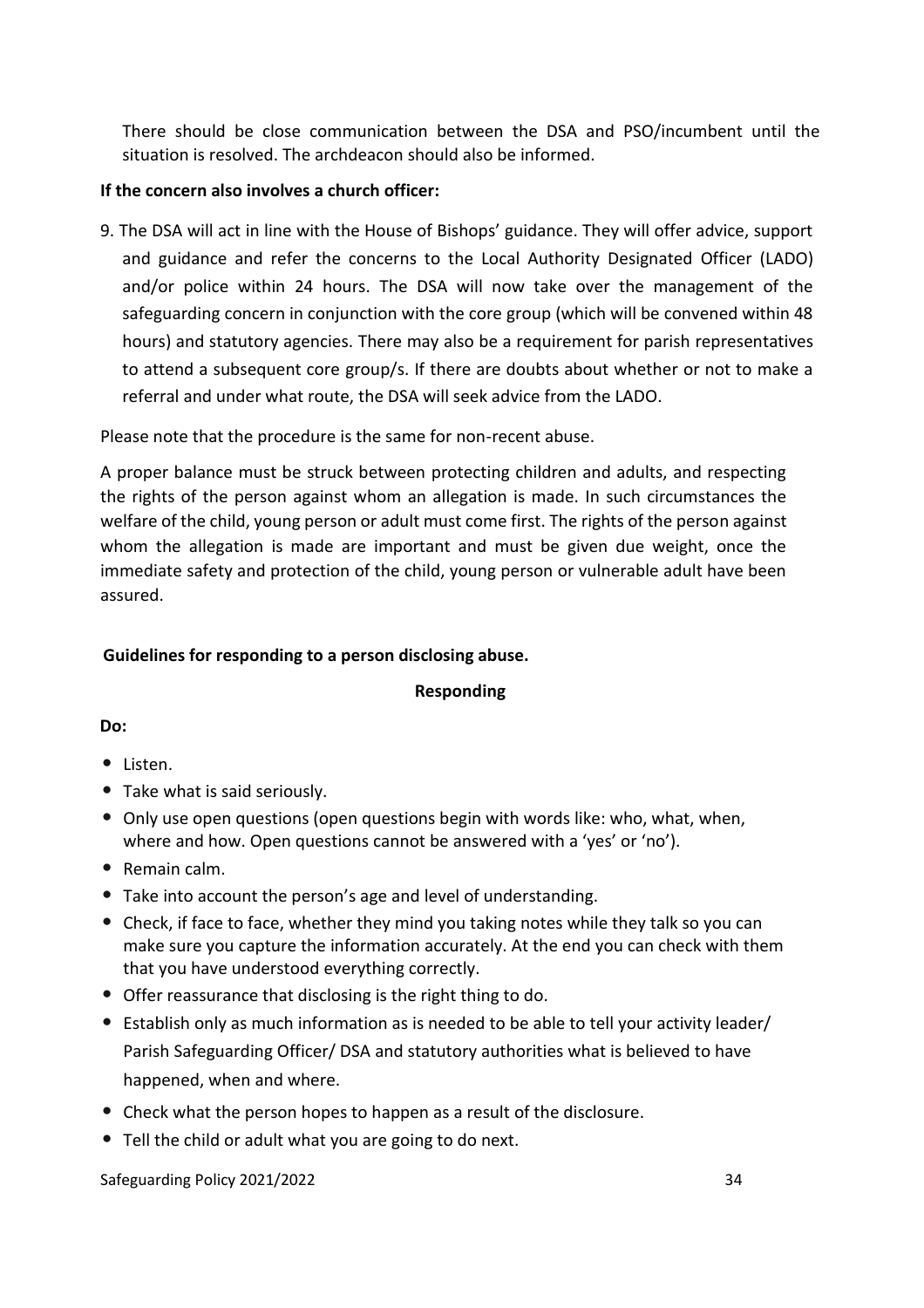## **Do not:**

- Make promises that cannot be kept (e.g. that you won't share the information).
- Make assumptions or offer alternative explanations.
- Investigate.
- Contact the person about whom allegations have been made.
- Do a physical or medical examination.

## **Record:**

- Make some very brief notes at the time, if appropriate, and write them up in detail as soon as possible.
- Do not destroy your original notes in case they are required by the DSA or the statutory authorities.
- Record the date, time, place and actual words used, including any swear words or slang.
- Record facts and observable things, not your interpretations or assumptions.
- Don't speculate or jump to conclusions.

## **Report:**

- If there is immediate danger to a child or adult contact the police.
- Otherwise report to your activity leader/Church Safeguarding Officer/incumbent immediately.
- Within 24 hours the PSO/incumbent reports the concerns to the DSA.
- The DSA will advise regarding reporting to statutory agencies within 24 hours.
- If there is any doubt seek advice from Children's/Adult's Social Care or the police.

## **Domestic Abuse**

The welfare of the adult victim of domestic abuse is important, but where there are children in the family it must be understood that they too are victims of domestic abuse. Consideration of the child's welfare always comes first. In all circumstances, contact the DSA who will help clarify the issues and steps needed, which may involve contacting Children's Social Care. There may be a need for a risk assessment and for a Safeguarding Agreement to be put in place. The DSA will undertake this work in conjunction with the parish church and any statutory agencies.

- PCC to agree a parish domestic abuse statement including who to contact if there are concerns.
- Appoint a named individual who is a point of contact for any advice and support. This may be the Parish Safeguarding Officer (PSO).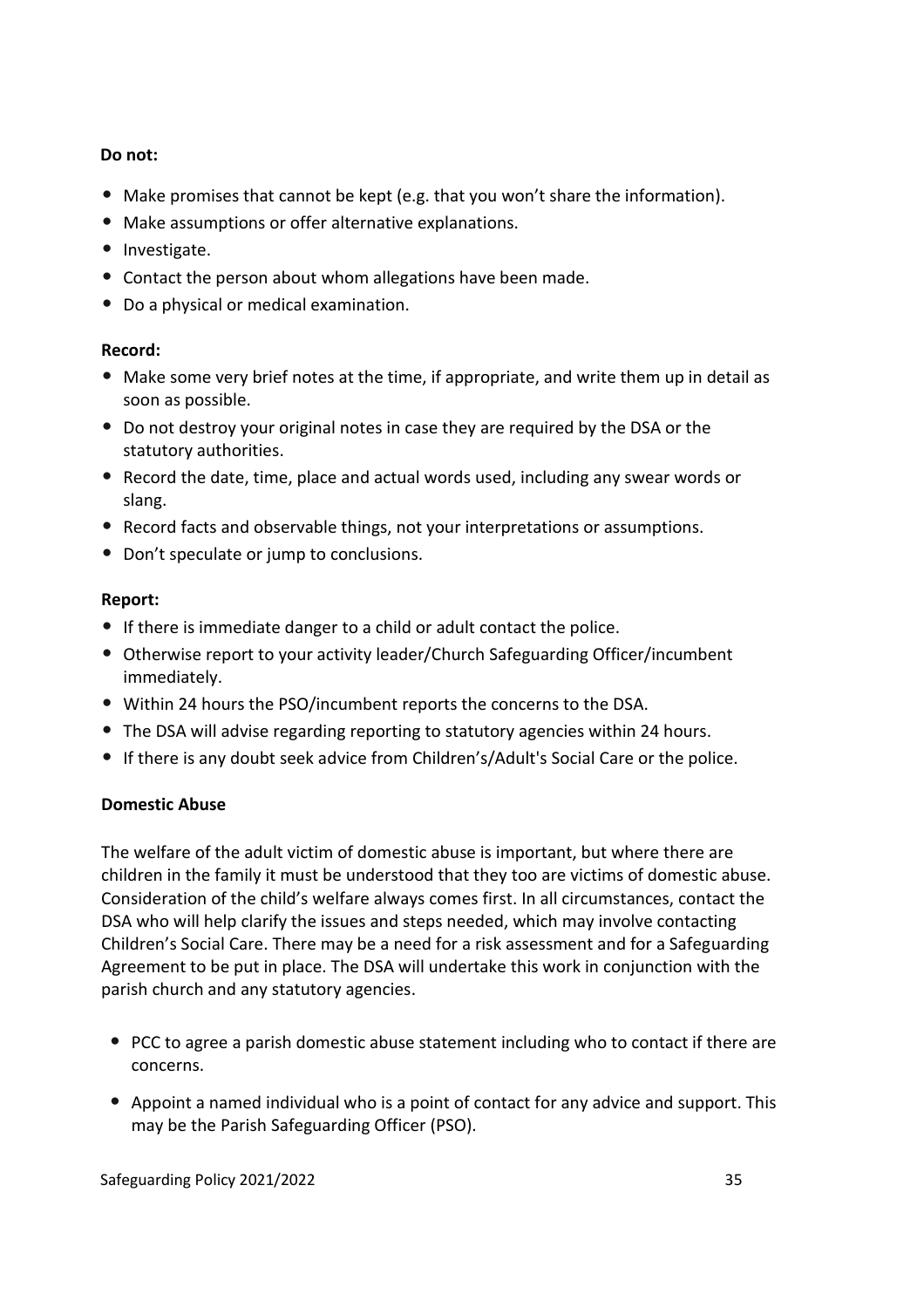- Follow the process on how to respond to safeguarding concerns or allegations.
- Support those in leadership positions, pastoral and safeguarding roles to engage in diocesan domestic abuse training.
- Consider the best place to display the domestic abuse statement including information about helplines and local services.
- Discuss domestic abuse in appropriate contexts such as marriage preparation.
- Challenge inappropriate comments and behaviour by church members.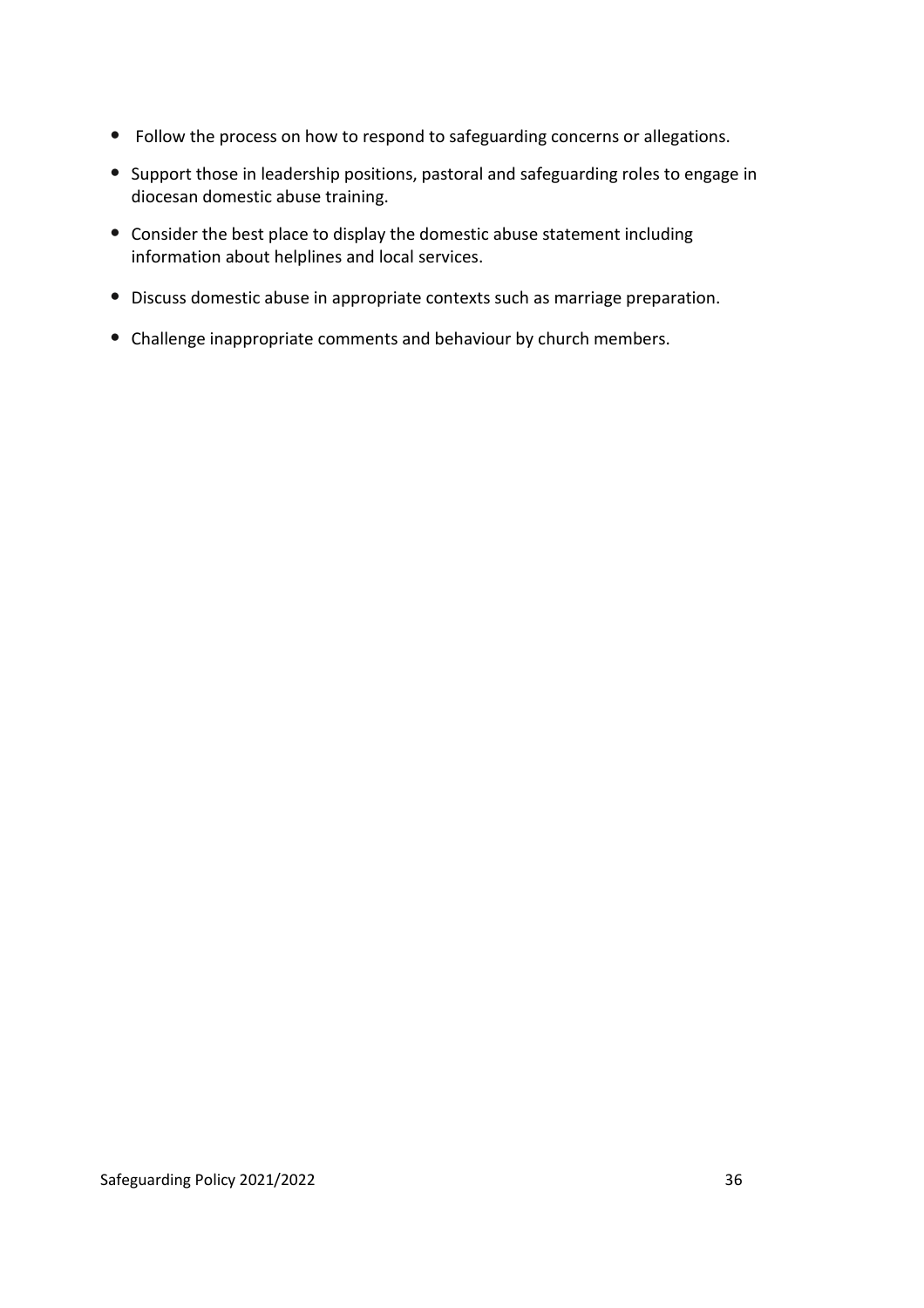## **Appendix 11 Caring Pastorally for Victims/Survivors of Abuse and Affected Others**

Most parishes are likely to have amongst their congregation children and young people who have been abused and/or adults who have experienced abuse, either as adults or when they themselves were children. Some may have been abused in the Church (see below).

Responding well to a disclosure of abuse is essential to being able to build trust and support. For some, just being able to talk to a trusted person about their experiences can be a powerful, healing event. Some may be seeking pastoral support from the Church. Some may need advice about how best to seek professional help. This may involve support to access local specialist services. Victims/survivors who are children or young people will require specialist support. If you need any advice about how best to support a victim/survivor of abuse, please contact the DSA.

We journey alongside those who have been abused; for some, forgiveness may be a part of that journey, while for others, it may not be so. In any event, there should not be any pressure or expectation from the church on the victim/survivor to forgive.

#### **Support following alleged abuse by a Church Officer**

All concerns or allegations of abuse by a church officer must be reported to the DSA. The DSA will arrange for a Support Person to be offered to all alleged adult victims/survivors. The role of the Support Person is set out in the House of Bishops' guidance. What the Support Person offers will be agreed with the alleged victim/survivor, but it is likely they will:

- Listen to and represent the victim/survivor's pastoral needs.
- Identify any therapeutic or other needs and offer choices as to how these can best be met.
- Record any meetings or contact they have with the victim/survivor.
- Share relevant information with the DSA.

Victims/survivors who are children or young people will require specialist support. The DSA will seek advice from Children's Social Care to access support from a professional agency, as required.

Support for families of victims/survivors and for the parish is co-ordinated by the core group in conjunction with statutory agencies. This would involve discussion with the Parish Safeguarding Officer, incumbent and archdeacon as appropriate.

In addition, dioceses have access to specialist support services for victims/survivors of abuse. This may be through a Diocesan Authorised Listener or a commissioned external service. The nature of any ongoing support needs will be agreed by the DSA with the victim/survivor.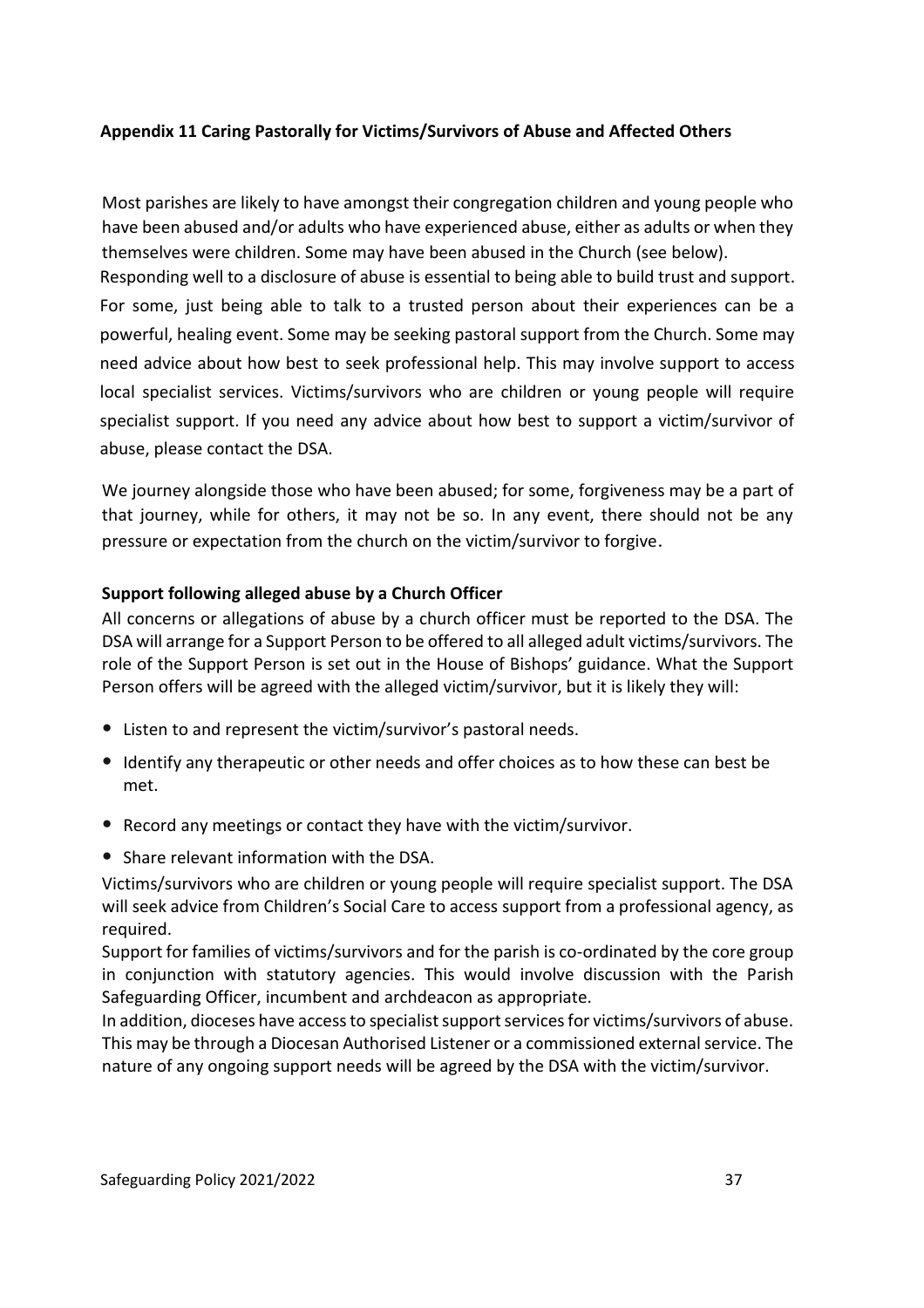## **Appendix 12 Caring Pastorally for Church Officers who are the Subject of Concerns or Allegations of Abuse and Affected Others**

## **Support for the respondent**

Support for the respondent is provided by a Link Person. All church officers who are the subject of a concern will be offered a Link Person.

The statutory agencies, where involved, will inform the DSA about when and what they can tell the respondent about an allegation that has been made. It may be that the statutory agencies themselves inform the respondent as part of their own investigative practices i.e. where a voluntary interview or arrest is necessary.

Where the statutory agencies are not involved, the core group will determine when and what the respondent should be told. This will normally be done by the diocesan bishop's nominated representative and the DSA, at an arranged meeting with the respondent. At this meeting the respondent will also be offered a Link Person and the support needs of the respondent's family will be considered.

The role of the Link Person is set out in the House of Bishops' guidance. What the Link Person offers will be agreed with the respondent, but it is likely he/she will:

- Keep the person up to date with the progress of their case.
- Help with access to advice and additional support.
- Make and keep a written record of any meetings or contact with the respondent and share relevant information with the DSA.

For clergy or lay workers whose accommodation is provided by the Church, alternative temporary accommodation for the respondent may need to be considered by the diocese.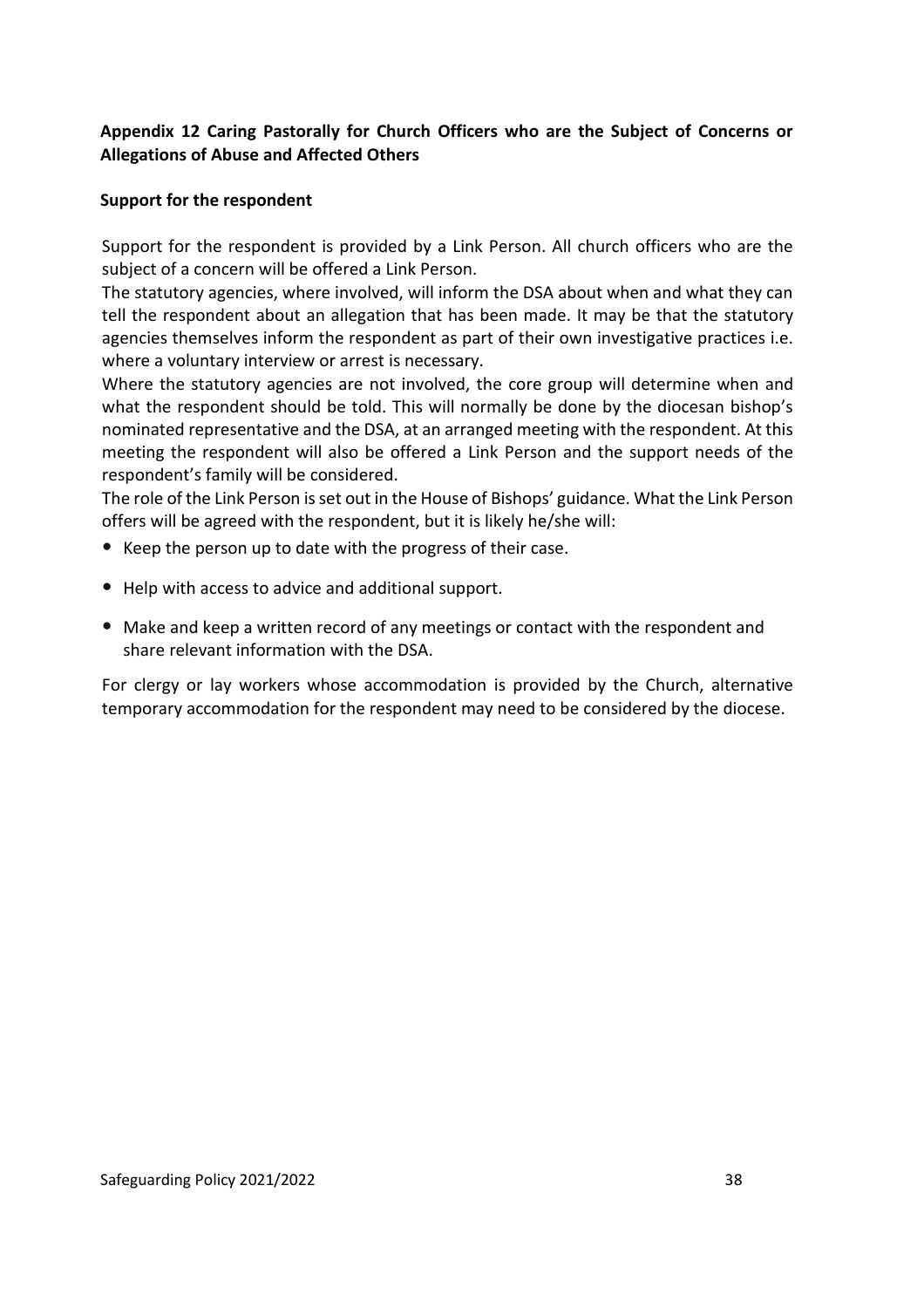#### **Appendix 13 Responding to Those who May Present a Known Risk**

There are likely to be those with criminal convictions for sexual offences and other forms of abuse attending church. In addition, there may be those who do not have convictions or cautions but where there are sound reasons for considering that they still might pose a risk to others. Where people may pose a risk to others, their position in a congregation will need to be carefully and sensitively assessed to decide whether they pose a present risk to others and to put in place arrangements to ensure that these risks are mitigated. In these circumstances it is not only about monitoring individuals but offering support to lead a fulfilled life. As such, the Church has an important role in contributing to the prevention of future abuse.

Some examples of the risk that individuals may pose to children, young people and adults are:

- **Sexual offences – against both adults and children**: this includes accessing indecent images of children on the internet.
- **Financial abuse**: targeting of vulnerable adults for financial gain, for example, asking for money, the acceptance of large 'gifts' or offering to do a job for someone at an extortionate rate of pay.

#### **Take Action**

Always contact the DSA as soon as practicable, but within 24 hours, if you learn that any of the following people worship in your church:

- 1. Anyone placed on the sex offenders register, with a violent offence or conviction and/or who is barred from working with children or adults by the Disclosure and Barring Service.
- 2. Anyone who admits to being an abuser including non-recent abuse.
- 3. Anyone who is subject to an investigation for suspected abuse, including possession of indecent images of children, and/or is suspended from their usual role.
- 4. Anyone who may pose a risk to other church members due to their behaviour, irrespective of their criminal status.

Category (4) may include a person in relation to whom:

- An allegation of abuse against a child or adult has been investigated, but the matter has not proceeded to court, or the person has been acquitted, or the matter is currently the subject of proceedings in the criminal or civil courts but the person may still pose a risk.
- A complaint or grievance has been received alleging inappropriate behaviour, which is not criminal.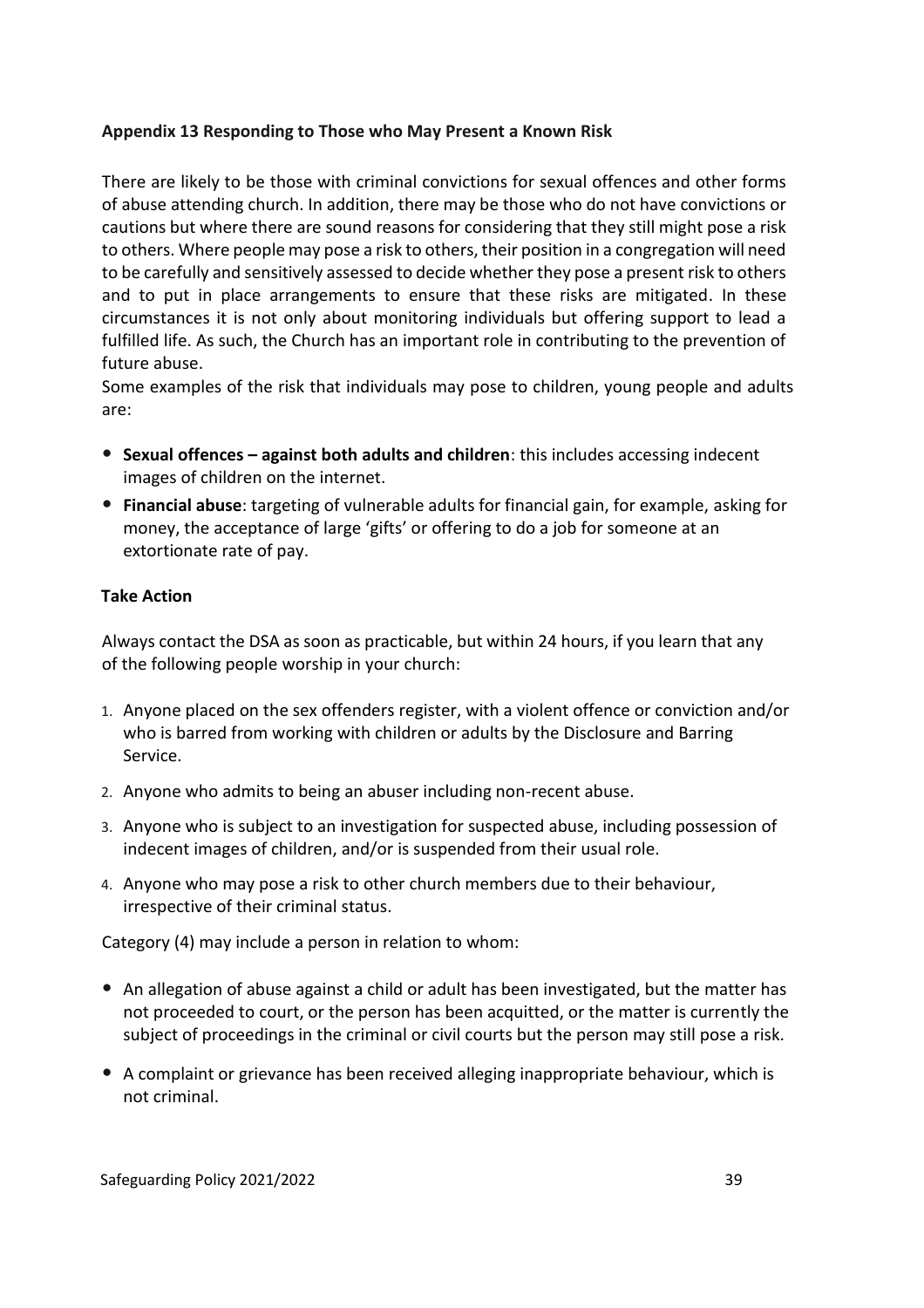• There have been concerns about the person's alleged abusive behaviour to a previous or current partner.

If the DSA is made aware by any other source of any person in the above categories who is intending to or is worshipping at a local parish church, he/she will notify the Parish Safeguarding Officer/incumbent in the first instance.

The DSA will determine the appropriate action to be taken to best safeguard the parish and its congregation, based on the particular facts and circumstances of each case. They will undertake a risk assessment and the formation of a risk management plan known as a Safeguarding Agreement.

This will involve the respondent and usually the incumbent, church warden, Parish Safeguarding Officer and, if involved, statutory agencies e.g. police, National Probation Service and Children's Social Care. Who is involved will depend on the case.

If a person is assessed as posing a risk to children or adults, the DSA, together with any statutory agencies involved, will support the parish to:

• Form a small group of people to offer pastoral support, friendship and to monitor the respondent.

- Maintain the highest levels of confidentiality unless there is a breach of the agreement and it is necessary to inform others to protect a child or vulnerable adult.
- Agree with the respondent that he/she worship elsewhere if his/her victim or their family worship in the same church.
- Ensure the respondent is never offered any official role in the church or position of responsibility where he/she may be trusted by others, for example that of church warden, worship leader or any in which a child or vulnerable adult may, as a result, place trust in that person.
- Consider whether, with the person's agreement and that of any statutory authorities involved, the congregation should be informed.
- Meet with the respondent to draft a Safeguarding Agreement, setting out the parameters of his/her behaviour in the church setting.

The Safeguarding Agreement may include the following elements:

- Attend designated services or meetings only.
- Sit apart from children.
- Stay away from areas of the building where children or vulnerable adults meet.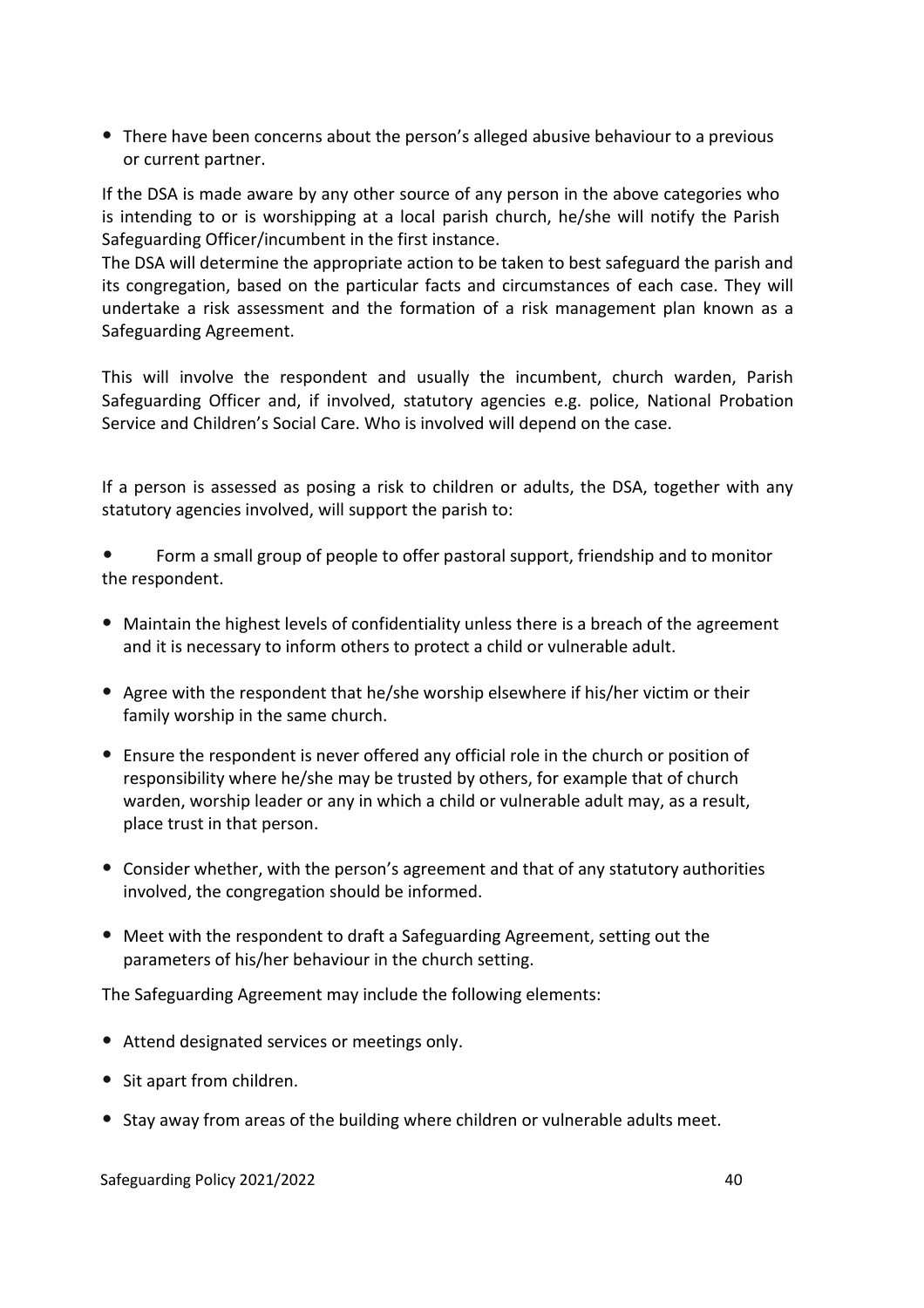- Attend a house group where there are no children or vulnerable adults.
- Decline hospitality where there are children or vulnerable adults.
- Never be alone with children or vulnerable adults.
- Never work or be part of a mixed group with children or vulnerable adults.
- Take no role or office in the church which gives him or her status or authority as others may deem that person to be trustworthy.

The church wardens should be involved in the drawing up of the written agreement with the respondent. Church wardens can direct parishioners where to sit and have a duty to maintain good order at divine service. If necessary, church wardens can eject a person creating a disturbance and in certain circumstances have the power of arrest, although such power should be exercised with extreme caution. If a 'disturbance' is anticipated the police must be notified.

The Safeguarding Agreement will be monitored and reviewed at least annually.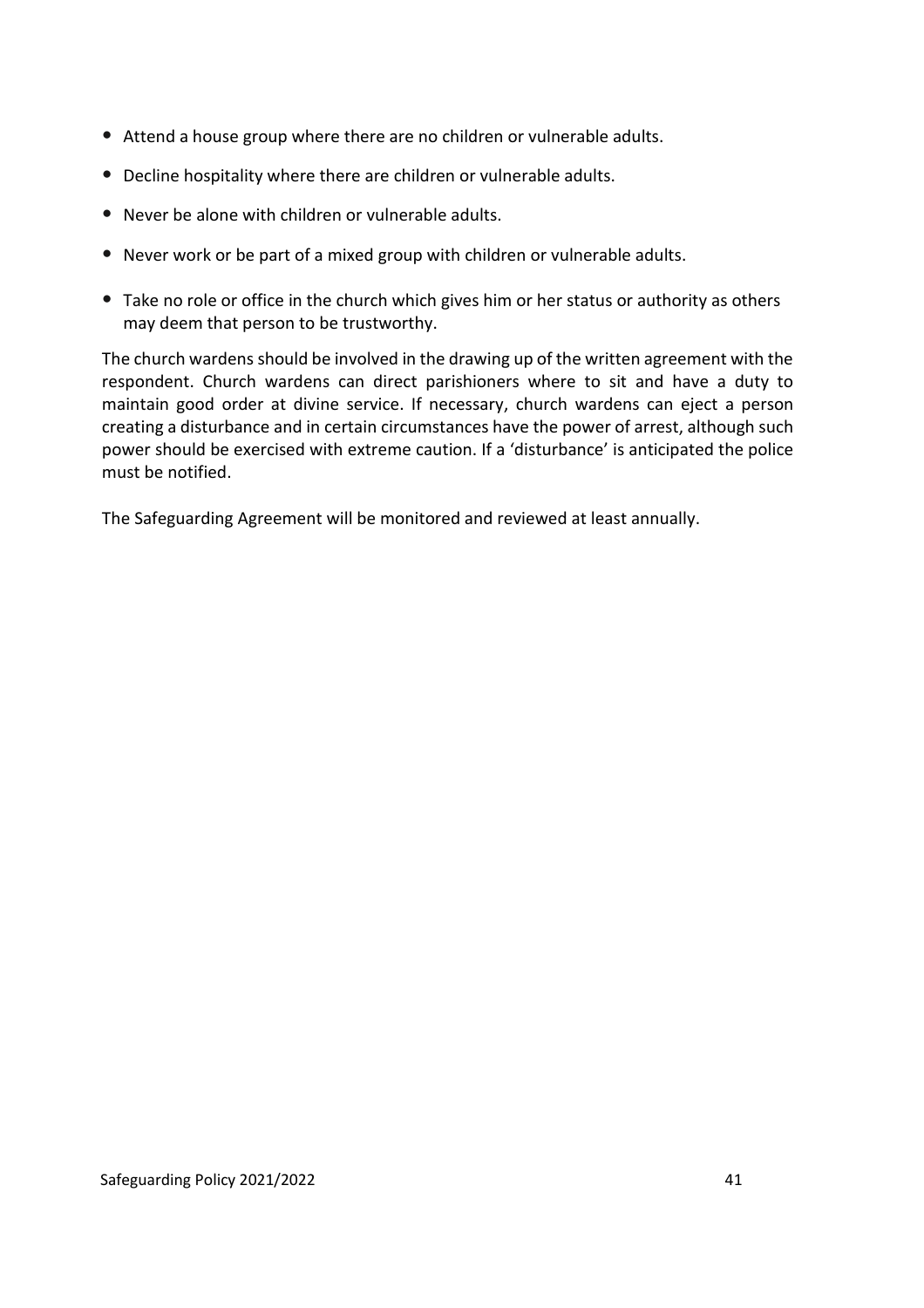## **Appendix 14 A Safe Environment and Activities**

#### **The Code of Safer Working Practice**

The Code of Safer Working Practice expresses our commitment to demonstrating God's love by placing the highest priority on the safety of those to whom we minister. It sets out what we expect from anyone who ministers in our church, in both paid or voluntary roles, and is one of the ways we ensure high standards of safeguarding in all we do. Upholding the Code All members of staff and volunteers are expected to report any breaches of this code to the Parish Safeguarding Officer. Staff and volunteers who breach this code may be subject to disciplinary procedures or asked to leave their role. Serious breaches may also result in a referral made to the relevant statutory agency.

All those working on behalf of the parish with children, young people and adults **must**:

- Treat all individuals with respect and dignity;
- Respect people's rights to personal privacy;
- Ensure that their own language, tone of voice and body language are respectful;
- Ensure that children, young people and adults know who they can talk to about a personal concern;
- Record and report any concerns about a child, young person or adult and/or the behaviour of another worker with their activity leader and/or the Parish Safeguarding Officer. All written records should be signed and dated;
- Obtain written consent for any photographs or videos to be taken, shown, displayed or stored. In addition, those working with children and young people must:
- Always aim to work with or within sight of another adult;
- Ensure another adult is informed if a child needs to be taken to the toilet;
- Respond warmly to a child who needs comforting but make sure there are other adults around;
- Ensure that the child and parents are aware of any activity that requires physical contact and of its nature before the activity takes place.

All those working on behalf of the parish with children, young people and adults **must not**:

- Invade an individual's privacy whilst washing and toileting;
- Use any form of physical punishment;
- Be sexually suggestive about or to an individual;
- Scapegoat, ridicule or reject an individual or group;
- Permit abusive peer activities e.g. initiation ceremonies, ridiculing or bullying;
- Show favouritism to any one individual or group;
- Allow an individual to involve them in excessive attention seeking;
- Allow unknown adults access to children, young people and adults who may be vulnerable. Visitors should always be accompanied by an approved person;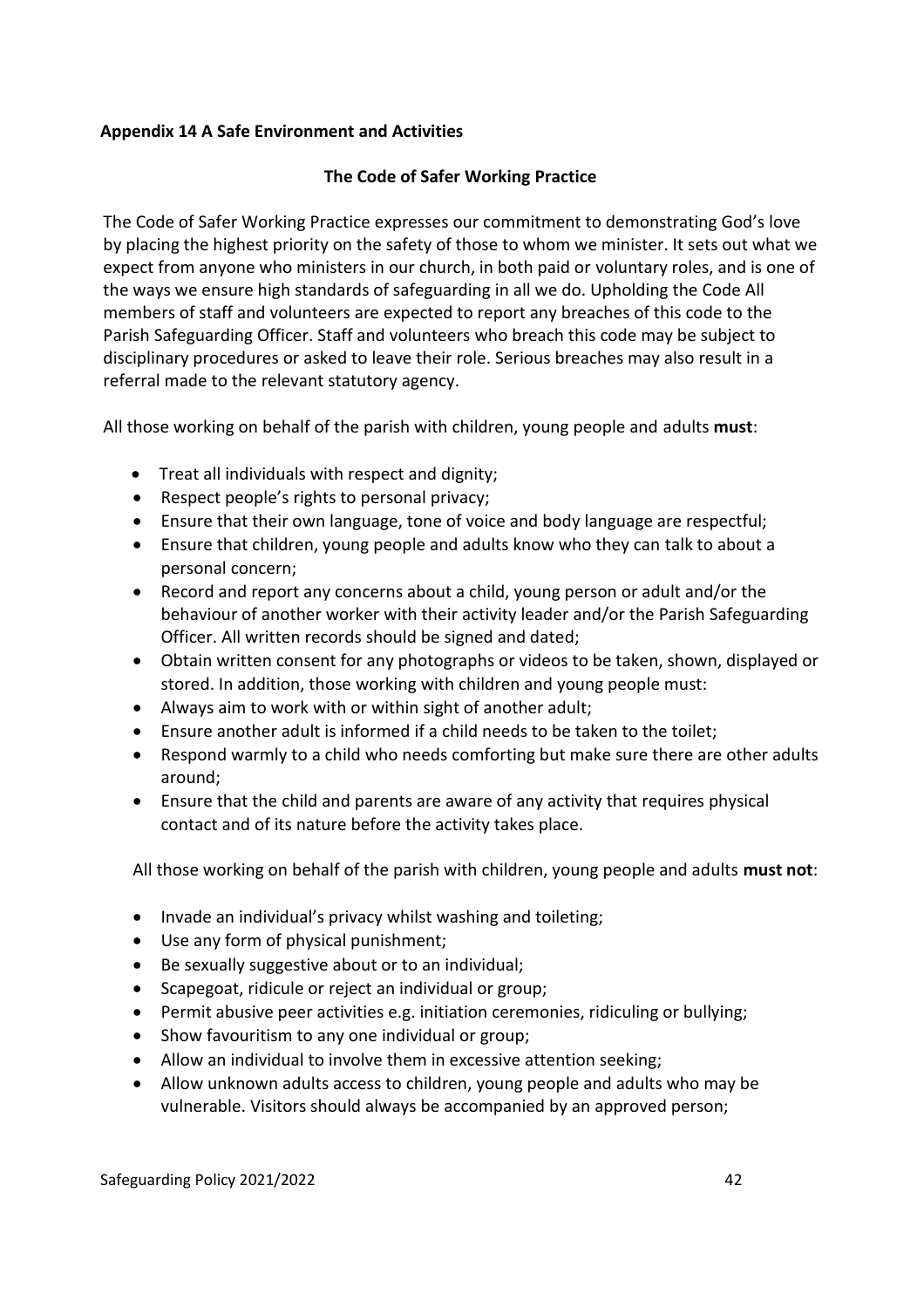- Allow strangers to give lifts to children, young people and adults who may be vulnerable in the group;
- Befriend children, young people and adults who may be vulnerable on social media;
- Take photographs on personal phones or cameras as this means that images are stored on personal devices.

In addition, for children and young people, **must not**:

- Give lifts to children you are supervising, on their own or your own (unless there are exceptional circumstances e.g. in an emergency for medical reasons or where parents fail to collect a child and no other arrangements can be made to take a child home. In such situations, the circumstances and your decision must be recorded and shared with an appropriate person at the earliest opportunity);
- Smoke or drink alcohol in the presence of children and young people;
- Arrange social occasions with children and young people (other than events which also include family members/carers) outside organised group occasions.

#### **Acceptable Touch**

Sympathetic attention, encouragement and appropriate physical contact are needed by children and adults. Some physical contact with children, particularly younger children, can be wholly appropriate. However, abusers can use touch that appears safe to 'normalise' physical contact which then becomes abusive. As a general rule, the use of touch between adults in positions of responsibility and those with whom they are working or volunteering should be initiated by the person themselves, and kept to the minimum. In addition to this, always follow the guidelines below:

- Always ask permission before you touch someone;
- Be mindful of your body position;
- Allow the other person to determine the degree of touch except in exceptional circumstances (e.g. when they need medical attention);
- Avoid any physical contact that is or could be construed as sexual, abusive or offensive;
- Keep everything public. A hug in the context of a group is very different from a hug behind closed doors;
- Touch should be in response to a person's needs and not related to the worker's needs. Touch should be age appropriate, welcome and generally initiated by the child, not the worker.

In addition:

 $\checkmark$  You can allow people you support to give you brief hugs if you feel comfortable with this.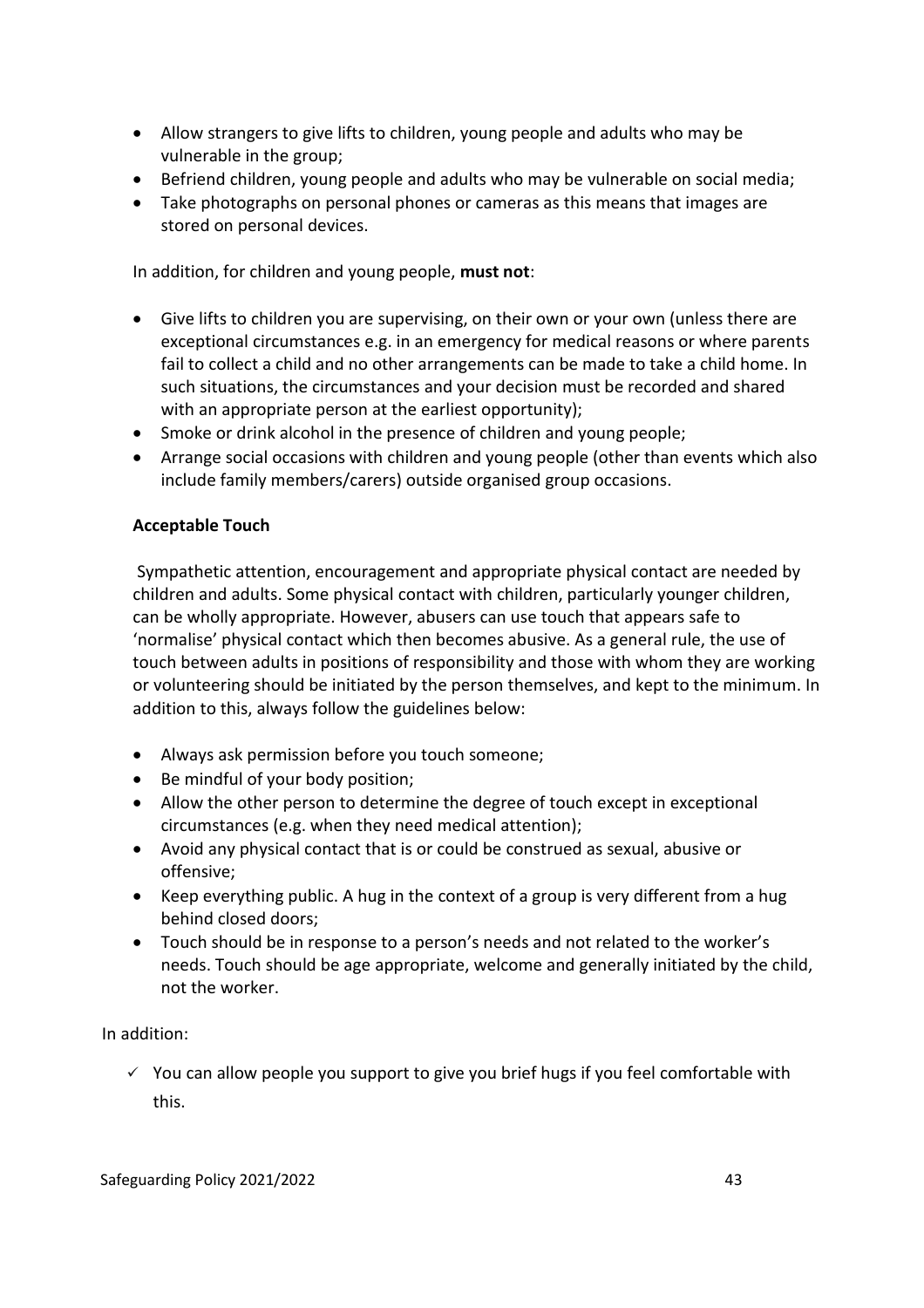- $\checkmark$  You can allow people you support to hold hands or link arms with you to help with travel and stability.
- ✓ You should discourage people you support from touching your face. You can offer your hand instead.
- $\checkmark$  You should discourage people you support from sitting on your lap. You can offer to sit side by side.
- $\checkmark$  You should avoid using touch if the person you support is very distressed and is unlikely to tolerate it.

Ensure that church officers at all levels must take responsibility for monitoring one another in the area of physical contact. They should be encouraged to challenge one another if necessary. Concerns about possible abuse or inappropriate behaviour should always be reported.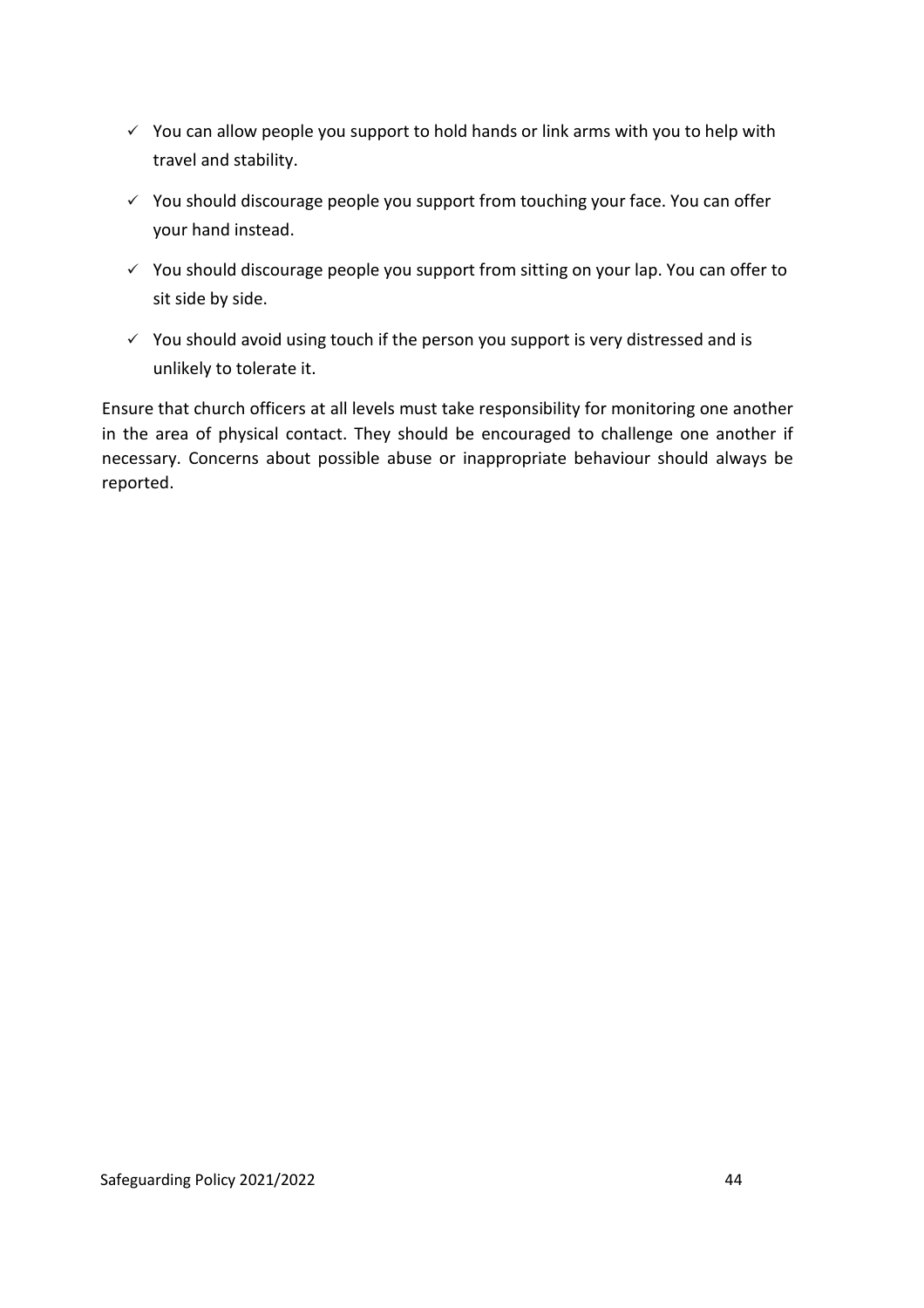#### **Appendix 15 A Safe Environment and Activities**

#### **Outdoor Adventure Activity**

1. If you are providing any outdoor adventure activities as part of a group activity, you should check that the centre or hostel being used has adequate insurance, qualified instructors and is licensed by the Adventure Activity Licensing Authority. This can be checked by contacting:

> The AALA, Tourism Quality Services ltd. 1 7, Lambourne Crescent Llanishen Cardiff CF4 5GG

- 2. Church parents must be given full details of the event, including:
	- Aims and objectives of the activity
	- Date and duration of the activity
	- Details of the venue including arrangements for accommodation and supervision
	- Travel arrangements
	- Name of group leaders and contact numbers
	- Information about financial, medical and insurance arrangements
- 3. A risk assessment of the activities will be done prior to any event takes place.
- 4. For overnight stays, special activities or hazardous activities it is essential that parents or guardians complete the consent form. No child should be allowed to participate in such activities if a consent form has not been completed and returned to the group leader.
- 5. Ensure your group has adequate and appropriate insurance cover.
- 6. Always have separate sleeping arrangements for leaders and young people.